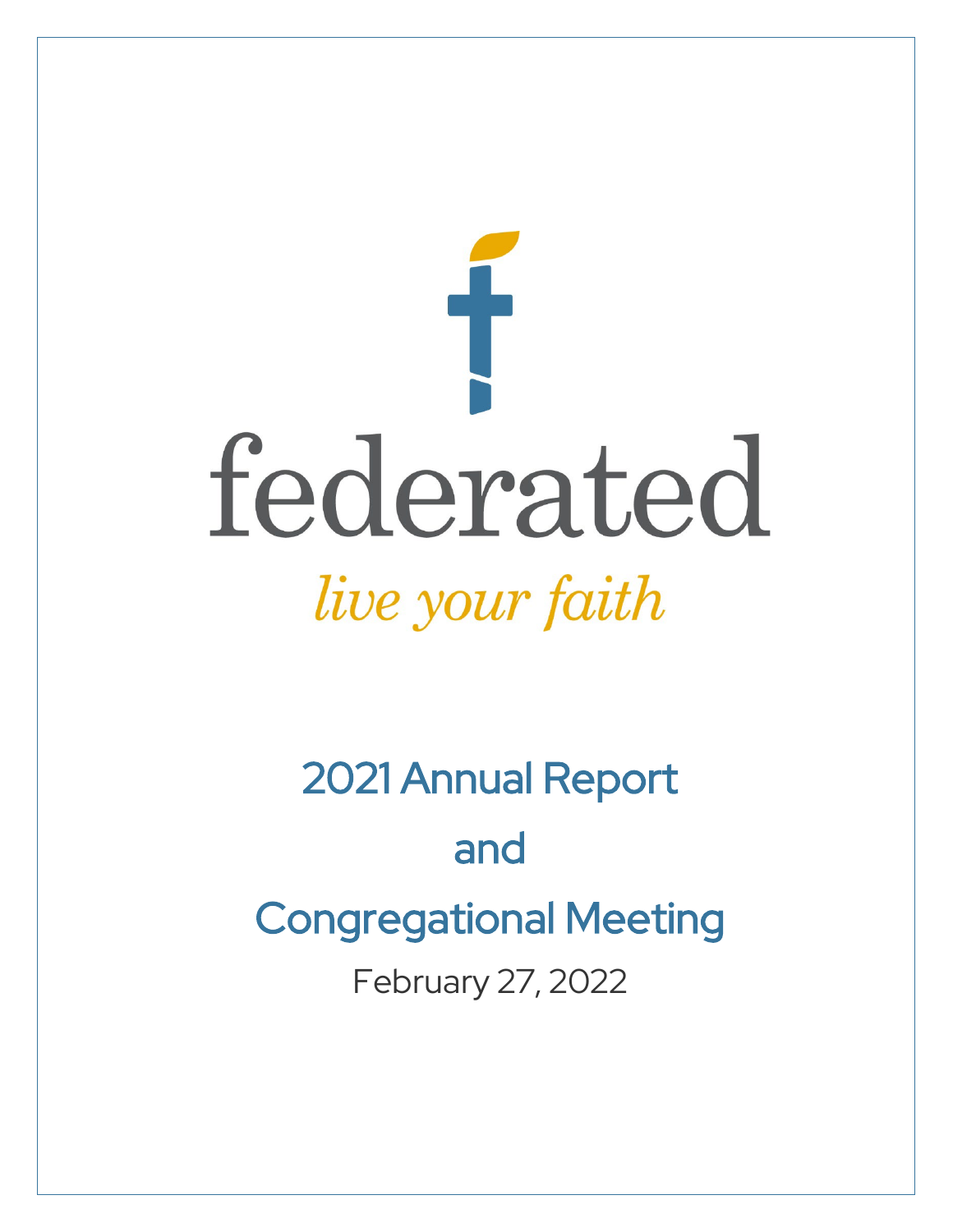## Agenda

### **Annual Meeting of The Federated Church United Church of Christ**

**Sunday, February 27, 2022 at 11:15 AM**

**Meeting held in the Sanctuary and via Zoom**

<https://us02web.zoom.us/j/88417718195?pwd=WEVFN2RrbUFtbndaVHkxaC9ZdldGQT09>

**or if you do not have internet access, join by phone: 1.312.626.6799, Meeting ID: 884 1771 8195, Passcode is 44022, press # (no participant ID).**  Full Zoom Instructions are on the last page of this Annual Report. Please note, the Annual Meeting will be recorded.

Opening Prayer – Rev. Judy Bagley-Bonner

Call to Order

Approval: Minutes for Meetings

2020 Annual Meeting (February 28, 2021)

Special Meeting June 25, 2021

Special Meeting September 26, 2021

Year in Review – Brendan Buescher, 2021 Moderator

Vision for the Future – Rick Bryan, 2022 Moderator

Recognition of 2021 Lay Leadership

Approval: Quorum Formula Change

Approval: Constitutional Suspension

Approval: Election of Lay Leaders

Financial Annual Report

Approval: 2022 Budget

Legacy Committee Report

Mission and Service Commission Report

People and Operations Report – Melissa Owen, Sr. Director of People and Operations

Closing Remarks and Prayer – Rev. Hamilton Throckmorton

Adjournment

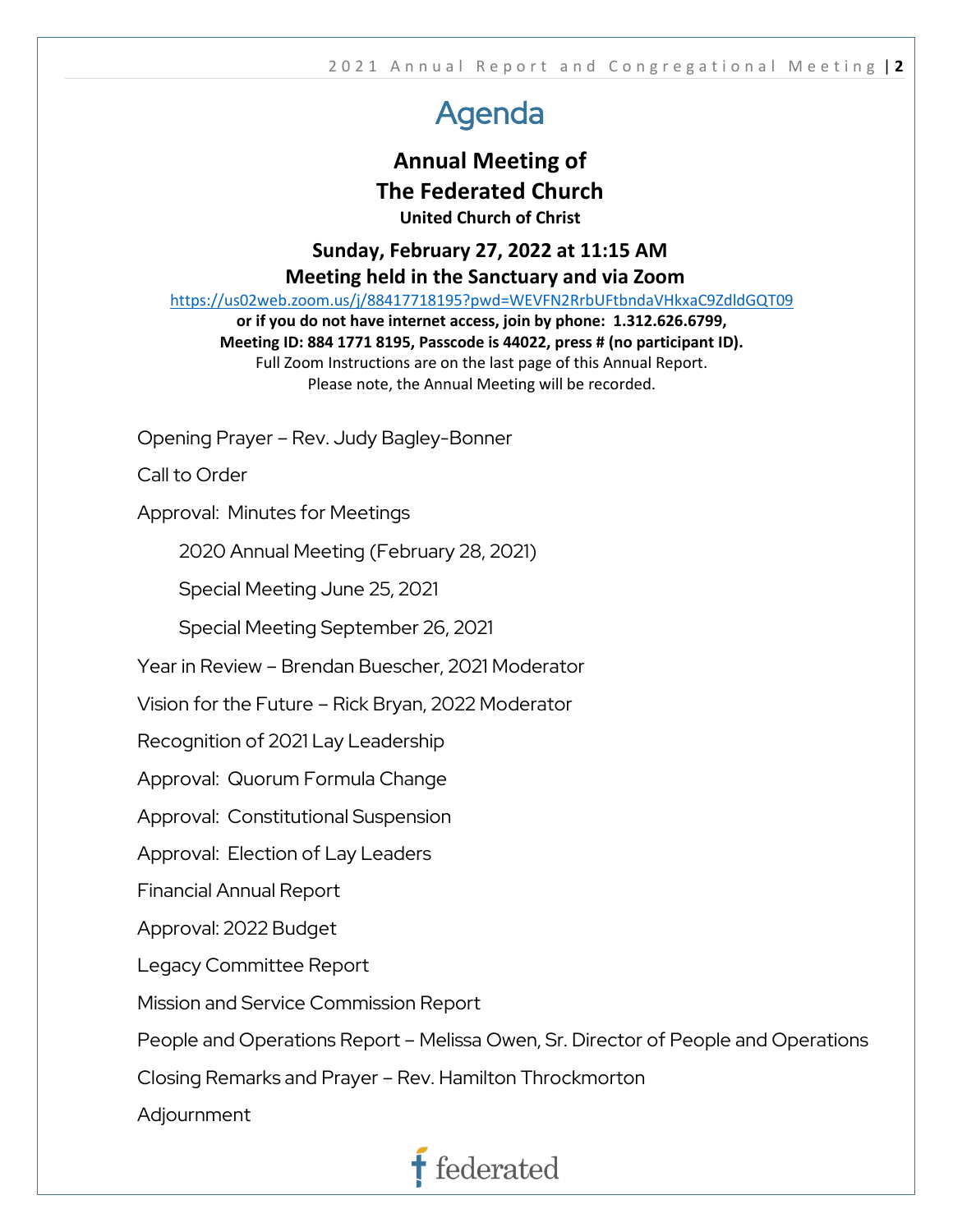### A Message from the Church Moderator



It is hard to believe that we're now in the upswing of 2022 with hints of spring around the corner (a bird is chirping outside as I type!) and *seemingly,* a light at the end of the tunnel on the COVID-19 pandemic. And when we lift our heads and 'get into the balcony' and reflect a bit, our collective human resilience over now two years is impressive and admirable. This has been a rough two years in many ways for everyone and our community. For many of us, there has been a slow but bumpy 'return to normal' where we are seeing family and friends, moving more freely and in hopefully most cases more safely thanks to the vaccine, and worshipping and singing together at 76 Bell. Not everyone feels this way, of course, and we need to remember that, and hold close those who are not quite there yet.

Throughout the year though, we have grown tremendously, we have reanchored ourselves more in what matters most, and we have continued to show our generosity for our church and with those all around us. I will say a

short thank you for the gifts of Hamilton Throckmorton, Mark Simone, and Judy Bagley-Bonner as they have provided us nourishment for our hearts and souls when we needed it most and uplifted our collective ministry. One of my kids said to me recently, "How can Hamilton always speak directly to me during his sermon?"

I see 2021 as a great year of change and renewal for our congregation. We are stronger together and have wonderful opportunities ahead of us.

The Church Council started the year during our 2020 Annual Meeting held on Zoom and noting that our slate would be full with: reimagining a return to worship, launching our partnership with the Community Life Collaborative (CLC), and engaging in our Visionary Action Plan (VAP). It also turned out that we said "until we meet again" to Mark Simone and launched a new Associate Pastor search and began to see the impact of our newly launched Generosity Commission.

A brief update on each:

- 1. Over the spring of last year and into the summer the Visionary Action Plan began to take shape and garner real excitement. We held a couple of Zoom sessions to get feedback and shape the direction and even in-person listening sessions. The thematic focus is: energize participation, community engagement, spiritual deepening, congregational care, and financial sustainability. The plan was approved by Church Council, and we are now mobilizing to action by working through the Commissions and Committees to embrace the parts of the plan relevant to them and in so doing also provide greater purpose, direction, and support for us to live our mission. I want to thank all members and leadership for engaging in and shaping this vital work for our church. Now onward and upward to see it through!
- 2. Hybrid Worship began June 13, 2021. We made significant enhancements which are still in progress including the move to 'omni-channel' service and these remind us that while our church is a vital *place* for us, God is everywhere, and we can be too! The adaptions we made to go virtual continue, and this has kept us connected with those who cannot be here in person and helped us reach others who have not experienced our Federated community in the past. This is very meaningful for lots of people and aligned with our VAP as well. Thank you to Tech Team for bringing worship into our homes every Sunday or on demand and thank you to staff for all they do to prepare for a seamless Sunday worship: spiritually, technically, and musically.

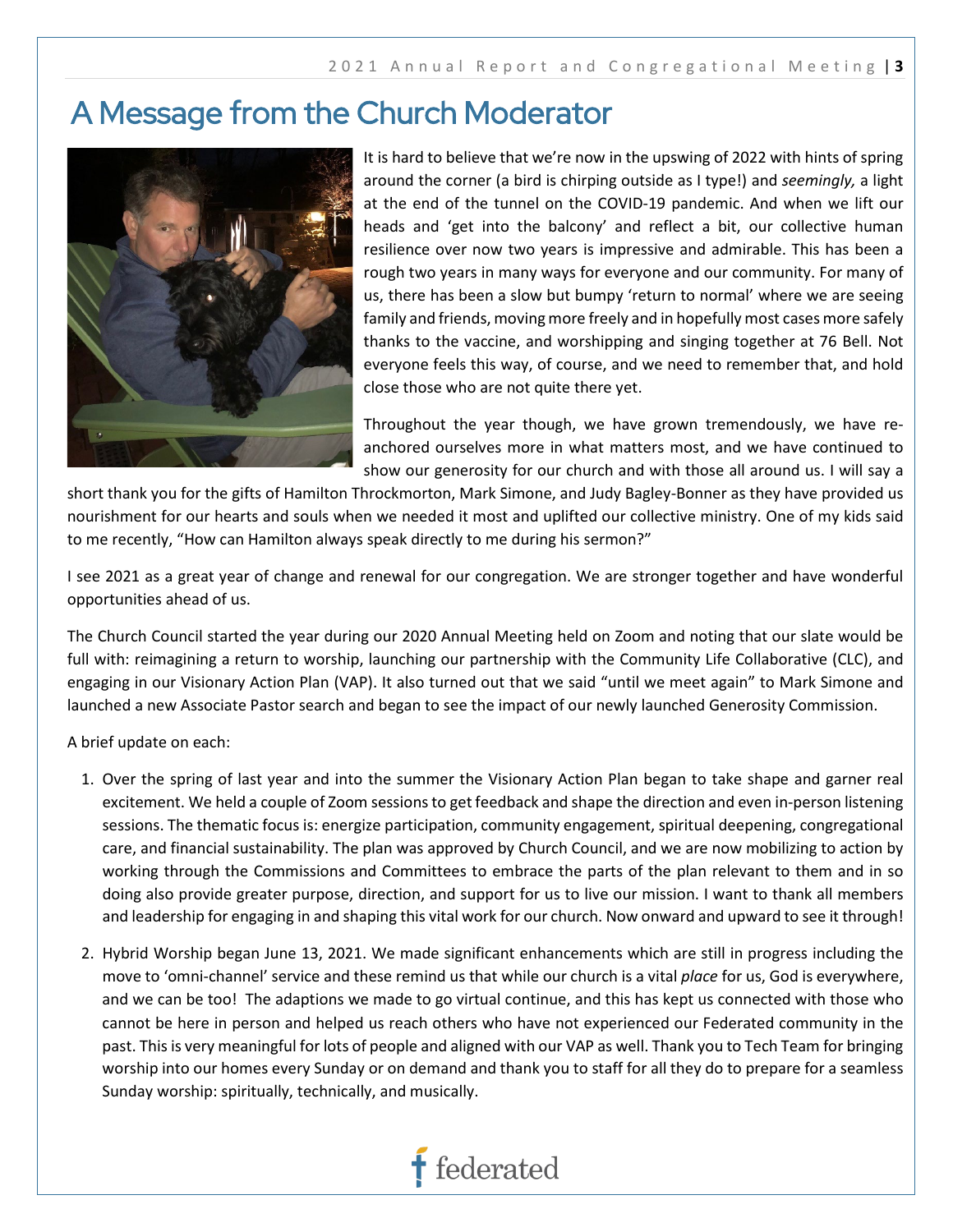- 3. Speaking of Music, wow what a year! It's been amazing to hear our Choir, the Bell Choir, the Children's Choir, and concerts filling the Sanctuary – it's such an integral part of who we are. I cannot recall as many moments of applause in past years as we've had recently. We also brought back and re-launched the Performing Arts Series which was very well attended thanks in part to our new piano! The Piano Team's discernment in selecting this piece of art that will be a bedrock of our church for decades, was a wonderful lesson and education for all of us. Thank you, Piano Team, for your diligence and effort and thank you all for your support and generosity.
- 4. With the approval at least year's Annual Meeting of the new Generosity Commission we have witnessed the importance and relevance of this new Commission. Our new piano is a great example and helps us embrace new ways of thinking about generosity as ongoing practice that is often specifically purposeful and therefore very meaningful and at the same time broad and general to support and nourish our church. While it's early yet and we have further to go, we have experienced an increase in pledges for the first time in years. Thank you.
- 5. In September we celebrated Mark Simone's retirement with a weekend of events starting with an outdoor buffet at the Family Life Center and culminating in Mark's last and perhaps most memorable sermon as our Associate Pastor. It is online and we can all listen to it (again). What struck me most beyond Mark's gifts of humor, nonchalance, and comfort with oneself was how much Mark actually did for us and how he supported all of us in ways I had not known. He was everywhere helping everyone, and I doubt any one of us really understood how ubiquitous he was in our lives. Well, all except for perhaps Hamilton as the same is true of him, and I vow not to take that for granted. Again, thank you to Mark for enhancing our lives and our community. With Mark's retirement came the launch of a search committee whom I thank for their significant efforts. A new position for "Pastor of Transformational Ministry" has been posted and we are all eager to fill that position this year.
- 6. The CLC is now fully underway with programming and service anchored on promoting positive collective social and environmental impact. We are all prayerful that this partnership will continue to grow and enhance impact in our community.

While we have collectively been through much, I hope you also share the strong sense of renewal and opportunity ahead for the Federated and our family. Many blessings for a wonderful 2022!

Brendan Buescher, 2021 Moderator

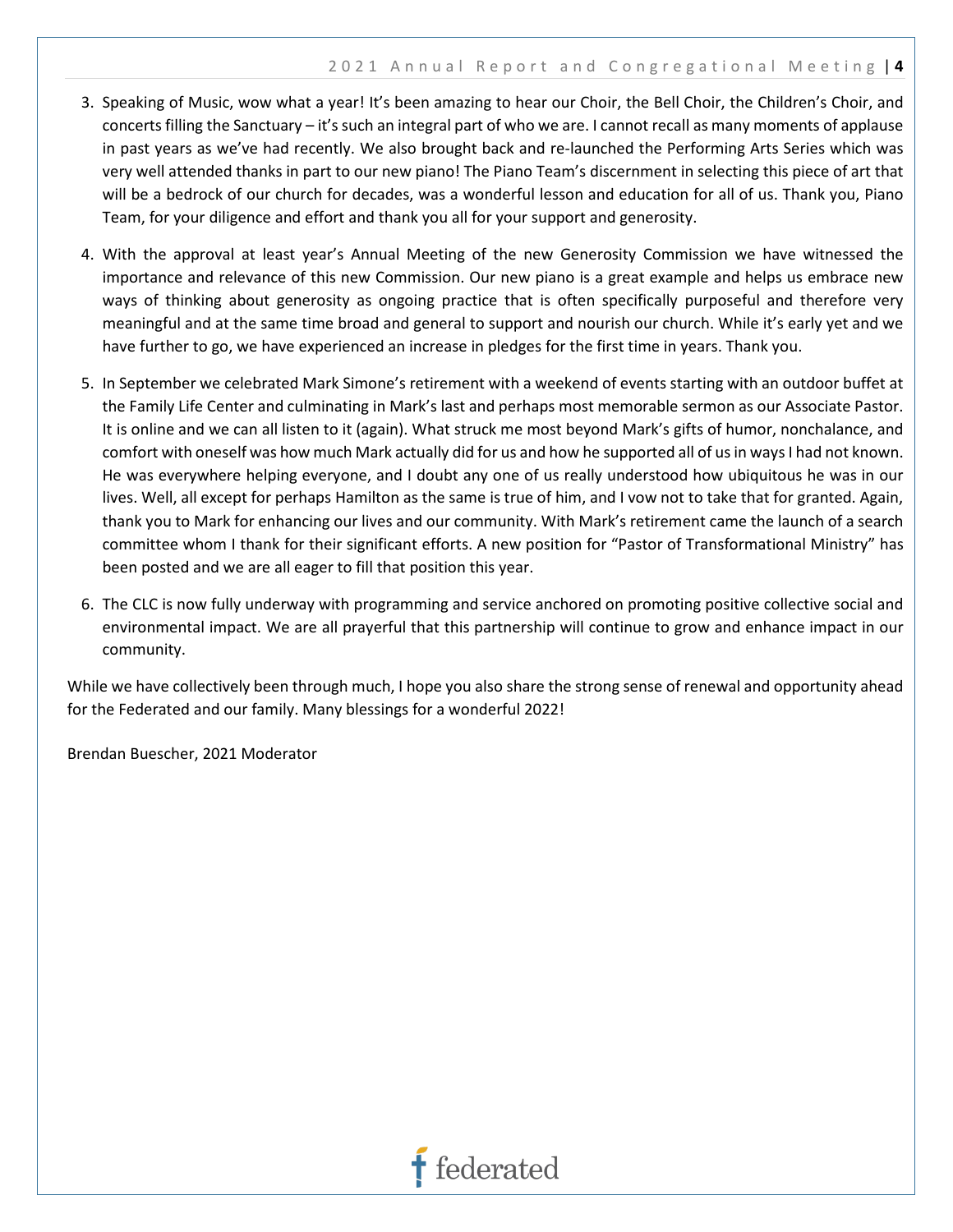### A Message from the Senior Pastor

Even with the startling realization that we are now nearly two years into a global pandemic, it delights me to realize that Federated continues to adapt to the challenges which have presented themselves to us. A can-do spirit fills the place. Resilience characterizes the congregation and staff. God's love seems richly present.

We would be remiss if we didn't acknowledge the struggle of these past two years. An aching loneliness is never far from the surface. So many of us have not been able to be present in-person. We have had to build community in a somewhat disembodied way. Some possible initiatives have certainly had to be put on hold. An underlying frustration and grief accompany this protracted pandemic.

That said, though, blessings abound here at Federated. Our lay leadership has exhibited passion and imagination in cultivating a community of faith centered on God and lived out in care and justice advocacy. At every turn, compassion, support, and concern reveal their faces through the members and friends of Federated. God transforms and creates a holy space.



Our staff, too, has pivoted with the times, adapting and finding new avenues through which to exercise their ministries. Not one of our staff has not had to find new ways to shine their light. They do this with a rare devotion, and a deep and abiding care for this church. And all of it is done under the undaunted leadership and commitment and energy of Senior Director of People and Operations, Melissa Owen. That sort of reinvention is not easy in times such as these. I hope church members will make a point of extending their thanks to the staff, because the staff has been remarkable. All of them have continued their committed work throughout the pandemic.

No Annual Report would be complete without mention of how fortunate we were to have had the ministry of the Rev. Mark Simone for 31 years. His retirement in the fall gave us all a chance to celebrate Mark's ministry and to wish him well in his retirement.

I want to extend my gratitude, as well, for the presence of the Rev. Judy Bagley-Bonner in her interim role of Associate Pastor. She has been a hopeful, delightful manifestation of grace, both to the staff and to the congregation. As she prepares to leave us right after Easter, I can't help but thank her not only for this stint on our staff, but also for her numerous previous stints that have lifted us and brought us closer to God. She has been a godsend.

As we look to the future of our staff, two changes loom large. The first is the upcoming retirement of Melinda Smith. She has been a deeply faithful and committed gift to Federated, organizing countless dimensions of church life and acting, in many ways, as a sort of institutional memory for many of us. We will miss her deeply.

As our pastoral search committee continues its work, we also have the excitement of looking forward to the arrival of a new Associate Pastor. Filling a position called "Pastor of Transformational Ministry," this new person will have the opportunity to shape Federated in new and grace-filled ways. Building on the work done for our Visionary Action Plan, this person will have the chance to implement some exciting and life-giving new initiatives. After a busy fall and winter season, the search committee is now receiving profiles from possible candidates. We're looking forward to a rich and promising future.

I am extraordinarily appreciative of our moderator team, led so ably this year by Brendan Buescher, as it guides us with such hope and grace and imagination. And I am immensely grateful for all of you. You have sustained your commitment to the work of the church and have expanded your support in ways large and small. As a congregation, even during this

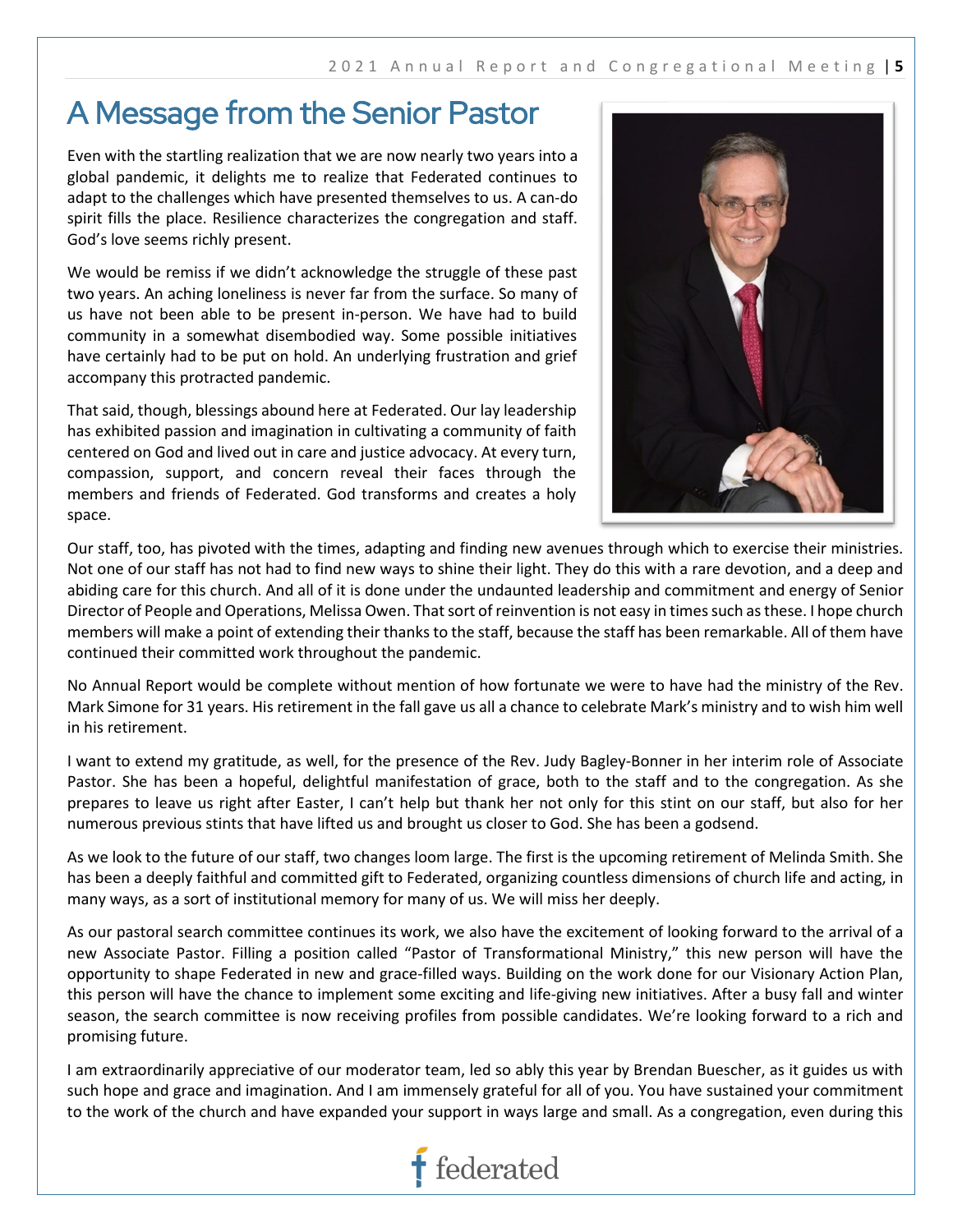pandemic, we have responded and reached out beyond ourselves. Gratitude and generosity have overflowed here. And so we say a hearty "Thanks be to God!"

Rev. Hamilton Throckmorton, Senior Pastor

## A Message from Operations

What a year! Thank you to our members for your help, participation and patience! Thank you to our staff for your help, participation and patience! Thank you to our collaborators for your help, participation and patience! As I write this report, I am realizing just how much we accomplished in 2021:

In January, we created a lease and found a renter for 102 Bell and lucky us, our renter will be there for at least two years. In the spring, we replaced the roof (aka deck) – in preparing the house, I learned the deck is one of the best spots in town to view the sunset. We completed repairs and maintenance at the Family Life Center (FAMILY LIFE CENTER), solidified our relationship with the CLC and signed a four-year agreement on April 1. Since then, the CLC has been hard at work turning the beautiful FAMILY LIFE CENTER property into what it is now (see the CLC report – I'll not steal their thunder). The Bainbridge Zoning Board renewed our Conditional Use Permit and I am happy to report the transition is now complete – the CLC Board and Interim Executive Director, Lauri Pierce have been delightful to work with and we are forging ahead as planned.

Here at the Church, we have also been busy. In addition to the usual maintenance and minor repairs, we replaced a faulty compressor, after which we all felt much cooler. We continued replacing light fixtures with LED fixtures and making other changes, moving toward a more sustainable property. We made upgrades to the technology in our Sanctuary adding several tech upgrades, including a digital mixer for quality Livestreaming. Our Tech Team transitioned us in June from online-only worship to simultaneous in-person and online workshop. They have been stalwart in their continued mission and continue to refine and develop our worship options. A new cross was commissioned. A new Baptismal Font was commissioned. We replaced our piano with the beautiful instrument – through this campaign we learned how important beautiful music is to our Congregation – thank you for your generosity!

We updated our lobby and Fellowship Hall – with greenery and some 'new' furniture and wonderful signage. Our Art Gallery is back in full swing – thank you, Katie and Marty! We continue to make improvements. Provisions are in place for COVID and everyone should feel safe: sanitized spaces, masks, available hand sanitizer, plenty of room to distance, packaged communion elements, etc. Those things are there, but hopefully unobtrusive at this point and you are able to enjoy the full rich church experience, connecting spiritually and personally.

As groups came back to meet in-person, we transitioned to appropriate rooms, giving the knitters a space of their own, creating a space for our yoga and exercise offerings and ensuring our support and study groups have the quiet and privacy they need. We also gave the Sunday School a dedicated set of rooms on the second floor (no longer using the pre-school room), this allows for a more cohesive feel and more time with Ms. Kristin. Our renaissance man painted the pre-school walls with fun animal prints, creating a cheery, welcoming space.

Staffing. Realizing once we back in person, much of what was being done by custodians can be done by other staff and volunteers; we added a once-weekly cleaning service to augment the work we do ourselves. In May, our Pastoral Care Administrator, Kiersti Critchfield, moved on and Primetime Coordinator, Dolly Herschel, retired. Our staff Pastoral Team has expanded to include myself (calls, visits, memorials, ad-hoc coordination for Pastors), Melinda on the administrative side and Marty as our care conduit. We also have many volunteers helping out (see Pastoral Care Highlights for more details). As for Primetime, the magnificent Leadership team has really blossomed and other than a few minor admin tasks and lots of love, they coordinate their own events, lunches and outings, prayers and other touchpoints. I backfill by keeping in touch with members and various groups within the group.

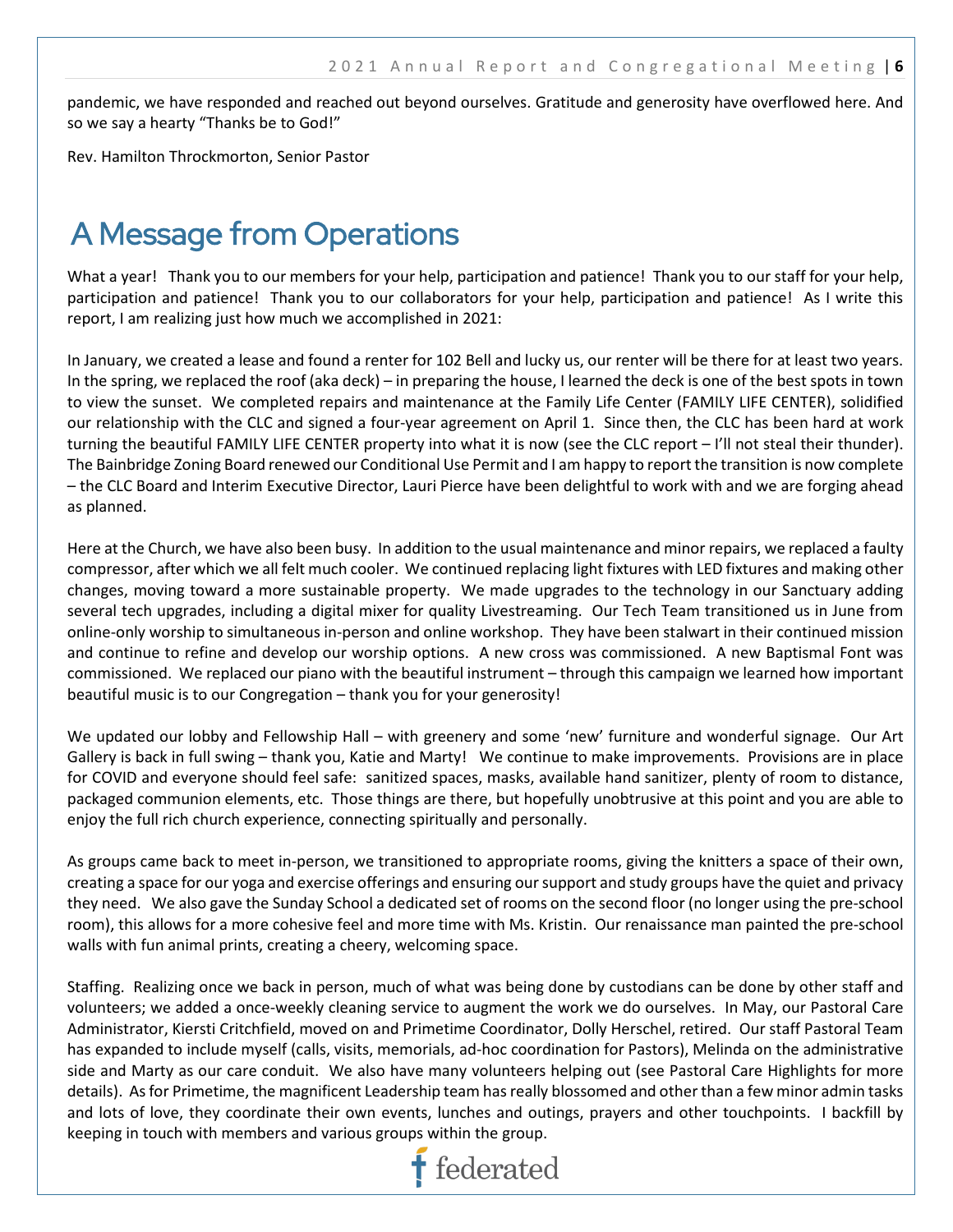Pastors. In October of 2021, the effervescent Rev. Mark Simone retired and our super special summer/Interim Rev. Judy Bagley-Bonner answered the call to serve. Judy has been a steady presence in various roles at Federated, she has a wonderful way of holding space, creating peace and I am grateful every day for her presence. And Hamilton. In 2021, he postponed his sabbatical, rising to our need for a steady presence – first through the Pandemic and now again in 2022, through our pastoral transition and as we move forward with our Visionary Action Plan.

Our Leadership Team. I am so grateful to all of you – you who have stayed the additional year, helping me acclimate and grow comfortable with all the nuances of my role. Thank you! Incoming Leadership – 2022 is going to be fabulous – we have much to do AND we have the tools to do it! 2021 was a stellar year, in what was accomplished and what we learned. I look forward to putting it all to use and moving forward together.

Thank you to our members for your support, advice and for your honesty – I am always so very grateful for your candor – Federated is a family and as such, love is the impetus. Thank you for the opportunity to continue to serve. Your operations team stands ready, to support each other, our members and our community.

With Gratitude, Melissa Owen, Senior Director of People and Operations

## Highlights from the Congregational Care Commission

*The Congregational Care Commission promotes an expanded ministry of fellowship for Federated parishioners. Through its many Ministry Teams, CCC provides not only fellowship opportunities but also compassion, personal visitation, and service to the needs of the congregation both during challenging times such as illness, recovery and bereavement and during happy times such as weddings and new babies.*

During this last year the Congregational Care Commission has kept plugging along!

We have assisted other commissions with events such as Mark's farewell potluck at the CLC, Rally Day and the relighting of the spire.

The Angel Telephone Ministry has 25 volunteers and has contacted over 150 member households. Over 250 touch base telephone conversations had taken place and over 400 sermons have been mailed. The Wedding Host Ministry helped with one wedding and the Memorial Host Ministry helped with six Services. In the Fall of 2021, the Flower Ministry resumed.

Advent By Candlelight was held in the Sanctuary this past year and about 50 ladies attended. We were grateful it could be an in-person event but continue to look forward to gathering around a table and enjoying the wonderful fellowship and goodies we "normally" have.

Karen Zoltowicz (chair), Judy Riemenschneider, Leah Hassett, Karen Johns, Jan Blank, Diane Tuuri and Ruth Kershner

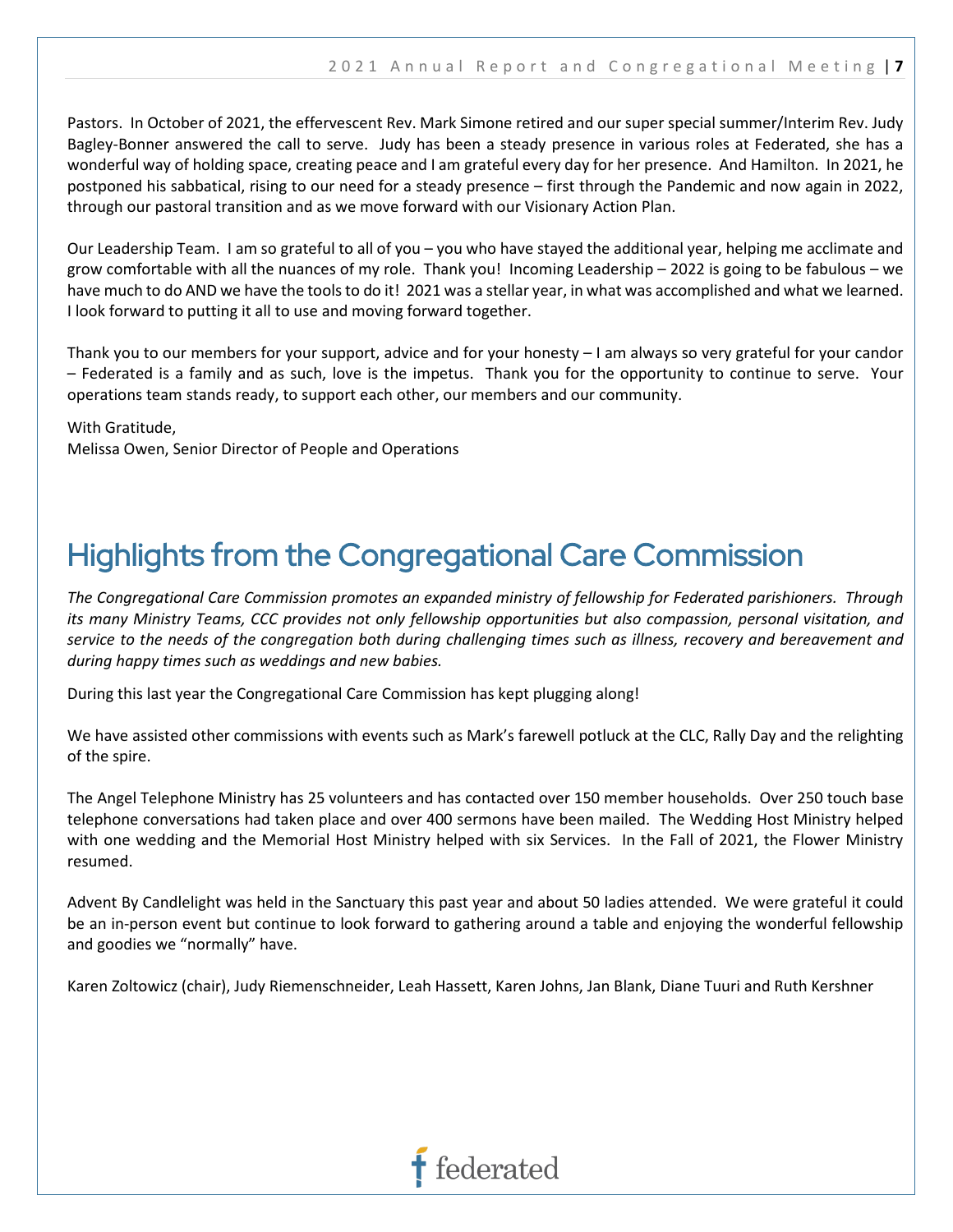## Highlights from the Mission & Service Commission

Governance and Policy Definition: Responsible for Federated's impact on the community, greater Cleveland, and the wider world through monetary gifts and hands-on service.

- 1. Fosters and oversees a mission and benevolence program and budget, giving special consideration to the programs of the United Church of Christ.
- 2. Assesses opportunities for mission, partnership and service at local, national, and international levels and proposes action for giving and/or service.
- 3. Provides opportunities for individuals and Ministry Teams to serve the larger community.
- 4. Educates the Congregation concerning social and political issues morally relevant to Christians.

The Mission and Service Commission (MSC) has been joyously successful in fulfilling its mission this year. Even with a second year of COVID restrictions and a smaller budget, people were inspired to reach out and become engaged in many missions in the local and wider communities.

St. Paul's Community Church continues to have important outreach opportunities for our congregation. Chef Jim Scheuermann adapted The Loaves and Fishes ministry, distributing bag lunches during the height of the pandemic. Recently he resumed serving in-person lunches with the help of many volunteers who helped serve, cook, and bake. A grant from the Deaconess Foundation helped fund this program. The Parish Nurse Program at St. Paul's continued under the guidance of Kathy Kolcaba and Leslie Fincun. Many thanks to all the members who helped donate needed supplies. Donations to the St. Paul's Thrift Shop continued throughout 2021.

Partnership with Chagrin Falls Park is ongoing. Many collections of food, clothing, and household supplies have been made.

Social Justice Advocacy Ministry (SJAM) continued to be the embodiment of "Living Our Faith." In five short years they have developed a myriad of programs supporting racial justice, environmental justice, LGBT justice, health care, firearm causes, and immigration reform and fairness. A recent program is Racial Allyship, an eight week Zoom series that examines aspects of Black History, Interpersonal and Institutional Racism, and Actions to Take for Racial Justice. SJAM is also actively involved in Afghan Resettlement issues.

JustHope partnership trips to Nicaragua are still cancelled, but most of their programs have continued. The money used for microcredit loans, model farm, and support of students is well managed.

The Primetime ministry resumed most activities this year. Federated Forum, monthly lunches out and trips are back on the calendar.

Our congregation continues to support The UCC's Churches Wider Mission (OCWM). We conduct collections throughout the year that support local and national UCC ministries.

This year we asked that applicants for the Christmas Eve Offering have a Racial/Minority emphasis. "A Place 4 Me" was the recipient of over \$31,000. This worthy cause helps youth transitioning from foster care and homelessness. It helps participants with financial literacy, enables them to build small bank accounts by meeting requirements built into the program, and to obtain marketable skills.

Mission and Service Commission,

Karen Anderson, Leslie Fincun, Don Hoke, Kathy Kolcaba, Gay Quintin, Bill Shaul, Linda Zelazny, Marty Culbertson (Staff Liaison), Dan Kershner (Councilor)

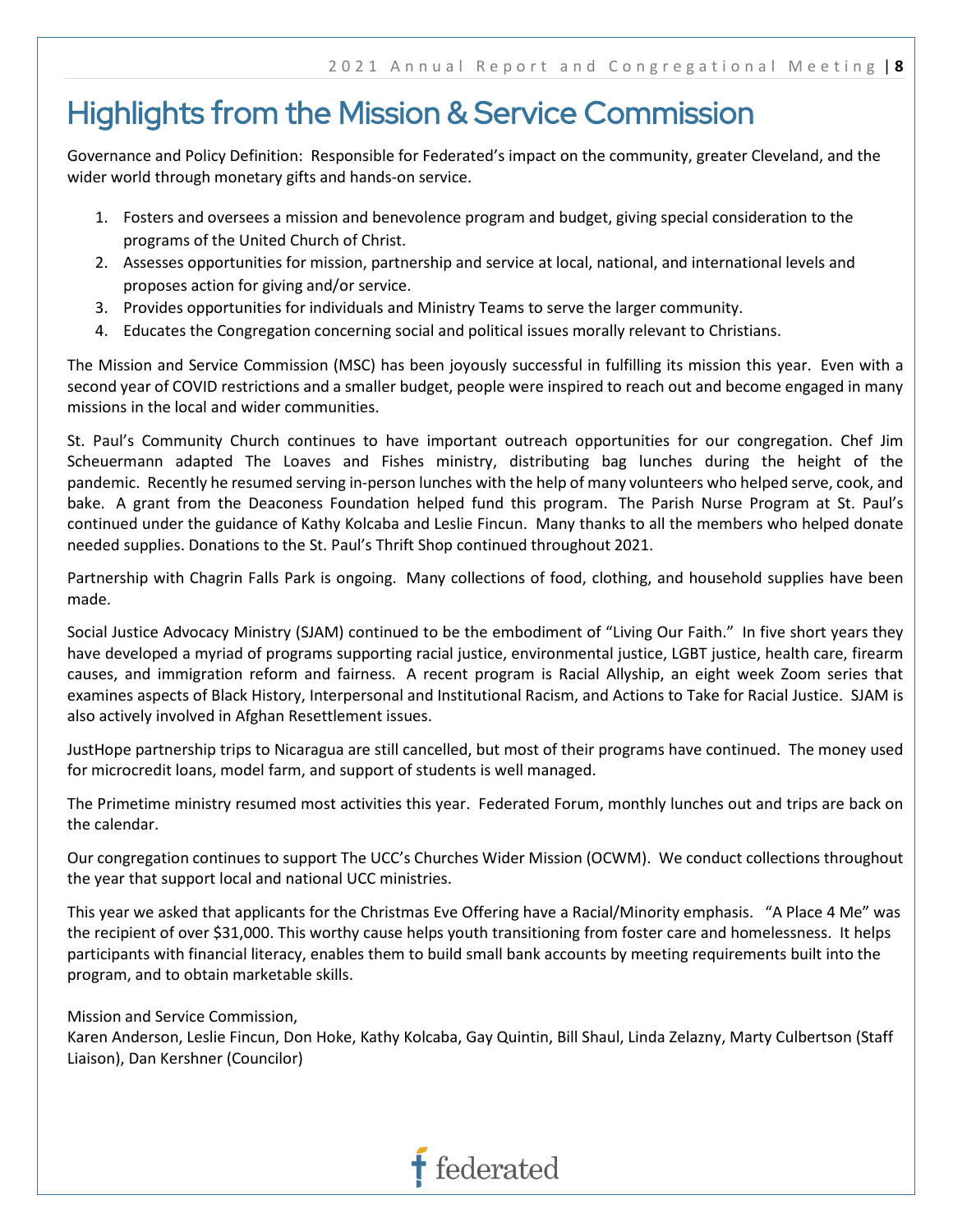### Highlights from the Worship & Music Commission

*The Worship and Music Commission works in cooperation with the Pastoral and Music staff to promote a vibrant, meaningful worship experience that glorifies God and deepens faith and takes into account the needs of the congregation and the wider community. In addition, we facilitate the preparation and serving of Communion, to make provisions for ushers and greeters, and to provide for altar flowers and temporary decorations for regular and special worship services.*

After serving on this Commission for seven years, six as Chair, I am stepping down. I am so thankful for the amazing people that worked with me over the years. Sibyl, Nancie, Laura, Susannah and Nancy had great ideas and were so much fun as we worked through the year. Kelly, in a moment of delirium came back to us as our Councilor, keeping us and Council posted on the goings on. I especially must thank my friend Nancy Isham, who was our Secretary for all of the years that we were together. She also is putting the text slides to the music that is being sung as well as occasionally posting pictures. I can't leave out Joshua as our Staff Liaison. His vision for expanding the music program is inspiring and I am looking forward to working with him in the future.

We were able to continue the Performing Arts Series with concerts featuring Apollo's Fire performing Handel's Messiah and the Burning River Brass performing their Christmas concert. We have a Piano Dedication Concert on March 5 featuring our own Marcia and Randy! This is a free-will offering concert that should not be missed! There will be a Hymn Festival with Tom Trenney on May 1 and the Cleveland Chamber Choir is coming on June 12.

Communion has been a bit of a challenge! Getting those little cups open is no easy task. It is tough to get the clear tab peeled back to get the little piece of bread out. The juice portion doesn't seem as difficult. Maybe a new video could be made. One without Your's Truly getting water thrown on him multiple times by Melissa (who had WAY too much fun doing that!).

As our livestreaming continues, a huge thank you goes out to Laura for supporting Eric Reed and to Eric Reed for his faithful service as well as to all those who are providing tech support!! This is a huge undertaking, and it is again a testament to the talents that people of this congregation possess and are willing to share.

While most of the Commission members are moving on, there will continue to be an ongoing need for volunteers to greet, take attendance, take care of the offering, help with communion prep (especially when we return to communion by intinction), and clean up after services. Please reach out to either Melissa or me if you are interested in helping in these areas and if you are considering working on this Commission.

Thank you for all of your support over the years.

Gary Dole Worship and Music Commission Chair Nancy Isham, Kelly Kimball (Councilor), Laura Reed, Sibyl McBride, Susannah Rutkowski

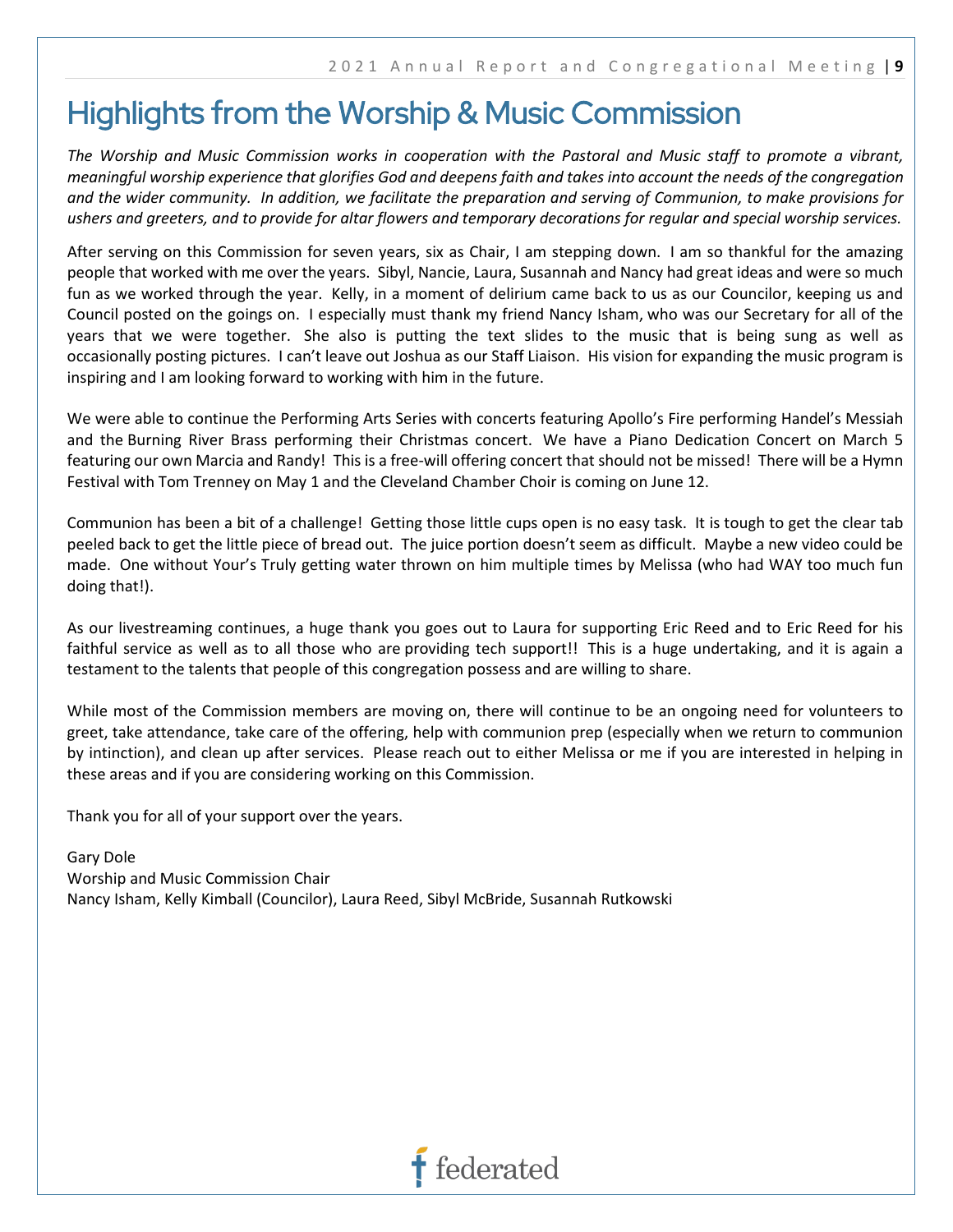## Highlights from the Telling Our Story Commission

*The mission of the Telling our Story Commission (TOS) is to share our faith through effective and diverse communications with our Federated family and with the wider community. The purpose of TOS includes communication, outreach, and extravagant welcome. Telling Our Story works closely with Trisha Holland, Federated's Director of Marketing and Communications.* 

At this time last year, we were just beginning the rollout of the new Federated brand identity materials that were developed in 2020. The objectives for updating our branding included:

- Create welcoming and visually appealing graphics for communications and identity.
- Create identity that is consistent with our core values and messaging.
- Provide an identity structure that can be adopted by all Ministries of the church.
- Better equip all of us to Tell Our Story

Since then, as part of the rollout, we have engaged in activities including:

- Branding education for staff, church leaders, and congregation.
- Creation and distribution of Brand Identity Guides to all interested parties.
- Assisting Commissions and Ministries with adopting appropriate sub-branding.
- Re-branding of Federated's website, social media, printed materials, signage, etc.

More information can be found at [www.fedchurch.org/branding.](http://www.fedchurch.org/branding)

Telling Our Story also participated in the Lighting of the Spire project and event, which was spearheaded by Bob Munson (TOS Emeritus). Using funds graciously provided through the Trinkets and Treasures proceeds, new energy-efficient lights to illuminate the exterior of the church were purchased and installed. In October, after several years of being dark, the Spire was re-illuminated in a public ceremony featuring remarks by President of Village Council Erinn Grube and Mayor Bill Tomko.

There are still funds remaining in the Rebranding budget that was part of the Rejoice and Renew Capital Campaign and plans for new graphics and signage are in the works for 2022.

We celebrate that Federated is a place where people are welcomed and supported as they live their faith. It is a place to worship, support, act, and grow! Go tell someone!

Telling Our Story Commission,

Todd Smith (Chair), Ken Horner (Councilor), Jim Scheuermann, Carolyn Shaul, Dawn Herdman, Diana Gardner, Jennie Krutilla, and Staff Liaison Trisha Holland.

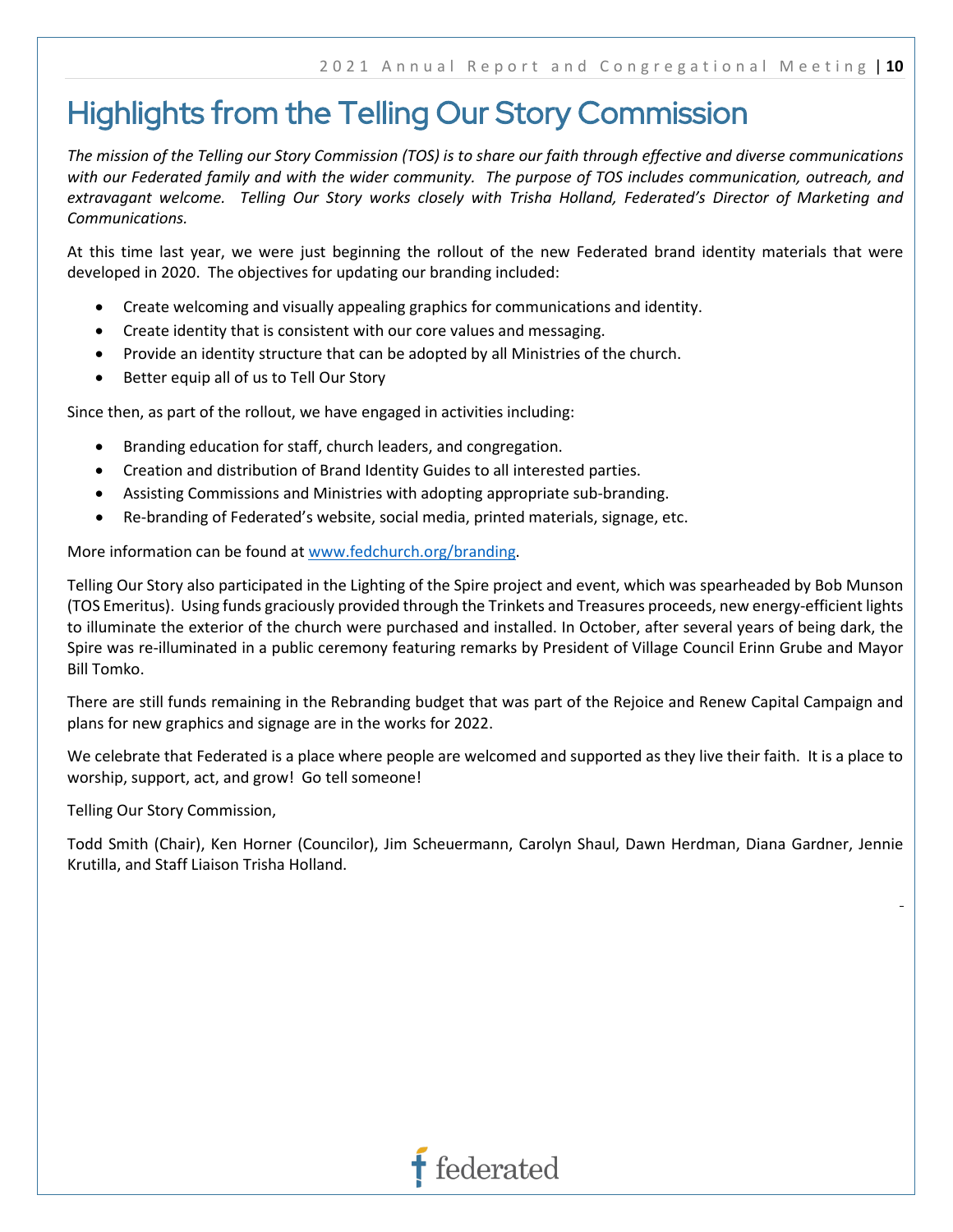## Highlights from the Spiritual Formation Commission

*The Spiritual Formation Commission (SFC) assists members of the congregation to grow in their Christian development, to enlarge and strengthen their Christian witness and to help them understand and participate in the whole work of the Church. The commission also initiates and supports programs and activities that foster the church's ministry of spiritual growth and fellowship for adults, children, youth and families.*

Although the COVID Pandemic remained a challenge, Spiritual Enrichment activities at Federated continued to thrive. A wide variety of programs were presented either in person, or via technology.

Weekly Spiritual message: We began a weekly offering in Featured at Federated, which offered a spiritual quote to ponder, along with a more light-hearted suggestion for ways to brighten the day and bring a smile during the pandemic. This continued until we were able to attend church in person.

Children's /Family ministries, Youth ministries: Spiritual Formation continued to support staff members working with our children, youth and their families. See separate staff reports for more detail.

Bible Studies:

- The Bethel Bible Series facilitated by Peggie Jo Shinagawa
- The book of James led by Mark Simone
- The book of Philippians also led by Mark Simone

Spiritual Enrichment Programs:

- Understanding communion, a class requested by adults, led by Hamilton Throckmorton and Kiersti Critchfield.
- Spirituality and the Christian Life, a four- week continuation of Spirituality 101, offered opportunities to engage in a variety of spiritual practices. It was led by Mary Senechal.
- Racial Allyship classes continued and were led by various church members in collaboration with the Social Justice Advocacy Ministry team.
- In partnership with Mt. Zion UCC Church, an equal-sized group of Federated and Mt. Zion members engaged monthly in the UCC program "Sacred Conversation to End Racism". This is led by Barry Stees and Rev. Paul Sadler.
- A new study developed by Barry Stees "Centering God, Decentering Whiteness" is currently being piloted by Barry and a group of churches in New Hampshire and is being considered for use by the UCC denomination.
- Tributaries continued to offer programs connecting mind, body, and spirit.

Ministry Teams: Listed below are the ministry teams which are affiliated with the Spiritual Formation Commission. All have been active during this year either in person or on Zoom

- Contemplative Prayer: contacts, Leslie Fincun and Susi Kawolics
- Monday Morning Miracles: contact, Sally Ramsey
- Women's Bible/Discussion Group: contact, Harriett Rogers
- Men's Third Tuesday: contact, Barry Biggin
- Daughters of Abraham: contact, Darlene Nichols

Book Studies: An in-person discussion of Love is the Way, by Bishop Michael Curry, led by Rev. Judy Bagley-Bonner was held during the summer.

Advent Devotional Guide: Once again, with gratitude from the Spiritual Formation Commission, Rev. Susi Kawolics created an Advent devotional booklet. It was also offered online.

The Spiritual Formation Commission extends our gratitude to Rev. Mark Simone for his many years of exceptional spiritual leadership and ministry devoted not only to the youth, but the entire Federated congregation. We wish him well in his retirement.

Spiritual Formation Commission,

Sunny Doxey (Chair), Silvia Kenneweg, Bill Kenneweg, Pete Bednar, Richard Falkenberg, Alexandra Ziots (Councilor)

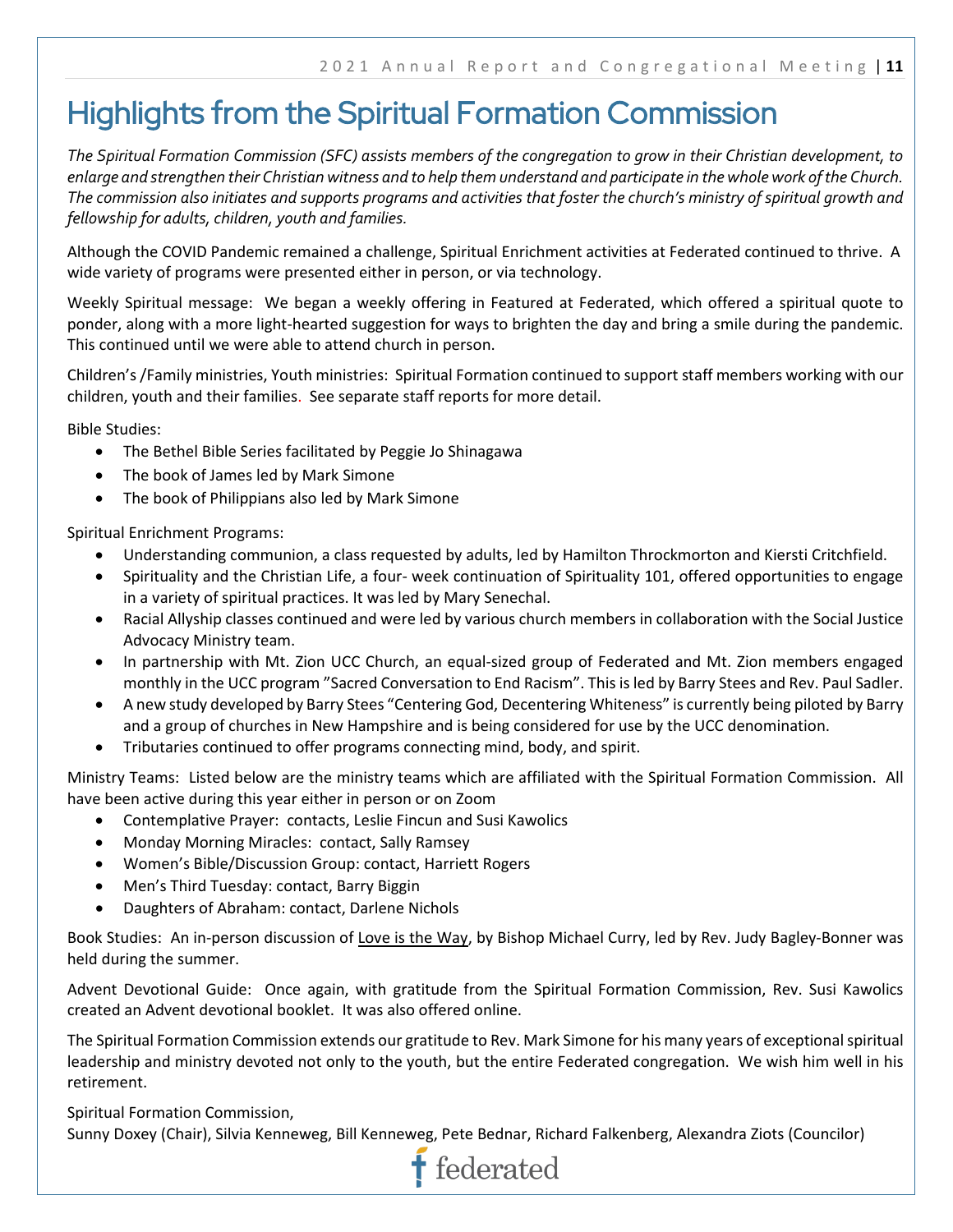## Highlights from the Finance Committee

The Finance Committee is please to share with you its thoughts regarding the "state of the finances":

- 2021 was budgeted to have a flat net income, with no deficit or surplus. We ended 2021 with a surplus of \$86,281, which is proposed to be added to the Deferred Major Maintenance Fund. This surplus was primarily due to higherthan-expected pledge receipts and reduced compensation and maintenance expenses related to the Family Life Center (FAMILY LIFE CENTER).
- 2021 pledges collected were 105% of the budgeted 2021 pledges. We thank all members for continuing to support the financial needs of the church during this difficult time. Pledges for 2022 are up 1.6% from 2021, reversing a trend seen in the past several years. This is a significant development for Federated and one that should be celebrated. We are extremely grateful for the generosity of the congregation.
- The church continued to provide current staff members with full salaries and made no reductions to benefits throughout 2021. However, there was significant saving experienced by the reduced staffing related to the FAMILY LIFE CENTER. The 2021 budget included FAMILY LIFE CENTER expenses through June 2021 and the 2022 budget does not include any FAMILY LIFE CENTER expenses.
- The 2021 budget season was exciting and full of optimism. With the first increase in pledges in quite some time and a net surplus from the prior year, Federated was able to significantly increase our percentage of giving to our Missions to 10% of our expected pledges. We were also able to ensure our staffing is correctly aligned going forward and provide cost of living increases to staff.
- Our 2022 budget is balanced with no surplus or deficit and with an emphasis on supporting our missions, growing the church and taking care of our staff.
- While we are pleased with the budget and the flexibility that it provides the church going forward, we are cognizant that expenses have been depressed over the past two years due to COVID-19 and the reduced operations that have been in place. The budget aims to be realistic about the potential expense increases that may occur as the world, hopefully, begins to open up.

*Submitted by Brady Hively, Finance Committee Chair*

## Highlights from the Primetime Committee

Once again, Primetime activities were significantly impacted by the "roller coaster changes in the pandemic". Even though there were no in-person meetings, the Primetime Committee continued to meet and plan virtually. We stayed connected to members by Zoom, phone calls, e-mails, notes, and our newsletter for the first half of 2021.

In May, Dolly Herschel, our talented Primetime Coordinator, retired and we welcomed Melissa Owen, Senior Director of People and Operations as our Liaison.

Activities began with our annual picnic in July, a lively performance from the Great Lakes Theatre group, a non-boat trip and other adventures. Slowly and with challenges, monthly trips, Federated Forum, Bridge and "lunch-out" are resuming.

A special thank you to our dedicated Primetime Committee, Don Hoke (chair), Marilee Biel, Kathie Biggin, Majorie Fow, Bill Mason, Mary Lou Riegel, Linnea Rostek, and Linda Zelazny for having the faith in our mission to enrich and support the life of our senior members.

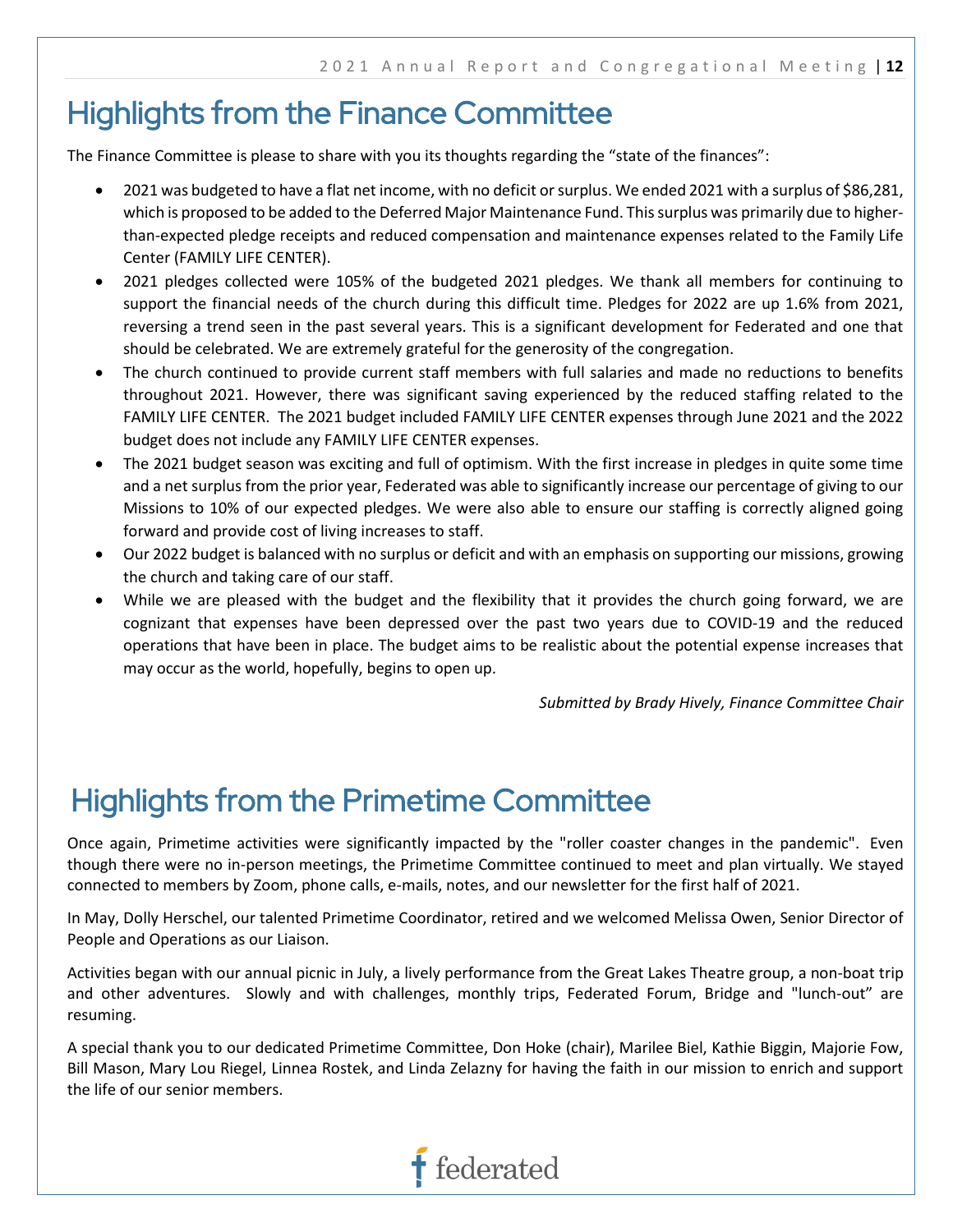## Highlights from the Membership Committee

*The Membership Committee provides classes for prospective new members, develops programs for connecting new members into the life of the Church, studies and provides leaders with information on attendance, activity retention and attrition of new members, makes recommendations in light of this information, and keeps membership rolls current.*

This 3-5 member standing committee of the church began 2021 with one new member, Annie Yergin, and two open seats. The liaison to Church Council was Beth Rutkowski and the liaison to staff was Melinda Smith. Annie had to step down early in year due to a move out of the area.

In 2021 we offered neither Inquirers (new member) Classes nor Confirmation Classes because of COVID concerns and restrictions. We did however see renewed engagement from some members who had moved out of the area. The continuation of livestreamed worship allowed them to resume attending worship regularly. On any Sunday morning we might have members in NC, SC, FL, WA and AL worshipping with us! Some have even renewed their financial support of Federated by pledging for 2022. In other good news, we have received multiple inquiries from families and individuals interested in learning about membership at Federated, so Inquirers Classes have been scheduled for Spring of 2022.

The cleansing of membership rolls based on non-participation has been temporarily suspended in 2020 and 2021 due to early restrictions on in-person worship and the challenges of identifying who is attending worship virtually. Some deactivation of members did take place warranted by such things as requests, moves and routine cleanup of youth members no longer living at home.

The table below includes statistics from the past four years which were reported to the UCC as part of an annual reporting requirement:

|                             | 2018 | 2019 | 2020 | 2021 |
|-----------------------------|------|------|------|------|
| <b>Baptisms</b>             | 3    | 3    |      |      |
| <b>Confirmations</b>        | 2    | 8    | 6    |      |
| <b>New Adult Members</b>    | 13   | 22   |      |      |
| <b>Re-engaged Members</b>   |      |      |      | 11   |
| <b>Member Deaths</b>        | 18   | 17   | 19   | 24   |
| <b>Member Transfers Out</b> | O    | 4    |      |      |
| <b>Other Removals</b>       | 72   | 128  | 19   | 66   |
| <b>Total Membership</b>     | 1030 | 911  | 888  | 798  |

*Submitted by Membership Committee: Beth Rutkowski, Church Council Liaison, Melinda Smith, Staff Liaison*

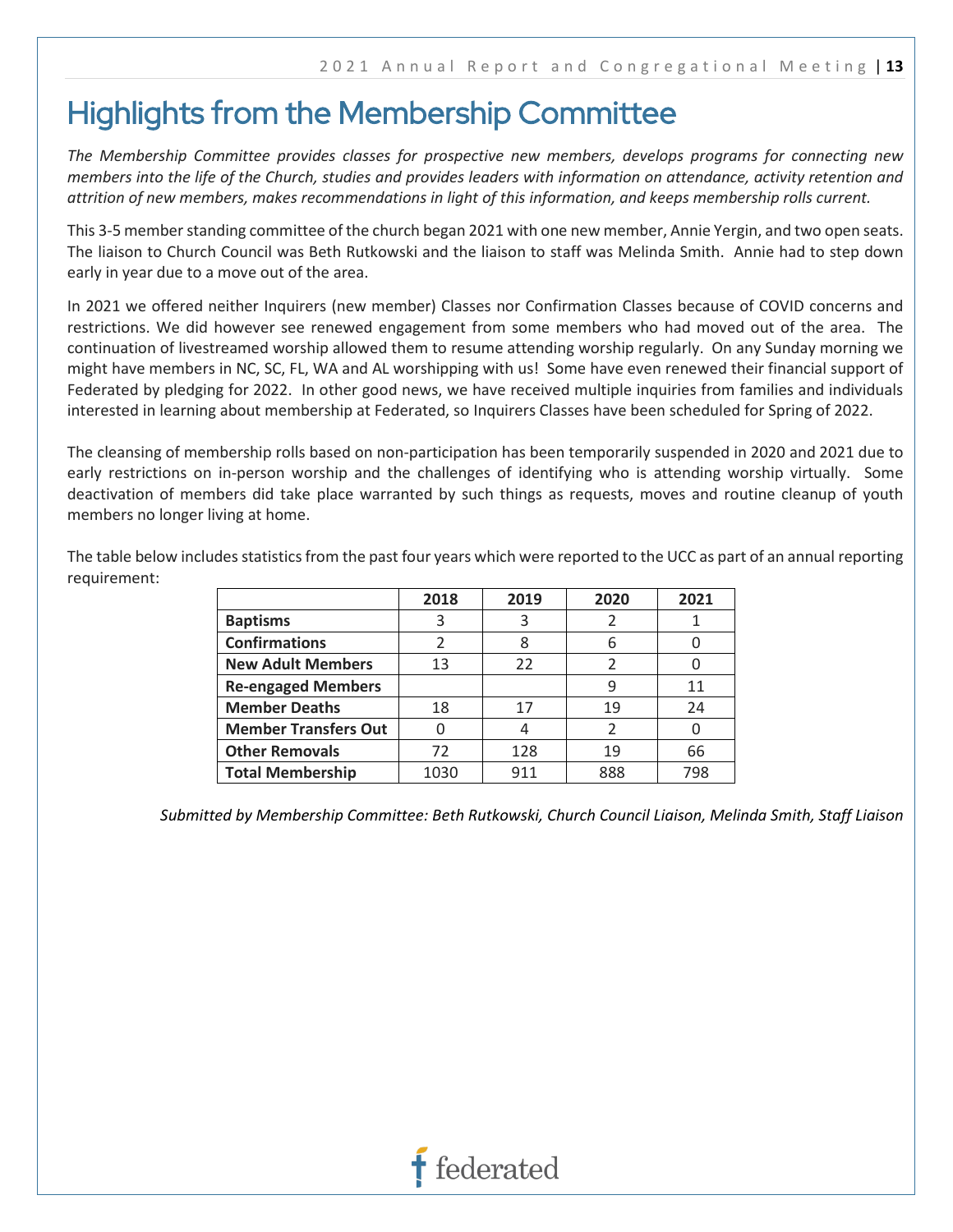## Highlights from the Generosity Commission

In early Spring of 2021, Maren Koepf and Laura Taylor found fresh ideas for the Generosity Commission in an online interactive seminar entitled "*Cultivating Generous Congregations"* presented by the Lake Institute of Faith & Giving and the United Church of Christ Office of Philanthropy. The Commission pursued some of those inspiring ideas during 2021:

- Creating a 'Growing a Generous Spirit' pew rack card and Spire articles, sharing words of wisdom that help us frame the life-giving force of a generous life,
- Continuing the Generosity Impact Moment (GIM) videos during Sunday services,
	- o The GIM videos celebrate all the touchpoints of Federated and their impact on individuals in our faith family and the community beyond our walls. The videos are planned out in advance, in collaboration with the Fund Development Office, various Commissions and church staff. We welcome ideas from the congregation for future highlights.
- Producing an early 'Pacesetter' letter for Federated's 2022 Invitation to Generosity, giving church leaders the opportunity to live into their leadership role with an early response. The response from lay leadership was enthusiastic, setting a great example.
- Aligning with the learnings and experiences of the Commission members, we intentionally introduced Gratitude Sunday in place of our traditional reference to Commitment Sunday. This enables the congregation to express their gratitude for people, ministries, or mission partners of Federated,
	- $\circ$  Gratitude shields you from negativity, makes you happier, rewires your brain, eliminates stress, heals, improves sleep, boosts self-esteem and performance, and improves relationships.
- Supporting the expansion of initiatives/collections/drives throughout the year, allowing each member and friend the opportunity to be generous whenever their heart was touched by God,
- Designing Generosity Classes with different Commissions and Committees,
	- o The Money Matters as Faith Matters class held online in January,
	- o Collaborating with the Spiritual Formation leaders to present a Sunday School curriculum about generosity, giving, and gratitude, and
	- o The upcoming Generosity at Federated discussion during the next Inquirers class in March.

Throughout 2021, the Commission continued guiding Federated's faith family towards integrating generosity as part of a year-round invitation. Generosity is a spiritual practice that has an impact on the collective body of God's Spirit at Federated - for it is the sheer act of giving to the church that makes money sacred! Thank you for joining us and for recognizing that Federated is a valuable partner in your faith journey. We look forward to an energizing 2022!

Yours in Christ,

Eric Goodman, Ken Horner, Maren Koepf, Michael Quintin, Martine Scheuermann, Dawn Thatcher, Laura Taylor (Staff Liaison)

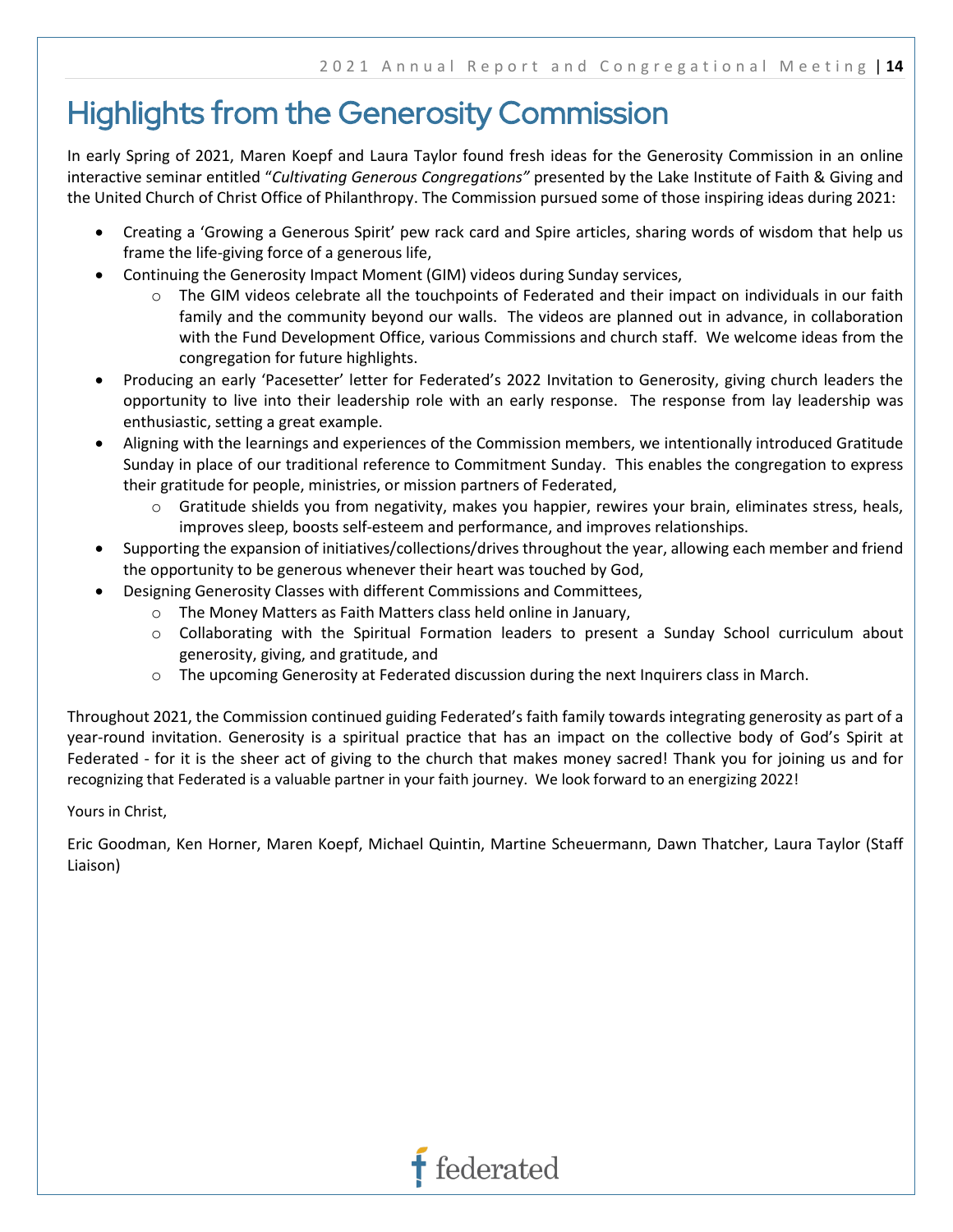### Highlights from the Properties Committee

With the church closed during the first half of 2021 there was not a lot of properties activity. Two meetings were held during the year, one in March and one is September. Work completed included the following,

102 Bell – The house was signed to a two-year lease in February 2021. The garage roof was replaced and drainage around the house improved to minimize basement water intrusion.

76 Bell – Bids were received for construction of the heated pavement for the parking lot entrance as well as the sidewalk in front of the church. Permits were acquired and the project was set to begin, but was postponed to July 2022 because of permit negotiations and supply chain issues in acquiring key system components. New blinds were installed on the Sanctuary south windows. The transition to LED lighting continued. The recarpeting project was put on hold pending identifying a supplier for environmentally friendly floor coverings.

Several issues were identified for future projects.

- Moving the eastern heated stairs from the school parking lot, a portion of the walkway associated with the stairs and the electrical control box off Larry Trace property.
- Moving the electrical service for the heated stairs from 102 Bell into 76 Bell.
- Rehabilitating the western heated stairs from the school property to the parking lot.
- Repairing the retaining wall on the south edge of the parking lot.
- Determining the cause and repainting areas of peeling paint in the Sanctuary.

*Submitted by Keith Mast, Properties Committee Chair*

### Highlights from the Legacy Committee

The Legacy Fund continues to execute on its work as stewards of Federated's endowment capital. We are grateful for our dedicated committee members of the past year – Tricia Baumgartner, Alex Taylor, Robin Harbage and Rob Goble.

We started the year with \$750,375 and ended with \$794,844 (a 9.2% return) - while also distributing \$54,700 throughout the year.

The Legacy Fund is a key component to the sustainability of the congregation. Every year we target giving 5% of our trailing two-year balance - to support the operations/mission of the church. The larger and healthier the balance of the Legacy Fund, the more we can offset the annual budget and fund the many wonderful/important missions we carry out into the community.

We would ask that anyone contemplating their estate - to consider the Legacy Fund as an element of that. And anyone who has done so or plans to make the Legacy Fund a part of their estate to please let us know (Laura Taylor or myself). Also - you don't have to think of us as purely an estate plan - we take contributions NOW or in the future!

*Submitted by Pete Franz, CFA, CFP, Legacy Committee Chair*

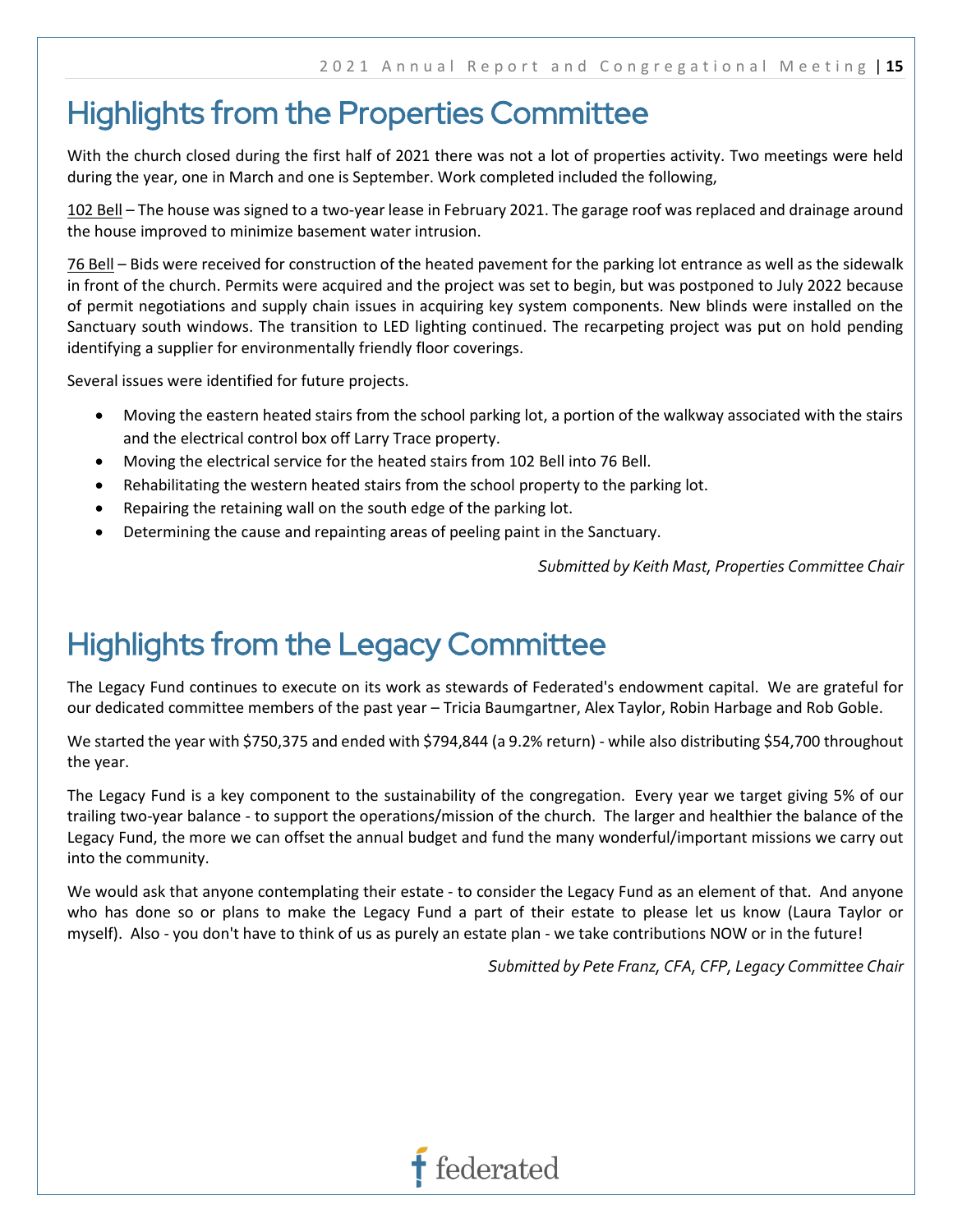## Highlights from the Social and Environmental Justice Group

**Social Justice Advocacy Ministry (SJAM)** celebrated it's sixth year of ministry and had a very active year of engagement with education, advocacy, direct support, and connecting with others in ministries of social and environmental justice.

Social Justice Advocacy Ministry (SJAM) continues to be very active. Entering our sixth year, we have over 100 folks who receive our communications and generally 20-30 attendees at our events. We offer both education and opportunities to take action! Each month a general meeting and a movie/speaker night occur. Currently meeting on Zoom, we look forward to resuming in-person gatherings with COVID protocols and a continuing Zoom option.

We partner with established organizations whose missions align with ours such as: Northeast Ohio Coalition for Homeless (NEOCH), Heights Friends of Immigrants, HOLA, Ohio Voter Advocates (NOVA), The Community Life Collaborative (CLC), Moms Demand Action , Chagrin Arts, The Ohio Innocence Project, WomenSafe, Chagrin Falls Park Community Center and many others. Our members have long histories as volunteers with many of these organizations and we want to build on their expertise and strategies.

As sampling of our 2021 activities includes:

- **Racial Justice**-Prepared and conducted multiple racial justice awareness discussion groups. Conducted over eight weeks, the groups are either secular or biblically based, depending upon participant interest. We've reached over 100 participants across the United States and Canada.
	- $\circ$  Sacred Conversations to End Racism, is a study and relationship building group of 10 members of Mt. Zion UCC and 10 Federated members. The group meets monthly on Zoom, shares readings, speakers, podcasts and tough conversations. Smaller groups have enjoyed in-person gatherings.
	- o Created a self-guided study resource with the help of an undergraduate intern from the College of Wooster. This online resource can be found at [www.racialallyship.org.](http://www.racialallyship.org/) It is a free guide targeted to young adults, but available to anyone. The objective of these study groups is to provide a historical and current understanding of Black history and racial bias, with an exploration of what each of us can do to become proactive racial allies. Contact any member of SJAM for more information or to join a future group.
- **LGTBQ+ Rights** Co Sponsored a film "Building a Bridge" at the Chagrin Documentary Film Festival. Participated with other churches and organizations in the Trans-Rights Rally held in October at the Bainbridge United Church of Christ. Participated in the Cleveland Pride Parade in June.
- **Creation Justice** Sponsored a tree planting at the Community Life Collaborative. Organized an electronic recycling day. Hosted seminar on alternatives to electricity and natural gas.
- **Voting Rights** Participated in the Fair Districts Rally at Bainbridge UCC Church in September. This involved speakers and a letter writing opportunity. About 60 people attended including about 20 from SJAM.
- **Immigration Rights** Participated with the Community Life Collaborative in The Welcome Kettle Project. Stayed engaged through HOLA, AMIS and Heights Friends of Immigrants with various issues and actions to advance the rights of immigrants.
- **Peace and Healing** SJAM leaders have been instrumental in organizing several Interfaith Prayer Vigils in 2021.

For more information about SJAM, contact Kathy Franz at [kfranz17114@gmail.com](mailto:kfranz17114@gmail.com) or 440-821-7795. One does not need to be a Federated member to become involved.

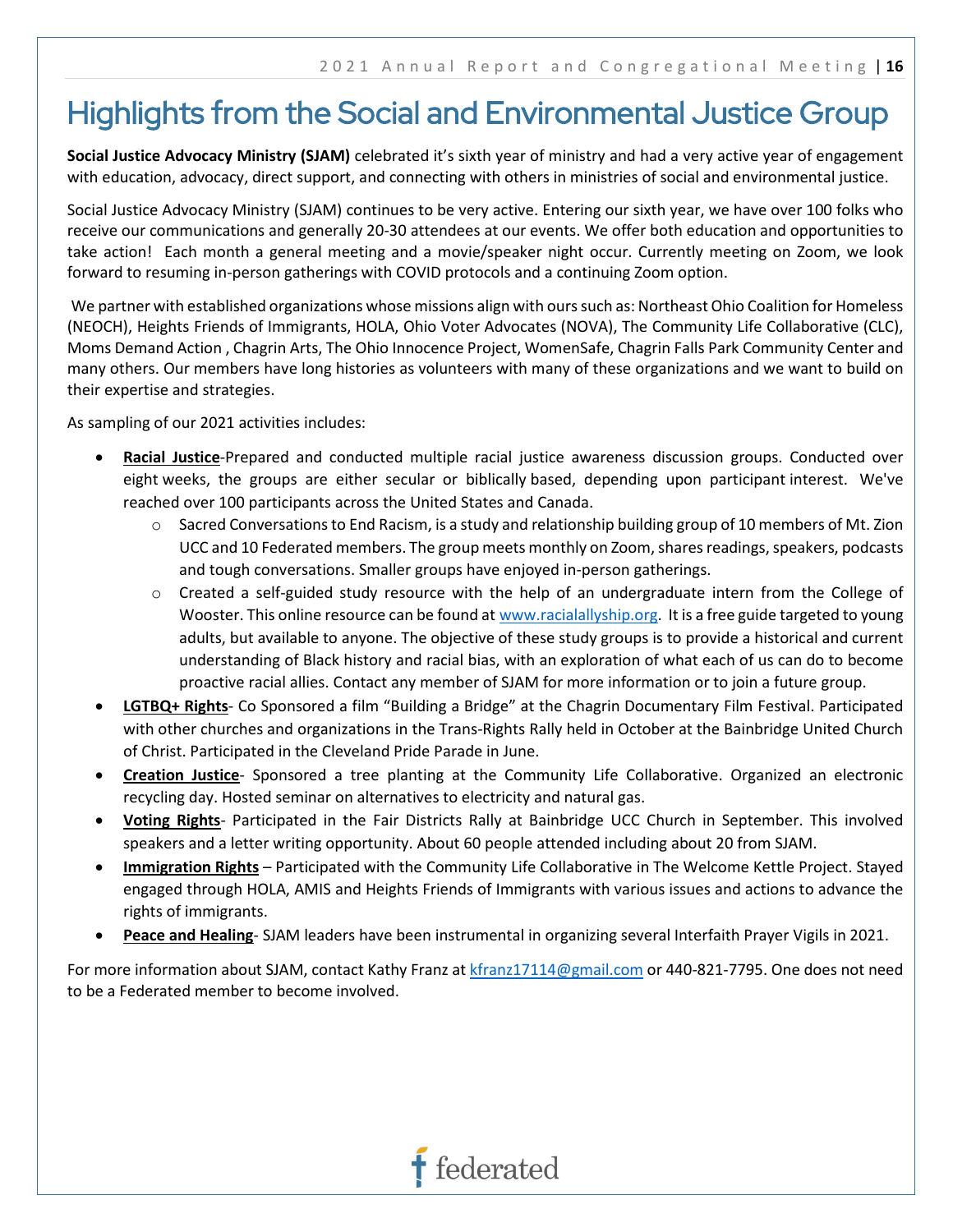## Highlights from the Community Life Collaborative (CLC)

OUR MISSION: *To engage communities in social and environmental justice by empowering untapped relationships, collaborations, and understandings across boundaries*

The CLC had a monumental year in 2021. In April, a management agreement was signed between the Federated Church and the CLC. Then the CLC took on the day-to-day operations and expenses of the Family Life Center (FLC) in addition to developing collaborations for advocacy and action.

#### CLC PROGRAM – 2021 YEAR IN REVIEW

- Hired the CLC's first part-time interim executive director, Lauri Pierce, who began shortly after the management agreement was signed in April 2021.
- Filled part-time FLC Facilities Manager and Volunteer Coordinator positions
- Continued our part-time Office Manager staff
- Expanded our Board of Directors to seven, welcoming Martine Scheuermann and Rev. Cheryl Lindsay
- Brought back Meals-on-Wheels to the FAMILY LIFE CENTER kitchen to serve our community
- Placed beehives on property by beekeeper Gene McCune
- Gene McCune presented a program on importance of honeybees to our ecosystems
- Collaborated with Federated Church SJAM, United Methodist Church of Chagrin Falls and Western Reserve Land Conservancy to plant trees and care for trees; this same group cared for and watered the trees all summer long
- Cultivated collaborations at the Community Life Collaborative Open House
- Pastor Larry Macon presented a Diversity in the Workplace workshop
- Freedom Speaker Series -- Ohio Innocence Project (OIP) Pierce Reed & exonerees
- Collaborated with SJAM and UCC's Living Water Association to launch the Welcome Kettle Project to coordinate support to Afghan refugee resettlement in NE Ohio
- Completed a species survey of the property with the expertise of Phil Kinson of the Western Reserve Land **Conservancy**
- Hosted a Garden Guardians volunteer appreciation event on the labyrinth
- Created a collaboration with students from CEVEC Vocational Schools
- Created a volunteer collaboration with Metzenbaum Sheltered Industries

### 2021 HIGHLIGHTS FOR MANAGING THE FAMILY LIFE CENTER:

- The CLC worked throughout 2021 to refresh the FAMILY LIFE CENTER after being mostly shuttered for 3 years. We made the garden and grounds more manageable and sustainable and repaired the property as necessary. Those activities included:
	- o Painting and cleaning FAMILY LIFE CENTER rooms
	- o Deep cleaning carpets throughout the building
	- o Painting the street sign
	- o Transitioning to eco-friendly products
	- $\circ$  Downsizing the Norling Prayer and Memorial Gardens to be more manageable and sustainable using a generous grant from the Tecovas Foundation in honor of Paul Neidhardt's retirement; replacing all the garden pathway borders and broken stones using designated church funds for memorial gardens
	- $\circ$  Engaging volunteer teams for the care and maintenance of the gardens and grounds
	- $\circ$  Removing an unsafe bridge on the lawn between the parking lot and the large playground and building a new one in a nearby location
	- o Repairing roof leaks over the Chapel and Hearth Room
	- o Repairing HVAC (both heating and cooling)
	- $\circ$  Engaging an energy audit through Energility & The Ohio Interfaith Power and Light; improvements made from the assessment recommendations
	- o Repairing the kitchen walk-in freezer, ice machine, and dryer

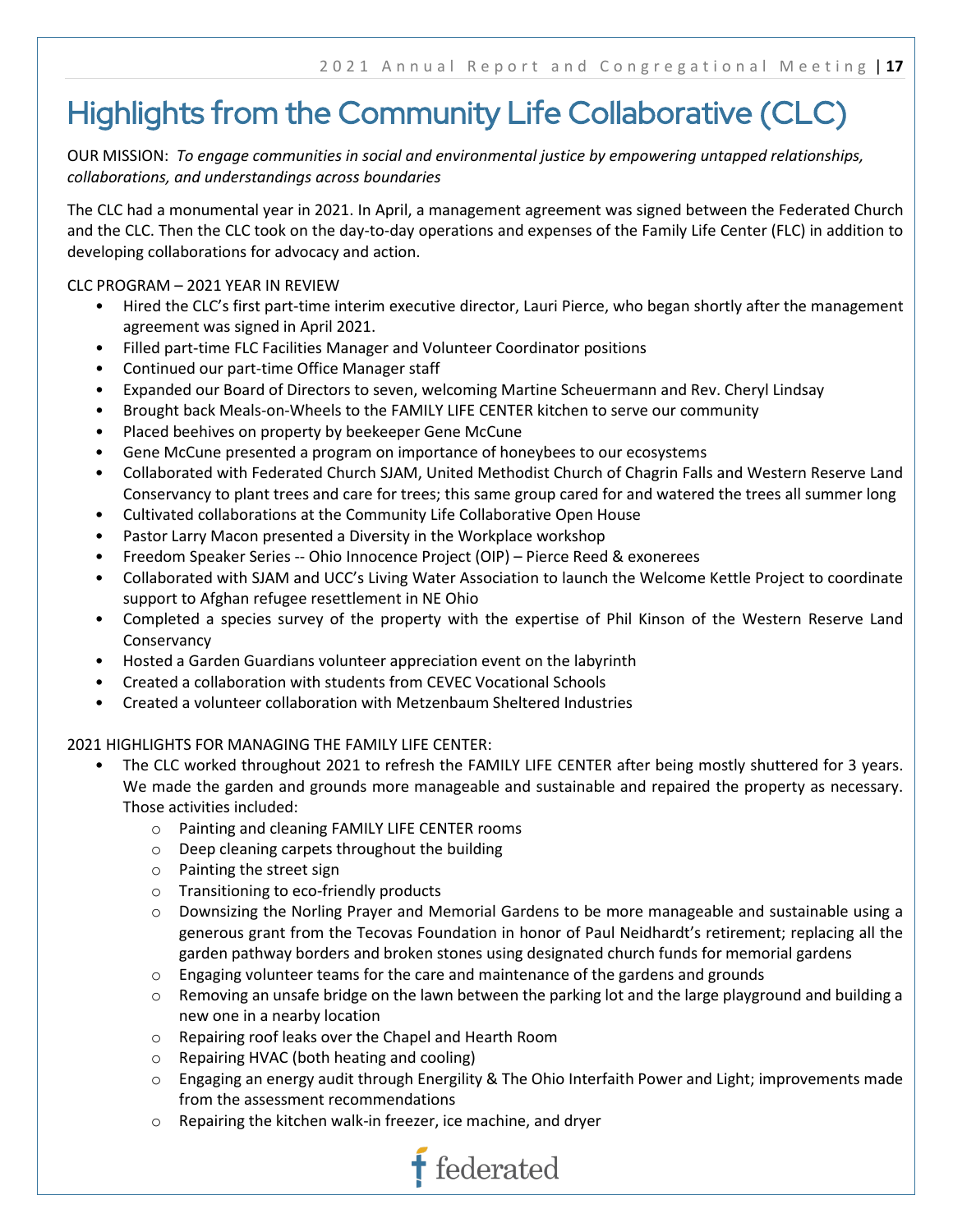*.*

- o Contracting snow removal
- Hosted 11 memorial services, one wedding and 32 other related and recurring programs with use contracts
- Federated Church was unanimously approved for another 5 years for a conditional use permit (CUP). CLC provided legal counsel to the church in preparation for and during the Bainbridge Board of Zoning Appeals meeting in October.

We could not have accomplished all this impact and work without our dedicated staff, volunteers, and donors! We are grateful to have a beautiful place to care for and to advance the missions of the CLC and Federated Church. And we look forward to furthering collaborations with Federated Church and other organizations focused on social and environmental justice in 2022 and beyond.

> *Submitted by the CLC Board: Ann Lentz, President; Anne Burr, Vice President & Treasurer; Maren Koepf, Secretary; Ed Weston, Kim Kidd-Collins, Martine Scheuermann, and Rev. Cheryl Lindsay*

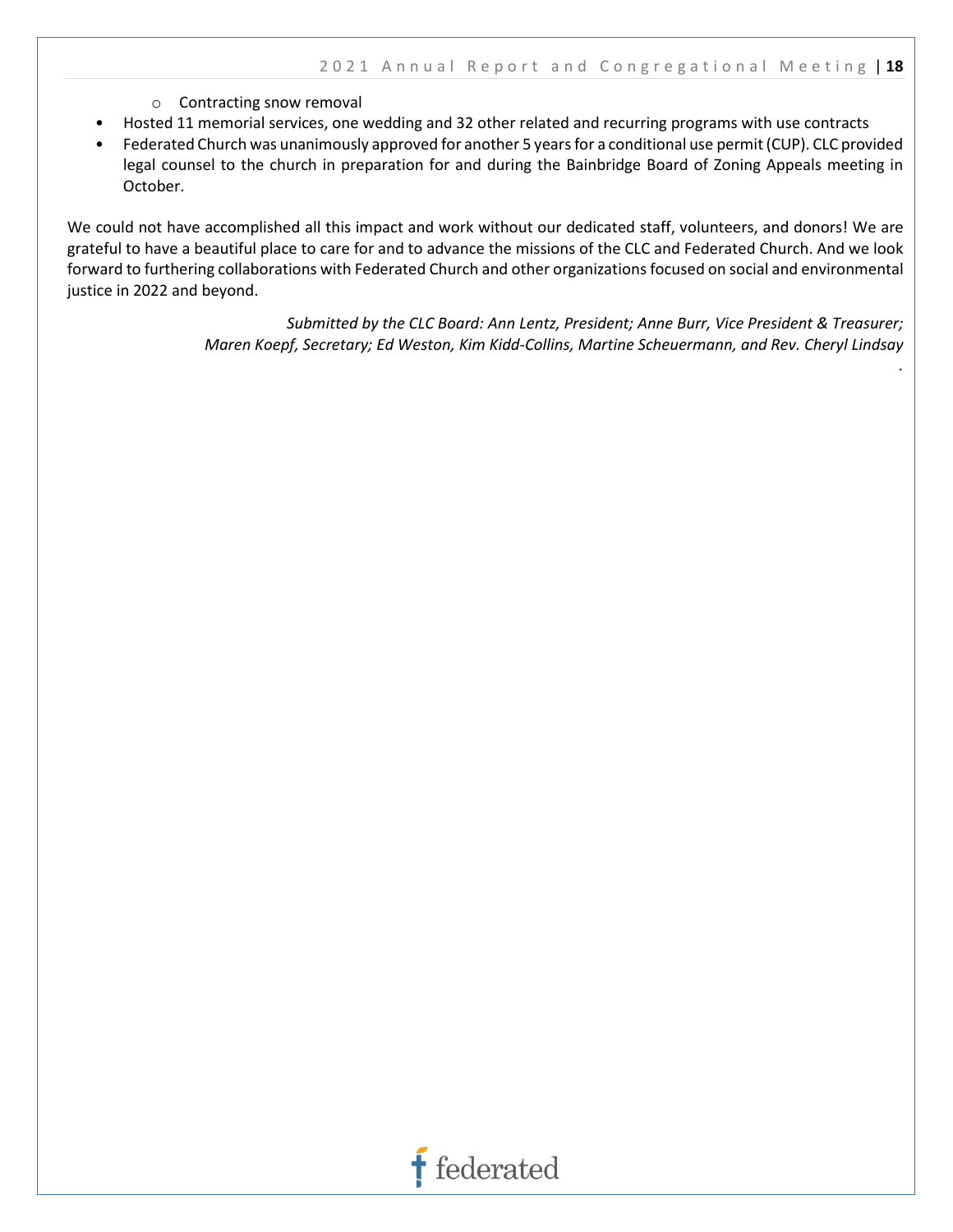## Highlights from Youth & Family Ministries

2021 seemed to be a bit of a repeat of 2020 in the world of Youth Ministry at Federated, with a few bright exceptions!

Much of the year was spent outdoors or in locations away from the church building. We had mission events in the parking lot and had gatherings in park pavilions. Junior High and Senior High worked together on several projects, such as the building of bluebird houses for the grounds of the Family Life Center. Our Youth Sunday Worship Service was prerecorded and streamed for our church family. There were many mission collections for the Homeless, Food Pantries and others. The St. Paul's Closet Donations were loaded on the Mission and Service trailer and sent to the St. Paul's Thrift Store.

And then the doors of the church opened for worship and gatherings!

A Group of High School and Junior High Colorado Kids ventured West to the Rockies on our "renewed" 28<sup>th</sup> annual Faith Journey.

In September our dear Rev. Mark "Sabelo" Simone retired, and things got a little quiet  $\odot$ . We miss Mark but wish him well in this next chapter of his journey.

Ingathering at Thanksgiving and a Bake Sale for the St. Paul's Christmas Store Toy shopping trip were highlights in the Fall.

It has been a good year overall.

Prayers for all on this next trip around the sun!

*Submitted by Marty Culbertson, Director of Youth Faith Formation* 

## Highlights from Children's Faith Formation

This past year required Children's Ministries to keep much of its programming on hold or online, but the fall brought some welcome changes.

In the winter and spring, Sunday School classes were held on Zoom after the livestreamed worship service. Attendance remained steady at 8-10 students per week. Each lesson included an activity, a story and a discussion following *The Joyful Path* curriculum that was put in place in the summer of 2020. In addition, Ms. Kristin continued to create weekly YouTube videos summarizing the lesson.

For Earth Day, around 50 people (kiddos and their families) joined together for an outdoor program at the Family Life Center. The activities, which were organized by both SJAM and Children's Ministries, focused on cleaning up the grounds and celebrating God's creation.

Over the summer, Sunday School met monthly, outside, as a family event. It was time to take a break from Zoom and enable the kiddos to interact with each other in person, but still in a safe manner. Each gathering included a spiritual exercise, some play and some snacks.

Beginning in September, alongside the reopening of the building, Sunday School returned to in-person. While attendance remains low, averaging 4-8 students per week, it is wonderful to be back in the classroom and Ms. Kristin is hopeful to see more and more kiddos back at church in 2022.

As always thank you for all you do to support our youngest congregants.

Grace & Peace, Kristin LeFeber, Director of Children's Faith Formation

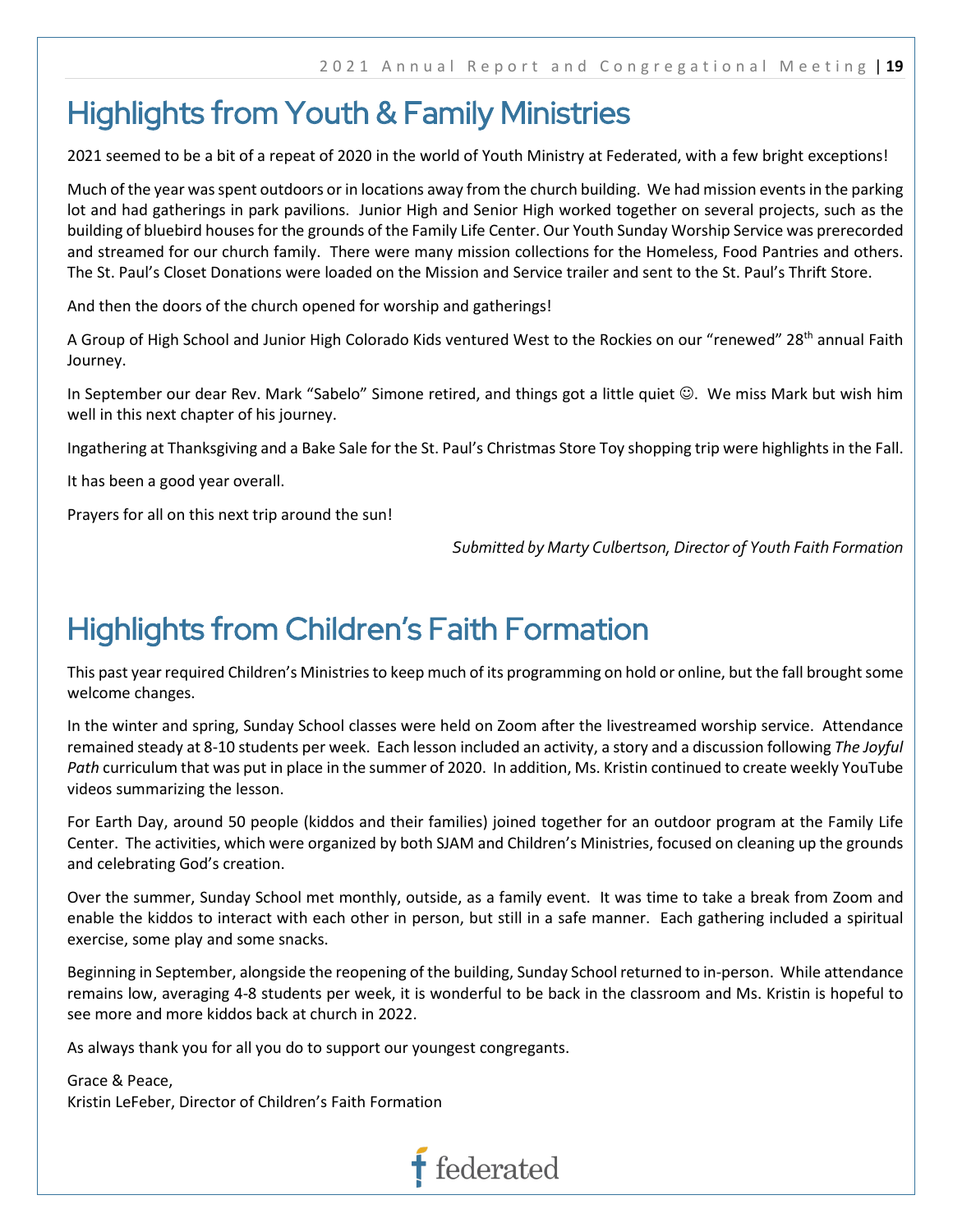### Highlights from Music Ministries

2021 was a year of incredible growth and renewal for our Music Ministry. While COVID continually made us retool how we safely made music, our various groups proved resilient. Throughout the pandemic, we have found ways to continue to fill our services with a wide variety of music, grow our programs, and open the doors to our community in ways never seen before. I am immeasurably grateful to the many musicians and volunteers who join together to create music every week.

In March of 2021, we were confronted with the unfortunate end of our previous Sanctuary piano. Because of our congregation's incredible generosity, we were able to raise the needed funding to purchase our new Mason & Hamlin concert grand piano. With the help of an amazing team of musicians and advisors, we found what is perhaps the greatest sounding piano I've ever had the joy to play. It is simply stunning and never in my wildest dreams did I think a piano of this caliber could be at our church! To be able to glorify God with such an incredible instrument, alongside our amazing organ, in our acoustically marvelous, renovated Sanctuary: I am spiritually moved beyond words. Thank you!

We are all evolving to cope with COVID and our music groups have been no exception. For the first five months of the year, we were limited to vocal quartets, sometimes eight singers, or even soloists. I was delighted to see the full Choir back in May and then even fuller in September! The group is as connected as ever, still rehearsing in the Sanctuary to better space apart, and humming with creative vitality. Our Bell Choir returned in September after an 18-month hiatus, playing at three services last fall with more planned in the Spring (we would love to have more ringers, by the way!). The Children's Choir showed strong throughout the year and were able to present their annual Christmas pageant and Christmas Eve performances. To see our youth engaged in the arts is always a sight to behold and so important to our future. The RISE Band is now a regular monthly feature at our services and the camaraderie and joy within the group is remarkable. I love working with all these groups and experiencing everyone's involvement come to life.

Our Performing Arts Series is growing tremendously! Randy and Marcia presented a wonderful piano/organ concert in March 2021 which greatly motivated our search for a new piano. They returned for the "Our Piano Future" program in July and I can't wait to join them for our upcoming Piano Dedication Concert. A special, special highlight of last year was the sold-out performance of Handel's "Messiah" presented by Apollo's Fire. The performance was breathtaking and to see Federated full to the last row was very moving. We saw the return of the Burning River Brass in a mesmerizing Christmas concert as well! As Federated favorites, I hope to rekindle lasting relationships with both groups. Our ability to reach our community through our music ministry and Sanctuary venue has incredible potential. Your support for these programs is delightfully appreciated!

As exciting as 2021 was, I have rekindled hope for 2022 and beyond. I believe our music ministry has been built to thrive far into the future. New members to any of our groups are always welcomed. Our music ministry blossoms due to your support and your involvement. Thank you and may God bless you.

*Submitted by Joshua Konow, Director of Music Ministries*

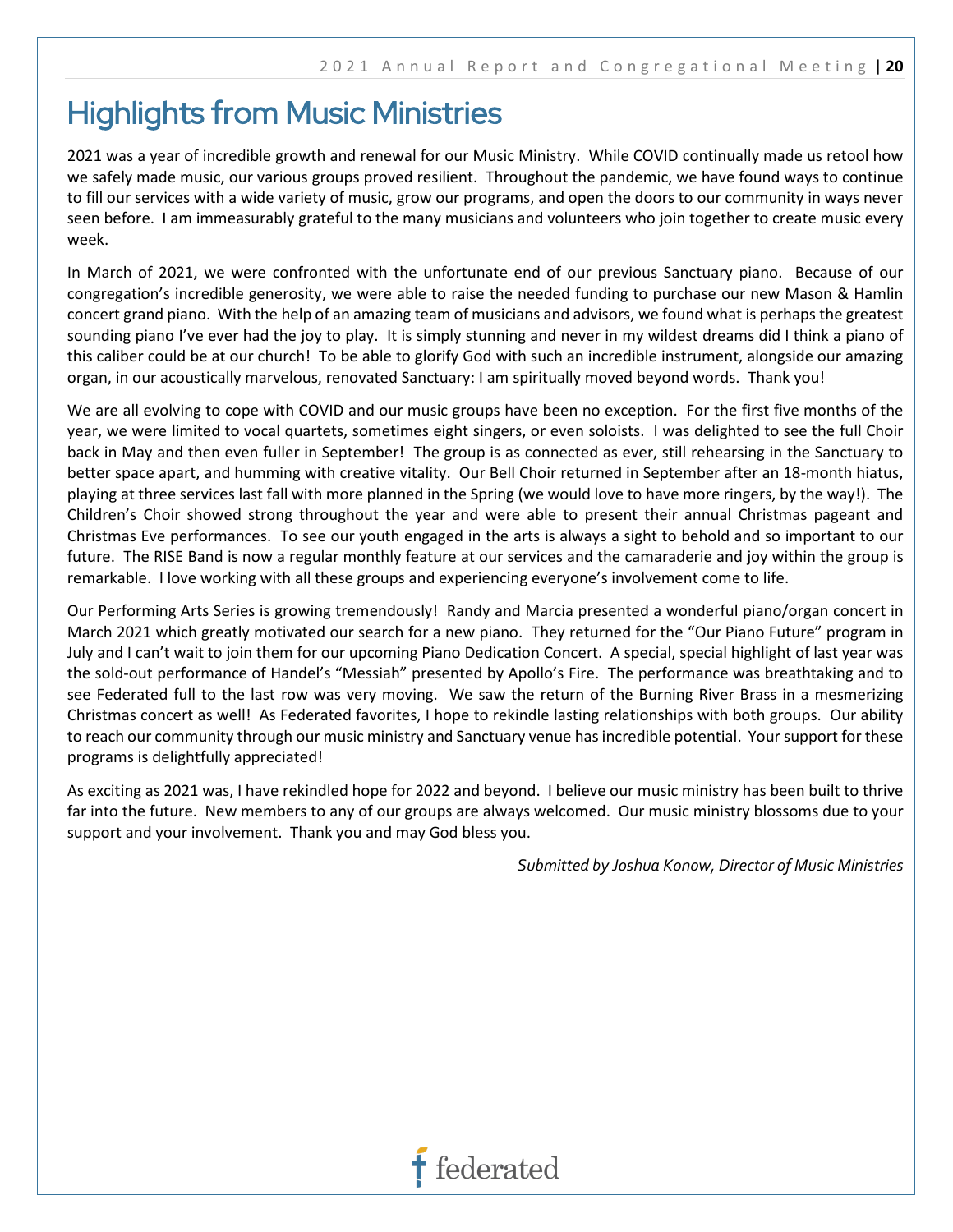## Highlights from Pastoral Care Ministries

Pastoral Care comes in so many forms from Pastor visits, counseling and phone calls to staff and volunteers checking in, visiting, note writing, keeping our members informed about life events, all serving as support during difficult times, ushering families through transitions, offering kindness, compassion and promoting a sense of belonging. We thank our Pastoral Care team: Pastors, Staff members and our dedicated Volunteers, Prayers and Angels for their thoughtful care of our members and community.

We also thank all of Federated for keeping us informed as we inch out of the pandemic. Our biggest challenge during this time has been 'keeping in the know'. We realize how much we had counted on the flow of information coming through organically – 2021 showed us we have to expand our network and find creative ways to keep the information flowing so our Pastors remain informed and we can all properly serve our members. Look for new touchpoints and avenues of communication in 2022 as we take action on lessons learned.

Do you know about our Prayer and Praise Ministry? It is something happening quietly, behind the scenes: Every week our dedicated group of Prayers hold us up, praying for those who request prayer for themselves and others, praying for peace in our community and beyond, honoring the requests of those preferring anonymous prayer. Our Prayer and Praise Ministry is a dedicated group, working quietly and diligently, uplifting and supporting us with prayer.

Our Pastoral staff team changed this year as Kiersti Critchfield moved on pursue her one of her passions and, of course, Mark Simone retired (you are dearly missed). Rev. Judy Bagley-Bonner has been hard at work in Mark's stead, helping us to better manage our reach; Melinda Smith has stepped up to support the administrative piece, keeping us organized and informed as well as documenting touchpoints and often reaching out herself to check in or let people know we are thinking of them. Peggie Jo has been my tutor and sage, ensuring nothing and no one is missed. PJS, along with the other Angels ensures memorials and weddings run smoothly and flowers are delivered every week. Then there is Rev. Hamilton Throckmorton. He is attuned to our needs even when we are unaware – very recently what was a mistaken phone call turned into a late-night visit and HCT created a loving space for a peaceful transition. We are so blessed.

Our Pastoral Care Team is here to serve Federated and our community. We are always looking for new ways to reach you. Please pass along any pastoral care needs, suggestions, thoughts and prayer requests to Melissa Owen, [mowen@fedchurch.org.](mailto:mowen@fedchurch.org). We are here for you!

*Submitted by Melissa Owen, Senior Director of People and Operations*

### Highlights from the Office of Fund Development

As a staff liaison to the Generosity Commission and The Legacy Fund Committee, I have loved working with:

Generosity Commission Legacy Fund Committee Eric Goodman Tricia Baumgartner Ken Horner **Pete Franz** Maren Koepf **Rob Goble** Rob Goble Michael Quintin **Robin Harbage** Martine Scheuermann Martine Scheuermann Dawn Thatcher

During 2021 I coordinated or supported many initiatives, including:

- Generosity Impact Moments (GIM) during worship services
	- o "Keeper of the Calendar" celebrating the impact of your generosity, strategized with Marty Culbertson

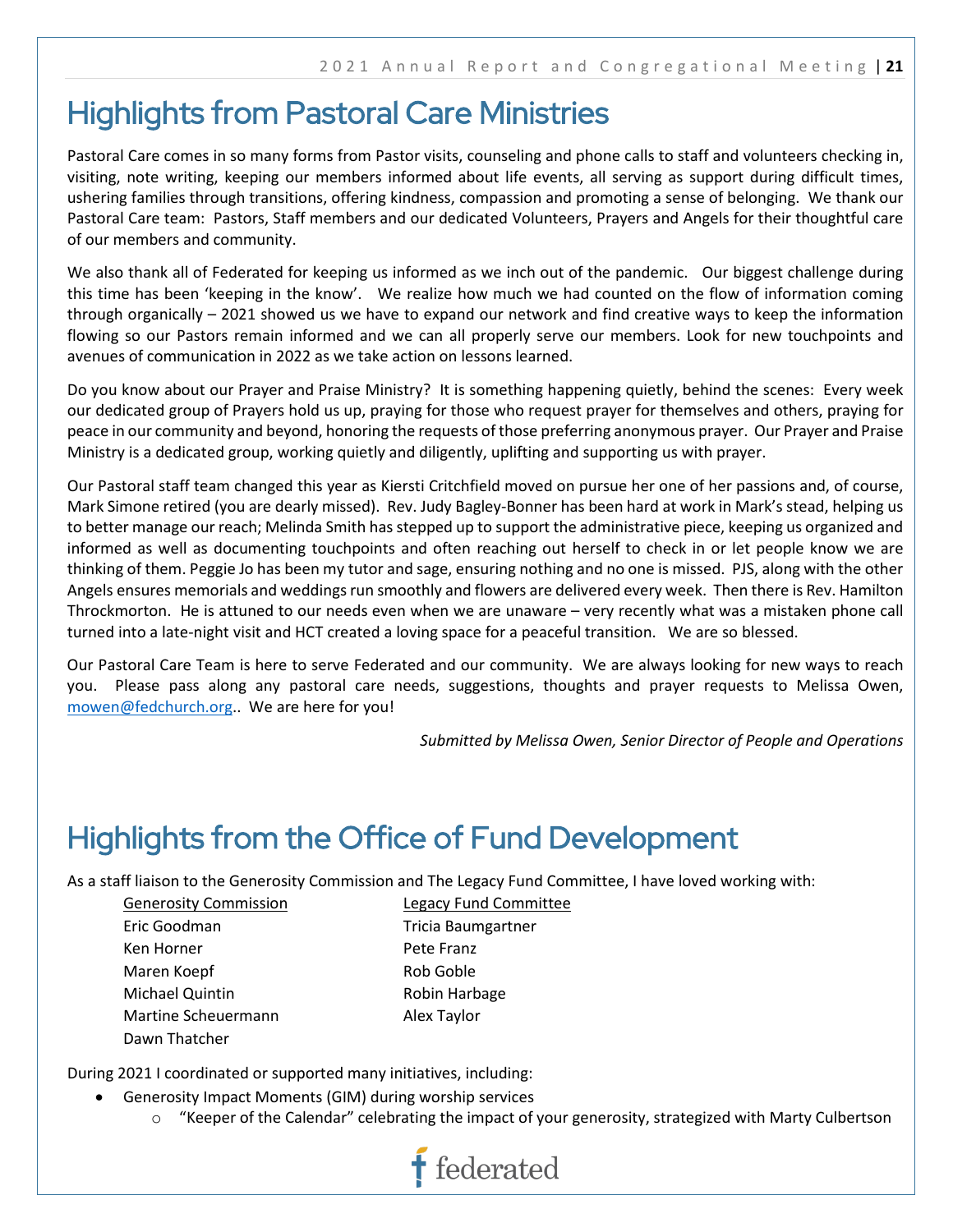- o Worked with Trisha Holland to make all GIM videos viewable on the Church's YouTube Channel with their own GIM Playlist
- Fundraising Initiatives and Invitations
	- o Generosity 2021 Invitation
		- An additional ~\$50,000 in pledges was received after 2021 budgeting
	- o Performing Arts Series Spring'21 Benefit Concert
	- o Easter Lily Fund
	- o Spring into Generosity (directed by Mission & Service Commission and Generosity Commission)
	- o Sanctuary Piano Initiative (\$126,700+)
		- **Wrote proposal and received family foundation grant**
	- o Generosity 2022 Invitation
		- **Initiated early Pacesetter letter to 105 leadership households**
		- Coordinated mailing Invitation packets to 632 members and friends
- Wrote Thank You letters for Legacy/General Fund and Special Initiative support, as well as Quarterly Giving Statement letters
- Wrote proposals and received grants
	- o for Loaves & Fishes Ministry
	- o for Parish Nurse Ministry
- Updated Generosity & Giving webpage format
	- Rejoice & Renew Capital Campaign
		- $\circ$  Reviewed project budgets and bills paid through Summer 2021 with Janis Stefanchik, Melissa Owen, Brady Hively, and Keith Mast.
		- $\circ$  Closed out my capital campaign responsibilities with a raised-to-date totaling \$2.956M and a 2.39% unfulfilled pledge percentage rate.
	- Reviewed all 2021 pledge payments and non-pledge gifts
		- o Federated receives approximately \$45,000 annually from regularly recurring non-pledge gifts to our general fund
		- $\circ$  23% of all gifts and pledge payments were received via online giving in 2021
		- o Regular support from members and friends includes households in
			- Alabama, Arizona, California, Florida, Georgia, North Carolina, New York, Pennsylvania, South Carolina, Texas, and Washington
		- $\circ$  We are thankful for gifts-in-kind throughout the year encompassing video work, printed materials, and office supplies, as well as gifts and grants received from:
			- **The Progressive Insurance Foundation**
			- **Abbvie Inc.**
			- United Way of Greater Cleveland
			- Tecovas Foundation
			- Deaconess Foundation
			- United Church of Christ Heartland Conference
			- And several financial institutions administering donor-advised funds

*- Submitted in Gratitude by Laura Piper Taylor, Fund Development Associate*

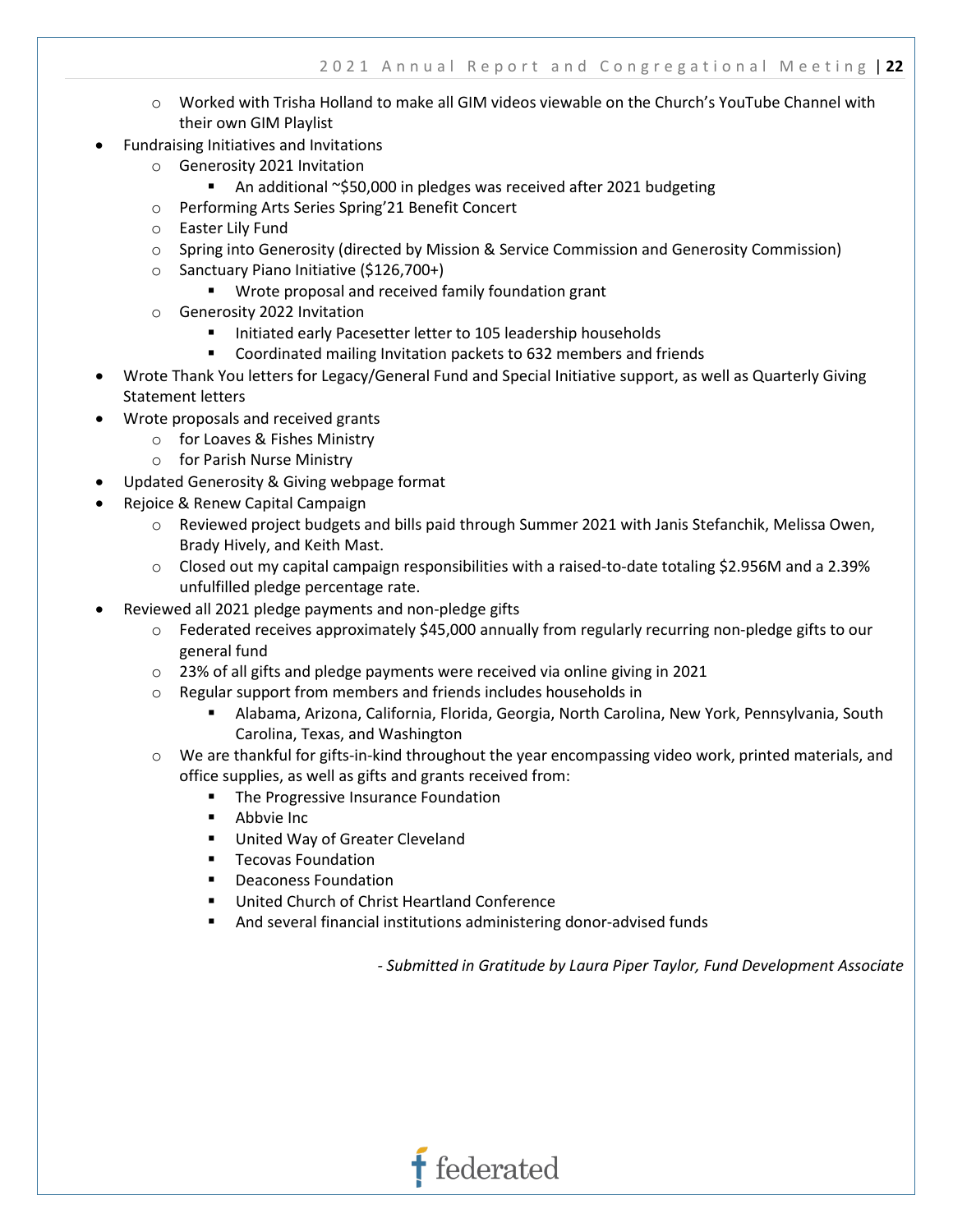### Ministry Teams & Programs Federated's Touchpoints

Here is the full list of ministries that were active at Federated Church. Each of these ministries and any new ones that are formed fall under a commission or standing committee. Those in **bold text** were active in 2021, in some fashion, despite the challenges of COVID-19 restrictions and may continue in the future. We hope to see all ministries fully engaged at some point in 2022.

*Advent by Candlelight Angel Food Angel Rides Angel Flowers Delivery Angel Telephone Ministry Appreciating His Abundance (AHA) Ministry Bethel Bible Study Book & Bible Studies Chagrin Falls Park Community Center Collections Children's Choir Colorado Trip Faith Journey Communion Classes Communion Ministry to the Confined Contemplative Prayer Daughters of Abraham Family Ministries Federated Bell Choir Federated Choir Fellowship of Prayer Note Writers Friends of Nicaragua Helping Hands Service Projects Homeless Stand Down Collection Hosting 12-Step Groups Hosting BSA Troop & Pack 150 JustHope/Stitching Hope Leap of Faith Liturgical Dancers Lenten Book Study Livestreaming Worship Ministry Mahjong Memorial Bakers Memorial Hosts*

*Men's Ministry Monday Morning Miracles Group Music Classes Ohio City Power Performing Arts Series Concerts Primetime Bridge Primetime Federated Forum Primetime Lunches, Walks & Trips Prayer & Praise Ministry RISE to Shine Band Search for the Christ Child Sit & Stitch Community SJAM (Social Justice Advocacy Ministry) SJAM Electronics Recycling SJAM Movie & Speaker Nights SJAM Sacred Conversations to End Racism St. Paul's Loaves & Fishes Monthly Meal St. Paul's Parish Nurse Ministry St. Paul's Thrift Shop Collection Spirituality & Christian Life Classes Stairwell Art Gallery Stephen Ministry Sunday School (K-6th) Tributaries - Yoga & Fitness Classes Trinkets & Treasures Rummage Sale Ushers and Worship Ambassadors Virtual Coffee Fellowship Wedding Hosts Women's Bible Study Women's Fellowship Youth Ministry (7-12th)*

*" For faith to be full, it needs to be engaged in some work beyond the narrow confines of our own little worlds. We want you to find a place to engage your gifts, passions, and skills on behalf of God. The world will be a better place because of it. And so will you. …Let's be the church God meant for us to be: a church of 2000 ministers, devoted to God, caring for each other and the world."*

 *The Spire – October 2011, Rev. Hamilton Coe Throckmorton* 

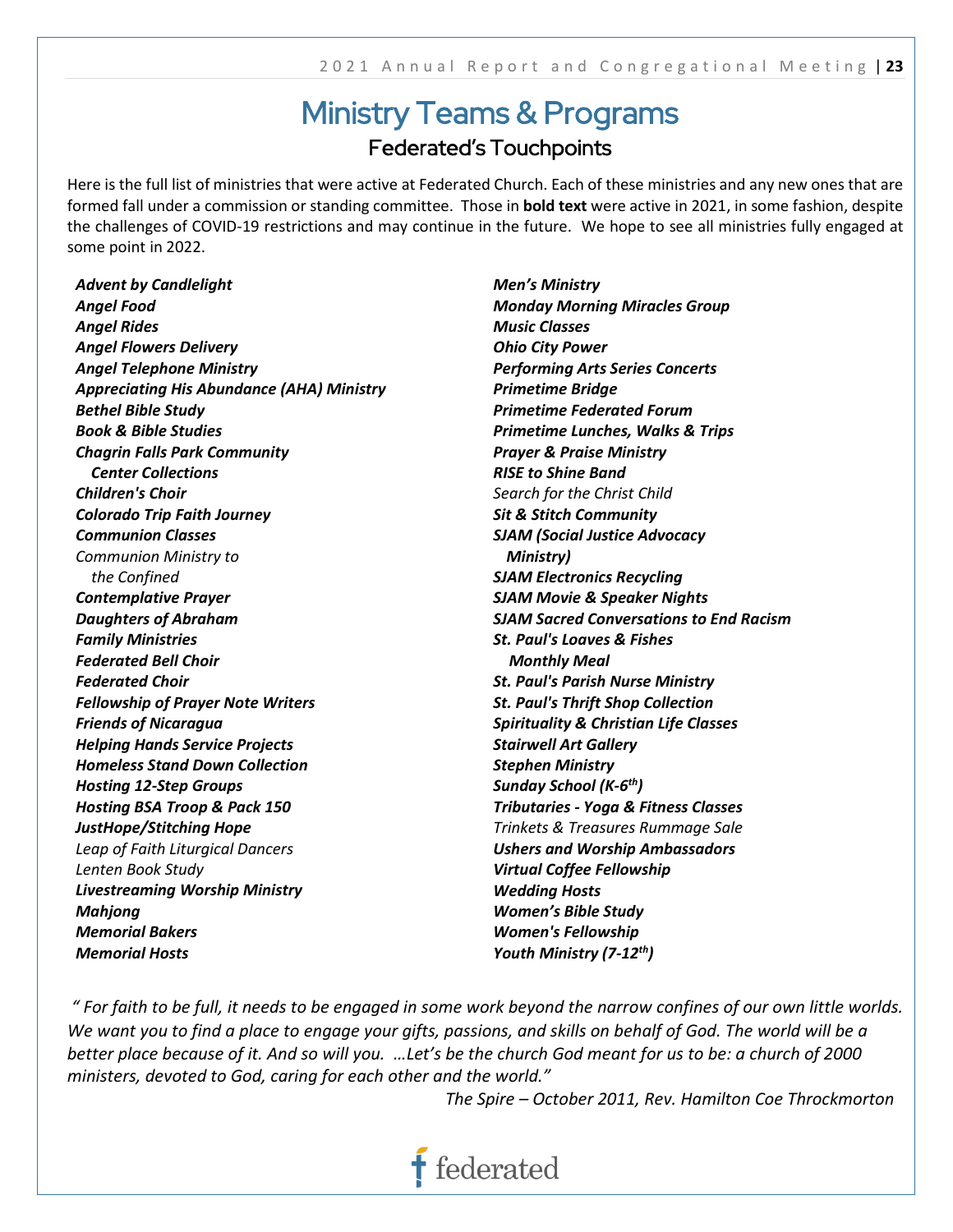### Recognition of Federated Church's 2021 Lay Leadership Church Council

**Position Lay Leader Representative to** Moderator Brendan Buescher Past Moderator Beth Rutkowski Membership Clerk Peggie Jo Shinagawa Treasurer Jim Cunningham Finance, Legacy Councilor 2 **Diane Tuuri** Congregational Care Councilor 3 Open Generosity Councilor 4 Dan Kershner Mission & Service Councilor 5 Alexandra Ziots Spiritual Formation Councilor 6 Ken Horner Telling Our Story Councilor 7 Kelly Kimball Morship & Music

### **COMMISSIONS**

#### **Congregational Care Commission**

Jan Blank, Ruth Eberlein-Kershner, Leah Hassett, Karen Johns, Judy Riemenschneider, Karen Zoltowicz (chair),

#### **Generosity Commission**

Maren Koepf, Michael Quintin\*, Martine Scheuermann (chair), Dawn Thatcher

#### **Mission & Service Commission**

Don Hoke, Karen Anderson, Gay Quintin, Bill Shaul, Leslie Fincun, Linda Zelazny (chair)

#### **Spiritual Formation Commission**

Sunny Doxey (chair), Richard Falkenberg, Bill Kenneweg, Silvia Kenneweg, Pete Bednar

#### **Telling Our Story Commission**

Dawn Herdman, Jim Scheuermann, Carolyn Shaul, Todd Smith (chair), Diana Gardner, Jennie Krutilla

#### **Worship & Music Commission**

Nancy Isham, Laura Reed, Gary Dole (chair), Sibyl McBride, Susannah Rutkowski

Vice Moderator Rick Bryan Nominating & Leadership

Councilor 1 Doug Harlan Administrative Councilor, Properties,HR

### **ELECTED COMMITTEES**

**Finance Committee** Brady Hively (chair)

#### **Human Resources Committee**

Chris Bednar, Bill Franz (chair), Phil Fogarty, Dave Watterson

#### **Legacy Committee**

Peter Franz (chair), Alex Taylor, Robin Harbage, Tricia Baumgartner, Rob Goble

**Membership Committee**

Annie Yergin

### **Nominating & Leadership Committee**

Peggie Jo Shinagawa (chair)

**Properties Committee**

Keith Mast (chair), Bill Lentz, John Giles

### **APPOINTED DELEGATES**

#### **Living Water Association Delegates**  Susan Lampson, Jim Ogle, Kate Walsh

### **Heartland Conference Delegates** Susan Lampson, Kate Walsh

  *There are a number of people who have 'retired' from their elected service during the past year or are doing so after the Bill Lentz (PC), Bill Shaul (M&S), Carolyn Shaul (TOS), Dawn Herdman (TOS), Gary Dole (W&M chr), Gay Quintin (M&S), Annual Meeting. Federated Church wishes to thank them for their service. They are: Annie Yergin (MC), Alex Taylor (LC), Jan Blank (CCC), Jim Cunningham (CC Trsr), John Giles (PC), Karen Anderson (M&S), Karen Zoltowicz (CCC chr), Keith Mast (PC chr), Laura Reed (W&M), Leslie Fincun (M&S), Nancy Isham (W&M), Ruth Eberlein-Kershner (CCC)*

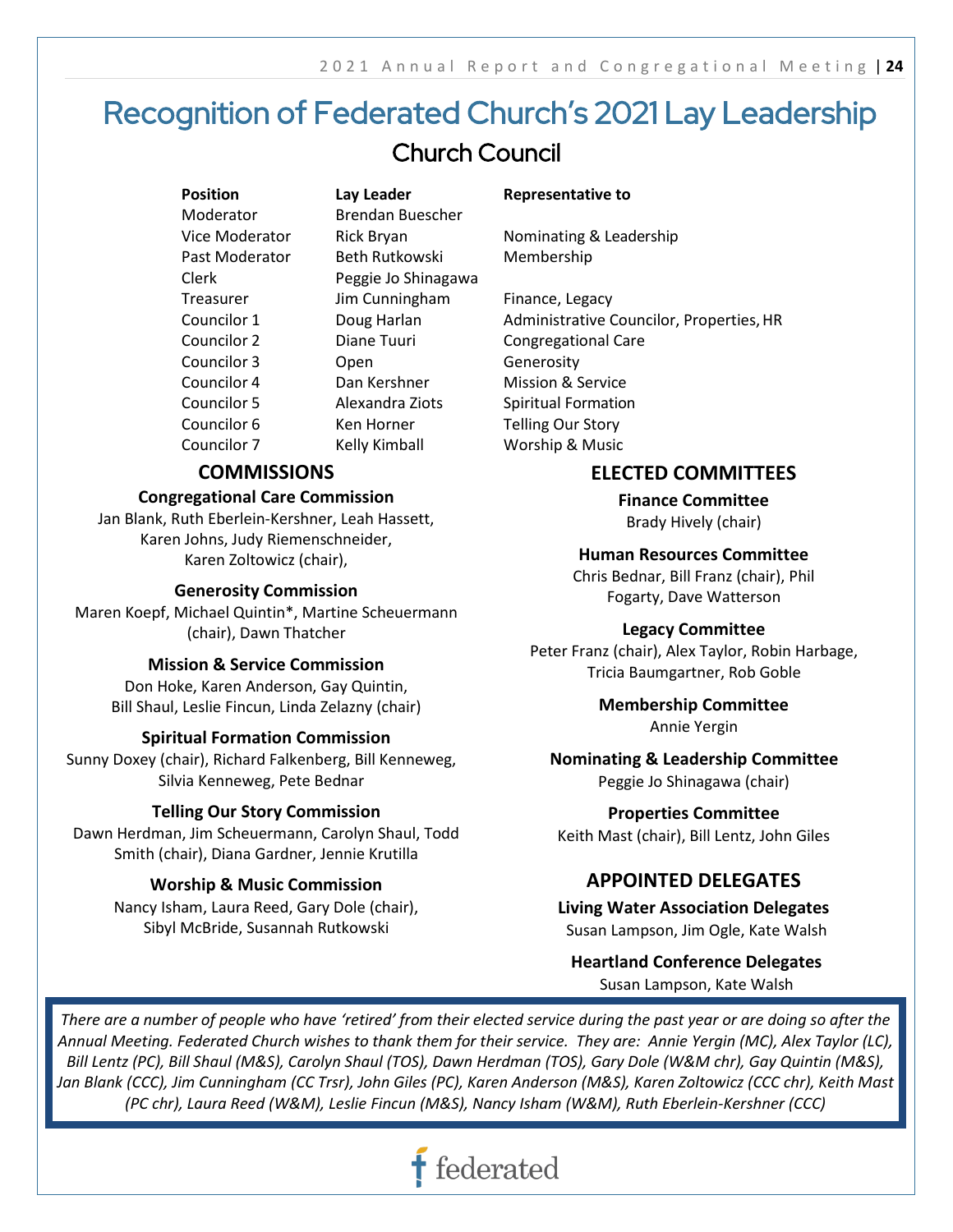### Lay Leaders – Slate for 2022

**COMMISSIONS**

Spiritual Formation Commission *Position Candidate Term* Commissioner Alexandra Ziots 2023 Commissioner Richard Falkenberg 2023 Commissioner Pete Bednar 2023 Commissioner Sunny Doxey 2024 Commissioner Bill Kenneweg 2024 Commissioner Silvia Kenneweg 2024 Commissioner OPEN 2025 Commissioner OPEN 2025 Commissioner OPEN 2025

Telling Our Story Commission *Position Candidate Term* Commissioner Diana Gardner 2023 Commissioner Jennie Krutilla 2023 Chair Todd Smith 2023 Commissioner OPEN 2024 Commissioner OPEN 2024 Commissioner OPEN 2024 Commissioner Jim Scheuermann\* 2025 Commissioner OPEN 2025

#### **Church Council**

| Position       |  |
|----------------|--|
| Moderator      |  |
| Vice Moderator |  |
| Past Moderator |  |
| Clerk          |  |
| Treasurer      |  |

| Position       | Candidate           | Term |
|----------------|---------------------|------|
| Moderator      | Rick Bryan*         | 2024 |
| Vice Moderator | <b>OPEN</b>         | 2025 |
| Past Moderator | Brendan Buescher*   | 2023 |
| Clerk          | Peggie Jo Shinagawa | 2024 |
| Treasurer      | <b>OPEN</b>         | 2025 |
|                |                     |      |

### **Church Council Councilors**

| Administrative             | Doug Harlan*    | 2024 |
|----------------------------|-----------------|------|
| <b>Congregational Care</b> | Diane Tuuri*    | 2024 |
| Generosity                 | <b>OPEN</b>     | 2025 |
| Mission & Service          | Dan Kershner    | 2024 |
| <b>Spiritual Formation</b> | Alexandra Ziots | 2023 |
| <b>Telling Our Story</b>   | <b>OPEN</b>     | 2023 |
| Worship & Music            | Kelly Kimball   | 2023 |

#### **Congregational Care Commission**

| Position     | Candidate            | Term |
|--------------|----------------------|------|
| Commissioner | Karen Johns          | 2023 |
| Commissioner | Leah Hassett         | 2023 |
| Commissioner | OPEN                 | 2023 |
| Commissioner | Judy Riemenschneider | 2024 |
| Commissioner | <b>OPEN</b>          | 2024 |
| Commissioner | <b>OPEN</b>          | 2024 |
| Commissioner | OPEN                 | 2025 |
| Commissioner | <b>OPEN</b>          | 2025 |
| Commissioner | OPEN                 | 2025 |

#### **Mission & Service Commission**

| Position     | Candidate     | Term |
|--------------|---------------|------|
| Commissioner | Don Hoke      | 2023 |
| Chair        | Linda Zelazny | 2023 |
| Commissioner | <b>OPEN</b>   | 2023 |
| Commissioner | Kathy Kolcaba | 2024 |
| Commissioner | Lee Johns*    | 2024 |
| Commissioner | <b>OPEN</b>   | 2024 |
| Commissioner | <b>OPEN</b>   | 2025 |
| Commissioner | <b>OPEN</b>   | 2025 |
| Commissioner | <b>OPEN</b>   | 2025 |

### Commissioner OPEN 2025 **ELECTED COMMITTEES**

|                                                           | <b>Legacy Committee</b>                                                                     |                                              |                                        | Nominating & Leadership                                      |                              |
|-----------------------------------------------------------|---------------------------------------------------------------------------------------------|----------------------------------------------|----------------------------------------|--------------------------------------------------------------|------------------------------|
| Position<br>Chair<br>Member<br>Member<br>Member<br>Member | Candidate<br>Peter Franz<br>Robin Harbage<br>Rob Goble<br>Tricia Baumgartner<br><b>OPEN</b> | Term<br>2023<br>2023<br>2024<br>2024<br>2025 | Position<br>Member<br>Member<br>Member | Committee<br>Candidate<br><b>OPEN</b><br><b>OPEN</b><br>OPFN | Term<br>2023<br>2024<br>2025 |
|                                                           | <b>Membership Committee</b>                                                                 |                                              |                                        | <b>Properties Committee</b>                                  |                              |

### Properties Committee

 $Term$ 

**APPOINTED DELEGATES**

| Position | Candidate         | Term |
|----------|-------------------|------|
| Member   | <b>Bill Lentz</b> | 2024 |
| Member   | <b>OPEN</b>       | 2024 |
| Member   | <b>OPEN</b>       | 2025 |
|          |                   |      |

### Worship & Music Commission

| Position     | Candidate          | Term |
|--------------|--------------------|------|
| Commissioner | Susannah Rutkowski | 2023 |
| Commissioner | Sibyl McBride      | 2023 |
| Commissioner | <b>OPEN</b>        | 2023 |
| Commissioner | <b>OPEN</b>        | 2024 |
| Commissioner | <b>OPEN</b>        | 2024 |
| Commissioner | <b>OPEN</b>        | 2024 |
| Commissioner | <b>OPEN</b>        | 2025 |
| Commissioner | <b>OPEN</b>        | 2025 |
| Commissioner | OPEN               | 2025 |

#### Generosity Commission

| Position     | Candidate              | Term |
|--------------|------------------------|------|
| Commissioner | <b>OPEN</b>            | 2023 |
| Commissioner | <b>OPEN</b>            | 2023 |
| Commissioner | Dawn Thatcher          | 2023 |
| Commissioner | Maren Koepf            | 2024 |
| Commissioner | <b>Michael Quintin</b> | 2024 |
| Commissioner | Martine Scheuermann    | 2024 |
| Commissioner | Ken Horner*            | 2025 |
| Commissioner | <b>OPEN</b>            | 2025 |
| Commissioner | <b>OPEN</b>            | 2025 |

### Finance Committee

| Position | Candidate           | Term |
|----------|---------------------|------|
| Member   | OPEN                | 2023 |
| Chair    | <b>Brady Hively</b> | 2024 |
| Member   | Beth Rutkowski*     | 2025 |
|          |                     |      |

#### Human Resources Committee

| Position | Candidate           | Term |
|----------|---------------------|------|
| Member   | Chris Bednar        | 2023 |
| Member   | Dave Watterson      | 2023 |
| Chair    | <b>Bill Franz</b>   | 2024 |
| Member   | <b>Phil Fogarty</b> | 2024 |

#### *"Term" Year indicates last year of service for this term.*

*Position Candidate Term* Member OPEN 2023 Member OPEN 2024 Member OPEN 2025

*\* Newly elected appointment/position/term*

*Position Candidate* Delegate Kate Walsh Delegate Susan Lampson

Living Waters Association



### Heartland Conference

| Position | Candidate     |
|----------|---------------|
| Delegate | Kate Walsh    |
| Delegate | Susan Lampson |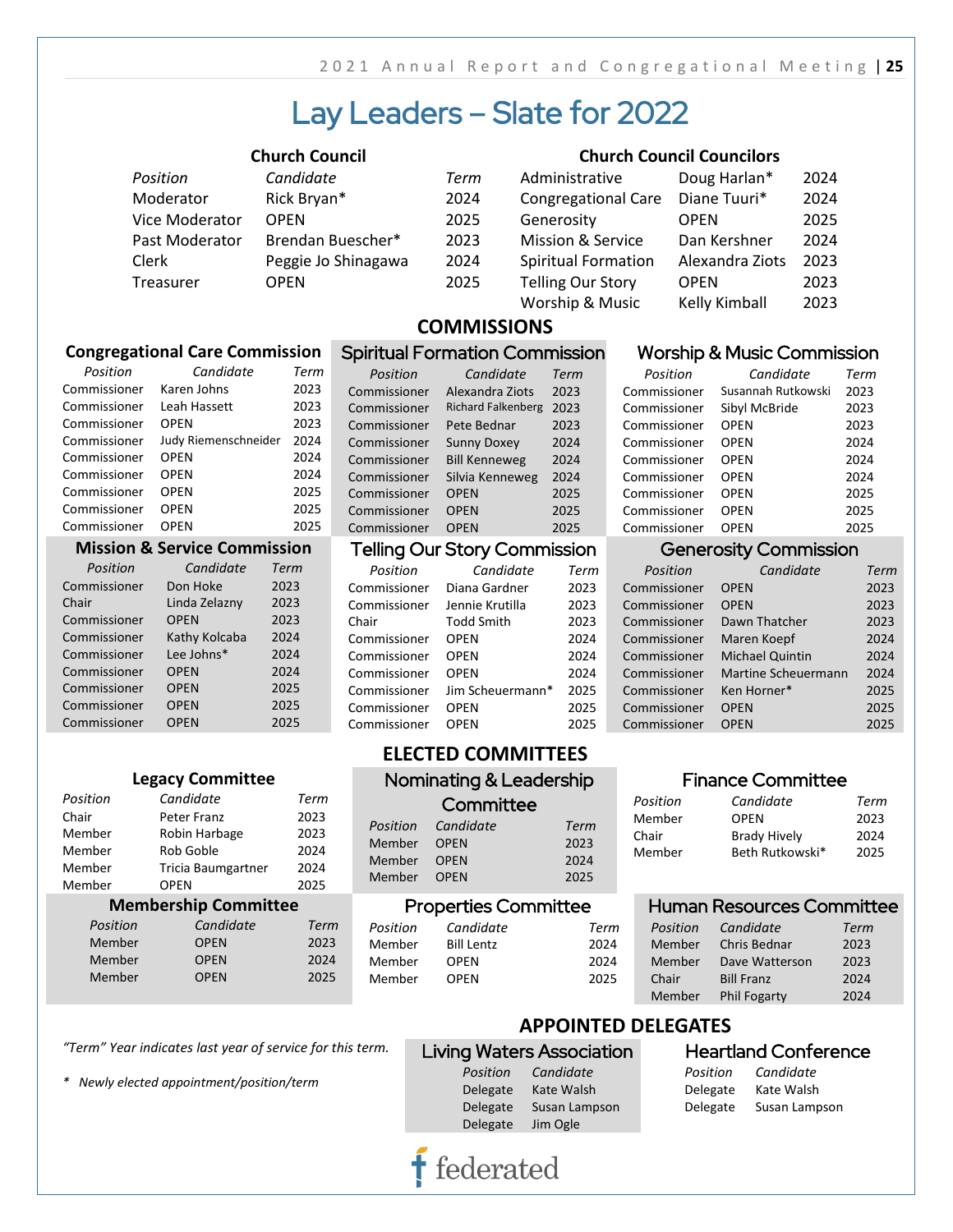### 2022 Pledges

We are grateful to those who have made a 2022 financial commitment to God's Work being done within and through Federated Church. "God loves it when the giver delights in the giving."

Bob Abley & Deborah Parker Marnie Albers Tom & Heidi Asplin Jane Badal Jack & Nancy Baker John & Debbie Baker Mary Lou Baker Ken & Sharen Bakke Bob & Cindy Barclay Bruce & Becky Bartter Audrey Bashian Carol Basler James Bates & Kimberly Stewart Bob & Mimi Bathgate Gayle Bauer Eric & Tricia Baumgartner Pete & Chris Bednar Joanie Belair Janet Berlincourt John & Marilee Biel Bill & Jane Biggar Barry & Kathie Biggin Mary Ann Boysen Bill & Lauren Brandon Lisa Braun Jim & Barbie Breitenbach SueBrooks Don Brown Peter & Rose Brown Will & Kristin Brown Steve & Sharon Broz Richard & Judith Bryan Bob & Lindy Bryson Ray & Kathy Bryson Brendan & Lisa Buescher AnnBullen Anne Burr Norma Burrows JoanButler

Keith & Megan Campbell Mark & Suzanne Carle Nancy Carpenter Becky Carter Jim & Carole Carter Bill & Judie Caster Doug & Barb Church George & Ruth Clemens John & Elizabeth Click Joie Cody Rita Coney Kevin & Robin Cooper Mark Corrado Keith & Irene Cowan Walt & Janet Crate Adele Cunningham Jim & Carolyn Cunningham Tom Dantimo Mark & Kathleen Davis Tom Davis John & Sylvia Debick Jon Denney Dave & Judy Devore Dan & Jan DeWeese Tina DiFranco Leigh & CathyDigel Mary Dixon Gary & Dawn Dole Mike & Cheryl Dolohanty Terry & Shirley Donley Bob & Sunny Doxey Ruth Eberlein-Kershner Marty & Jane Eble Roger & Brenda Ehle Joan Elliott Barb Erdelack Jay & K-Leigh Ericson Herk & Kris Exline Richard & Lisa Falkenberg

Leslie Fincun John & Cathy Fitzgerald Phil & Sally Fogarty Casey Forbes & Signe Wrolstad-Forbes Lou & Marjorie Fow Dave Bronson & Kathy Franco-Bronson Bill & Kathy Franz Pete & Molly Franz Dave & Chris Frazier John & LeeAnn Frederick Alan&Lori Frey Peggy Fullmer Randall Fusco John Gadd Tim & Diana Gardner John & Sue Giles Steve & Cindy Girouard Pete & Karen Godenschwager Peter & Emily Godenschwager Richard & Pam Goetsch Eric & Jill Goodman Scott & Julie Gordon Mary Griffith Darlene Griffiths Dan Groth Curtis & Erinn Grube Tom & Claudia Gruen Burr & Carrie Grunden Bill & Becky Gruss Dave & Marcy Gurd Leon & Joy Haddix Mari Hageman Jackie Hallack Marlene Hallack LeeAnn Halley Scott & Jody Halley

**t** federated

Robin Harbage & Katie Swanson-Harbage Doug Harlan Bob Harris Judy Harvey Mike & Mary Hasman Leah Hassett Chuck & Sandy Hauser Allison Hawkes Pat Haynish Ted & Betsy Hellmuth Bob & Dawn Herdman Steve & Laura Hervert Skip & Ann-Marie Heston Lily Hill Brady & Ali Hively Jack & Mary Hobbs Kristin & Tim Hofer Alan & Lee Hoffman Julie Hoffman DonHoke Gary & Jean Hood Jane Hoover-Plow Ken & Kristi Horner Janey Horth Jerry & Patty Hridel Joe & Barbara Hudson Anthony & Rebecca Hughes Nancy Isham **JoanJenkins** Bill & Regina Johannisson Lee & Karen Johns Bob Jones & Anita Gage Rick Jones Padi Joseph Rich & Susi Kawolics Bill & Silvia Kenneweg JaneKenneweg-Welch Dan Kershner Lynne Kessell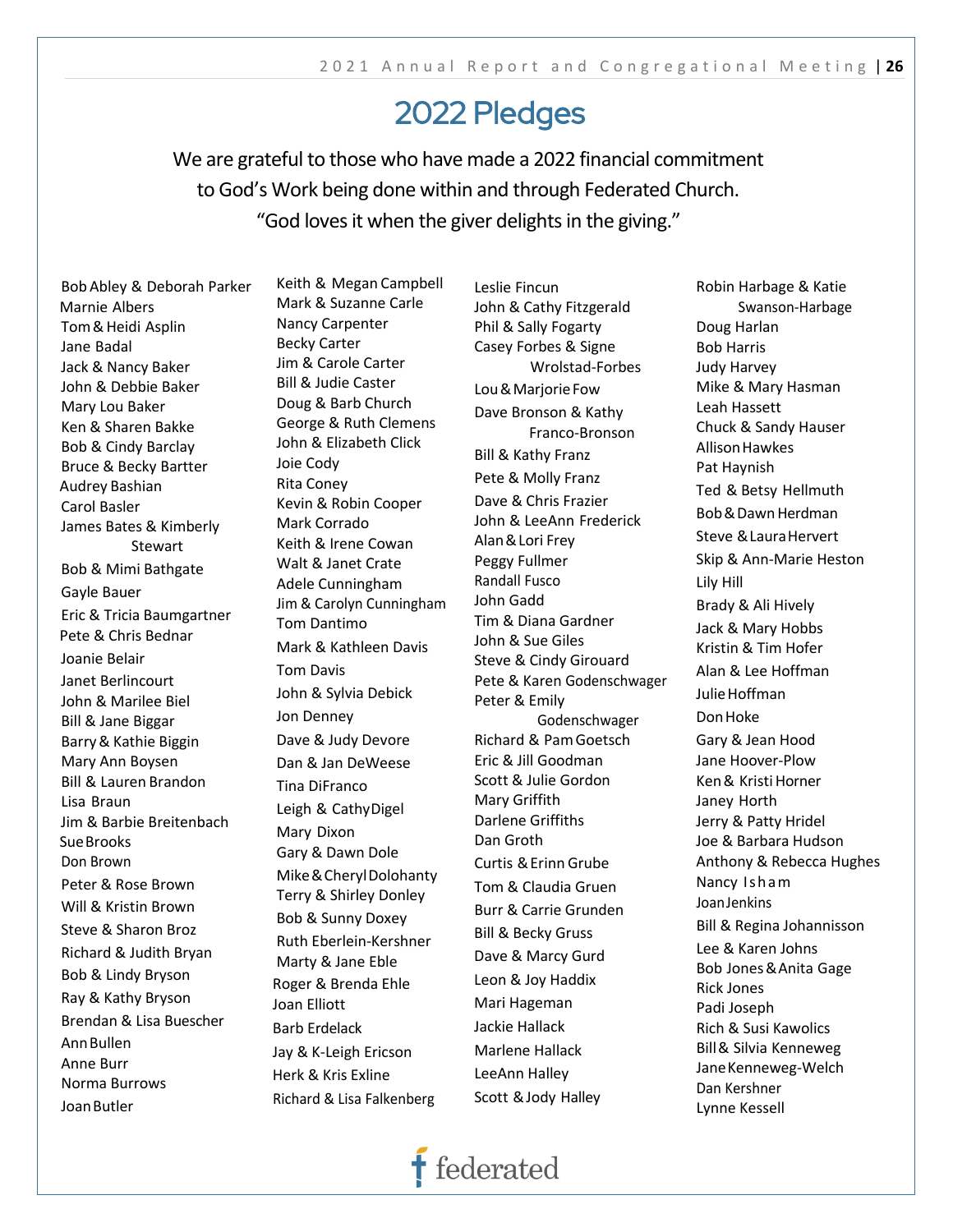### 2022 Pledges

We are grateful to those who have made a 2022 financial commitment to God's Work being done within and through Federated Church. "God loves it when the giver delights in the giving."

Dennis & Kathy Kieta Eric & Kelly Kimball Pat King Paul & Maren Koepf Dana Korosi & Gylene Pelton Tony Kotnik&Maureen Corrigan Bill & Cherly Koza Susan Krajewski Judy Kramer Don & Charlene Krejci Mary Kudasick CarolLaird Betsy Lancaster Gloria Lapsansky Jamey & Kelly Lawrence Scott & Lydia Lax Bill & Ann Lentz Bill Lineweaver Cal & Kim Lockert Bill & SueLundstrom Byron & Elsie Lutman Patti Lyden Sally Lyle Dave& Elaine Maine JudyMajcen Liz Manchester Jon & Polly Manke Mark & Sue Mansour Bill & Carole Mason Dave & Betsy Mast Keith & Jan Mast Dick Masters Dick & Sibyl McBride Mort & CarolineMcClennan Jim & Melody McClurg Joyce McFarland John & Laura McMullen DebbieMedlar Scott & Mindy Meneely Carol Messerly Tom & Sandra Meyer

Jeff & Lauren Miller Mike & Lynn Miller Patty Mills Larry & Joyce Moore Marty Moore Mike & Ruth Moore Tom & Merilyn Morrow Bob & Tami Munson Sharon Munson Anne Murphy Steve & Hope Murphy Lynne & Kathy Muzik Jack & Lorna Nafziger Paul Neidhardt Darlene Nichols John & Linda Nichols Rita Nichols George & Kim Oliver Jim & Sue Ollinger Rita Owen Janet Peters Michael & Wendy Pierce Marilyn Pierson Chuck & Cheryl Pitcock Don & Carol Poe Greg Polyak & Marcia Snavely Gerry & Marie Powers Dave & Betty Pugh Michael &Gabrielle Quintin Thaddeus & Dorothy Quintin Anne Randall Dick & Kathy Rayer Laura Reed Harry Rees & Karen Anderson Don Rice Carolyn Richardson Mary Lou Riegel Judy Riemenschneider Joyce Ritchie

Joy Robertson

Linda Robertson Shawn & Brooke Rockhold Carol Rogers Harriett Rogers Joseph Rose & Kristina Morgan Linnea Rostek Terrence & Carole Rounds Bob & Beth Rutkowski Louise Rutkowski Tim & Heather Ryan Bill & B.J.Schatz Paul & Valerie Schefft Jim Scheuermann Martine Scheuermann & Marty Culbertson Gus Schrader Cindy Scott & Miriam Huebscher-Scott Sandy See Jeri Shaffer Bill & Carolyn Shaul Gail & Jack Shelley Alan & Peggie Jo Shinagawa Nancie Skonezny Barb Smith Jim Smith Terry Smith Todd & Melinda Smith Dan & Sandi Sommers Carol Sparker Don & Connie Sperry Jim & Linda Squire Barry & Melinda Stees Myia Sterling Janet Strain Dave & Holly Strauch Susan Sulcs AnneSwegan Alex & Alice Taylor

AmandaTaylor Derek & Stacey Taylor LauraTaylor David Telfer & llona Chambre-Telfer George & Kris Tesar Brian & Dawn Thatcher Hamilton Throckmorton & Mary Senechal Brian & Julie Tutkovics Diane Tuuri & Ward Pierson David & Anne VanWagoner Bob & Liz Vargo Laura Vargo Joe &Sue EllenVayda Dean & Sue Vecchio Arturo & Mary Ann Viveros Heather Wagley Don & Carole Wakeman Kristen Walenga Mike&Kate Walsh Rannigan Walsh Dave & Cathy Watterson Doug Welling Kay Wellman Ed & Judy Weston Jim & Claudette Whitelaw John & Shauna Widman Larry & LeeWiley Ollie & AnneWingfield ElaineWitmer Al & Rebecca Woehrle Curt Woodworth Christy Wynveen Jim & Kathie Young Jack &BarbYoushak Bill & LindaZelazny James & Alexandra Ziots KathyZmich Karen Zoltowicz



Please note this list includes everyone who pledged as of February 14, 2022.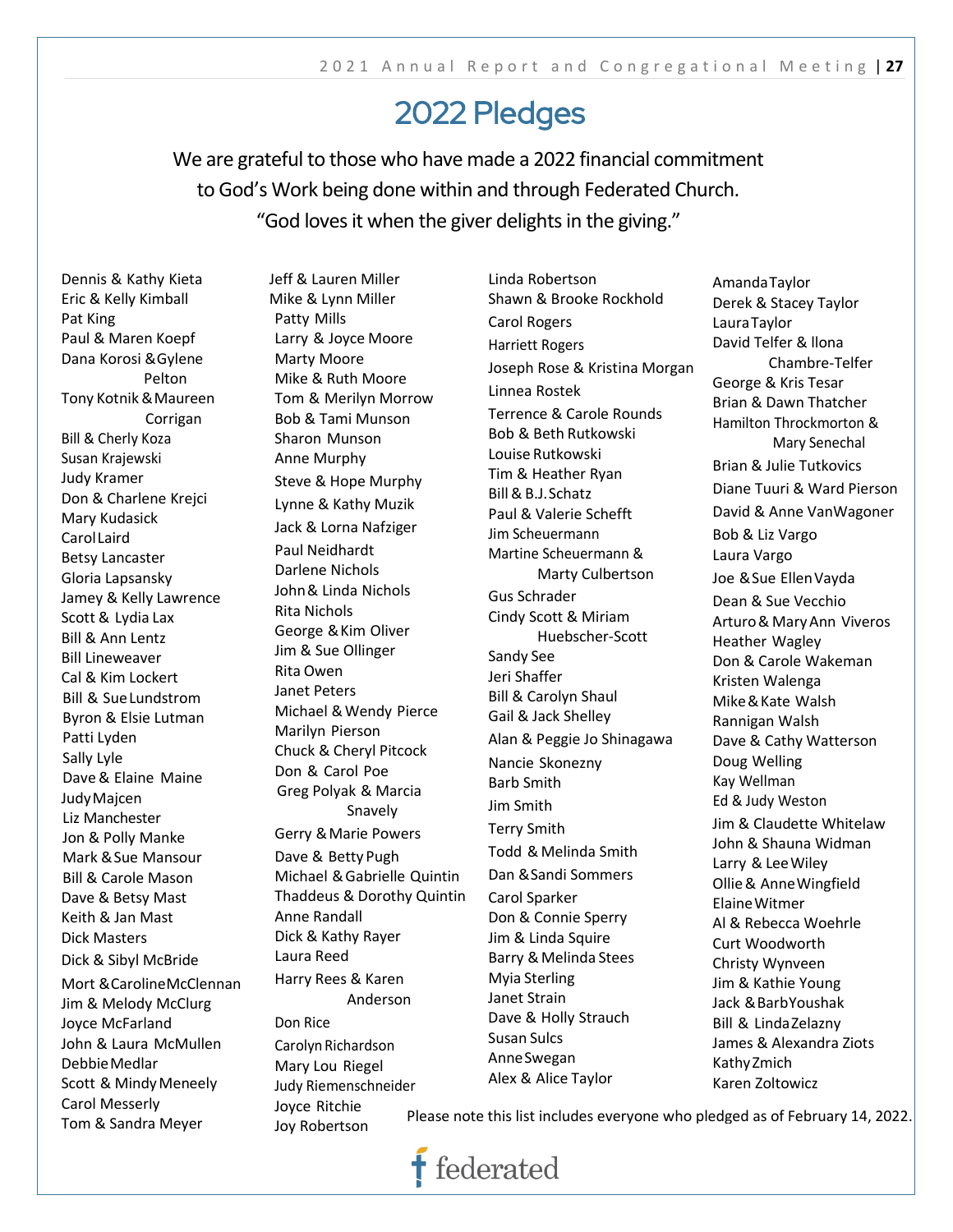### Proposed Changes to the Constitution – Quorum

Church Council recommends to the Congregation at the 2021 Annual Meeting to change the Constitutional criteria for a quorum for Annual Meetings and any other special meetings of the Congregation to be 10% of the Members of the Church

### ARTICLE XI—CONGREGATIONAL MEETINGS

### SECTION 1 - ANNUAL MEETING

### C. Quorum:

Quorum for the Annual Meeting shall be at least 100 10% of the Members of the Church. (page 15)

### SECTION 2 - OTHER MEETINGS

#### C. Quorum:

Quorum for a special meeting shall be at least  $100$  10% of the Members of the Church (Page 16)

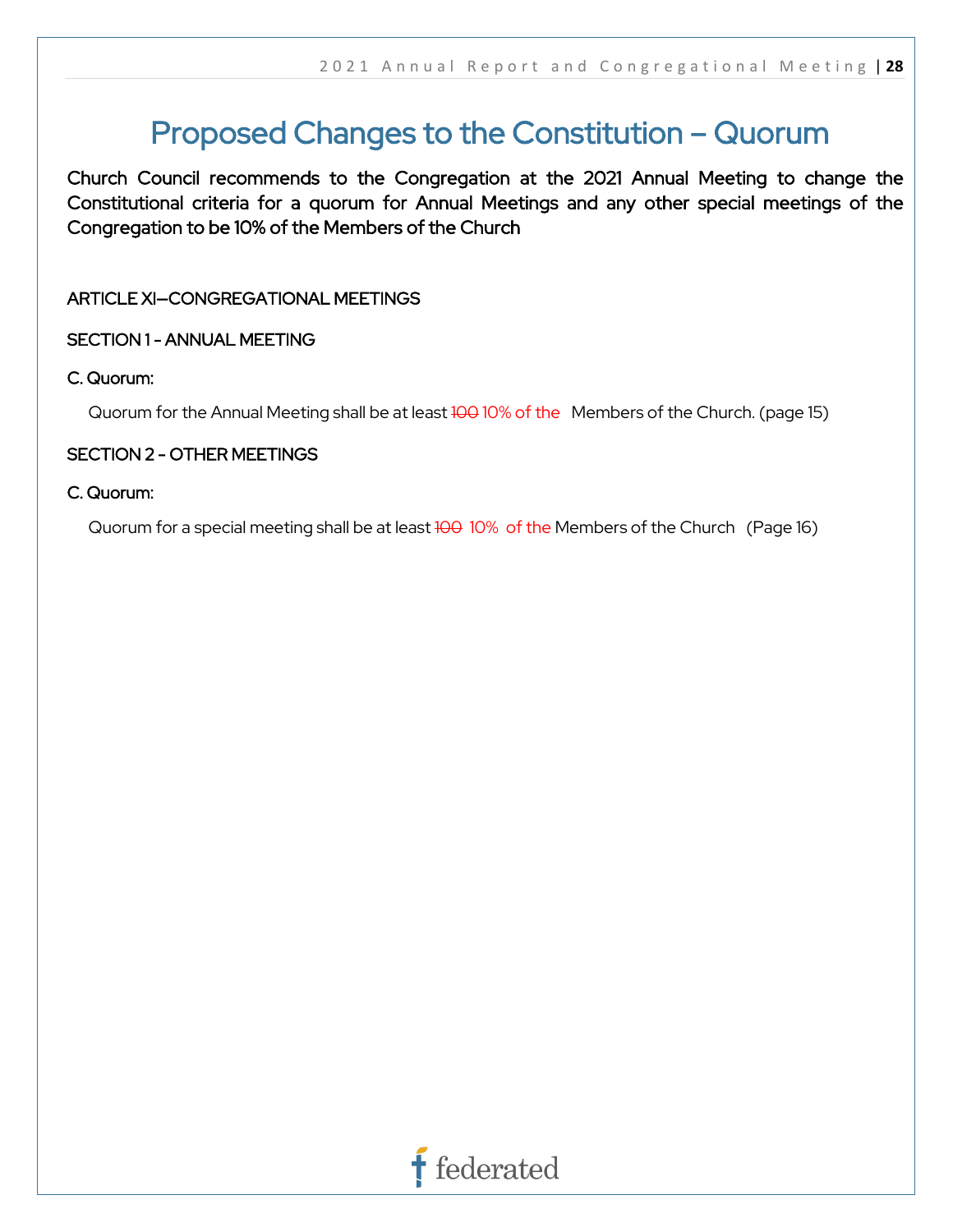## Proposed Changes to the Constitution – Suspension

Church Council recommends to the Congregation at the 2021 Annual Meeting to suspend up to March 1, 2024 specified articles of the Constitution as they relate to the Governance Model as articulated below:

### ARTICLE VIII - GOVERNANCE STRUCTURE SECTION 1 - CHURCH COUNCIL

### A. Church Council Organization (beginning Page 4)

During the course of the suspension of the Constitution up to March 1, 2024, the members of Church Council and/or the liaison relationships could change to reflect the changes in the Governance Model. For example, if a Commission or Committee is suspended, changed or added then the corresponding Councilor representation may change as well.

Note: The terms of office for Church Council members remain the same. (Page 5)

### B. Church Council duties and responsibilities

### 3. Church Council individual duties and responsibilities (beginning on page 5)

During the course of the suspension of the Constitution up to March 1, 2024 the duties and responsibilities of a Church Council member could change to reflect the changes in the Governance Model. For example, if a Commission's or Committee's duties and responsibilities change then the corresponding Church Council member's duties and responsibilities could change.

### SECTION 2 - STANDING CHURCH COUNCIL COMMITTEES (Beginning on page 7)

During the course of the suspension of the Constitution up to March 1, 2024 the duties and responsibilities of a Standing Church Council Committee could change; they may be suspended, moved to another committee or commission or new duties and responsibilities assigned. Depending upon the changes a Standing Church Council Committee may be added or suspended.

### SECTION 4 - COMMISSIONS (Beginning on page 10)

During the course of the suspension of the Constitution up to March 1, 2024 the duties and responsibilities of a Commission could change; they may be suspended, moved to another committee or commission or new duties and responsibilities assigned. Depending upon the changes a Commission may be added or suspended.

Each of the six Commissions is responsible for a crucial facet of church life, and for the Programs and Ministry Teams that serve that facet. Each Commission consists, subject to the amendments above, of no fewer than six (6) and no more than nine (9) members, one Councilor who serves on Church Council, and at least one staff representative.

During the course of the suspension of the Constitution up to March 1, 2024 terms of office for all lay Commissioners ar<del>e three (3)</del> two (2) years <del>with a maximum of two (2) consecutive terms</del>. The terms should be staggered to ensure continuity of leadership.

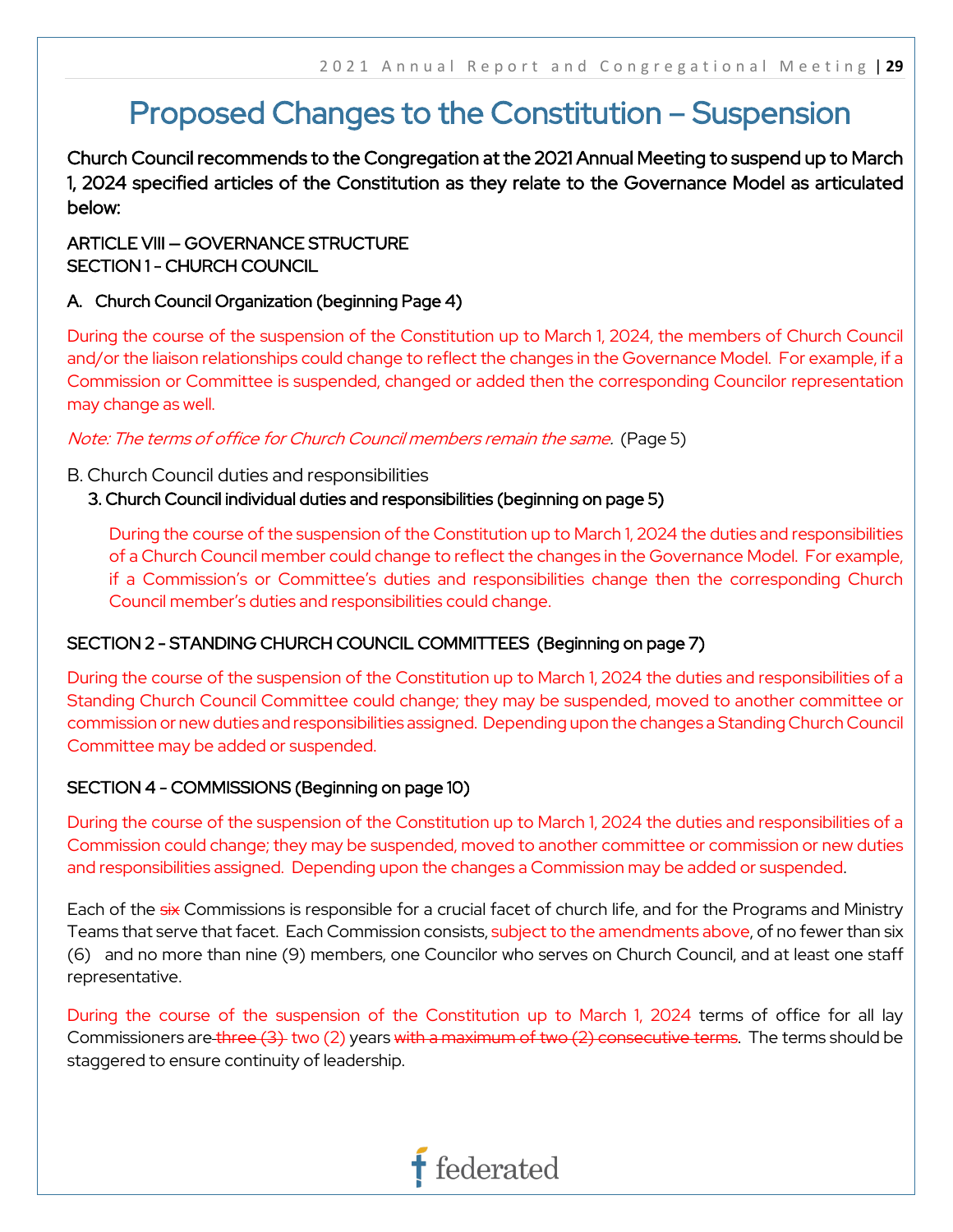## Minutes from the 2020 Annual Congregational Meeting of the Federated Church Sunday February 28, 2021

Due to COVID-19, the Annual Meeting was held via Zoom. Both the Annual Report and Annual Financial Report were mailed to each member-household three weeks prior to the meeting. Two opportunities for members to practice using Zoom were offered in advance of the meeting.

**Opening Prayer** – Rev. Mark Simone, Associate Pastor, led the congregation in opening prayer at 11:15 pm

**Call to Order** – Beth Rutkowski, Moderator of Church Council, called the meeting to order. A quorum was declared present with at least 114 "logged-in" with many households having more than one member present.

#### **Protocols for Zoom Annual Meeting**

Ken Horner provided some logistics and protocols for Zoom meetings, including voting. Ken announced that the meeting is being recorded.

#### **Review of the Agenda**

Beth reviewed the Annual Meeting's Agenda and suggested attendees reference their copy of the 2020 Annual Report and 2020 Annual Financial Report throughout the meeting which were mailed in advanced.

#### **Approval of Minutes**

Beth moved to approve the minutes of 2019 Annual Congregational Meeting for the Federated Church on February 23, 2020, as printed in 2020 Annual Report on pages 28-33.

- Motion by Beth Rutkowski to accept the minutes by Beth Rutkowski
- Seconded by Kelly Kimball
- Discussion: None
- Vote: Unanimous voice vote
- Result: The motion passed; the minutes were approved as published

#### **Year in Review**

Beth Rutkowski, Moderator of Church Council, reviewed the events of 2020 which was an "unforgettable year" in our world and in our church. And while it was a year of losses (e.g. graduations festivities, wedding and funerals postponed, being together, the passing of friends and family) it has been a year of gains (e.g. new hobbies, new ways of gathering). Federated quickly moved from in-person worship to livestreaming worship where we were able to reconnect with former members across the country, which has been a real blessing. We have also started new ministries such as the Angel Telephone Tree, Angel Errands and Congregational Contact ministries, and organized interfaith services and many different kinds of Bible studies. What is exciting is that we can keep what we've learned after we've come together again.

On Rally Day in September, we kicked off a process to develop a Visionary Action Plan (VAP) led by the Convergence Organization. Nearly 250 individuals participated in an online survey, and the VAP team conducted both internal and community-based interviews as part of the initial assessment phase, and soon we will be moving into next phase of envisioning Federated's future.

At last year's Annual Meeting the congregation approved moving into a partnership arrangement with the Community Life Collaborative (CLC). Unfortunately, there have been delays in moving ahead with this partnership due to COVID and learning of zoning restrictions for the Family Life Center (FAMILY LIFE CENTER) property. Also, the CLC and Federated's

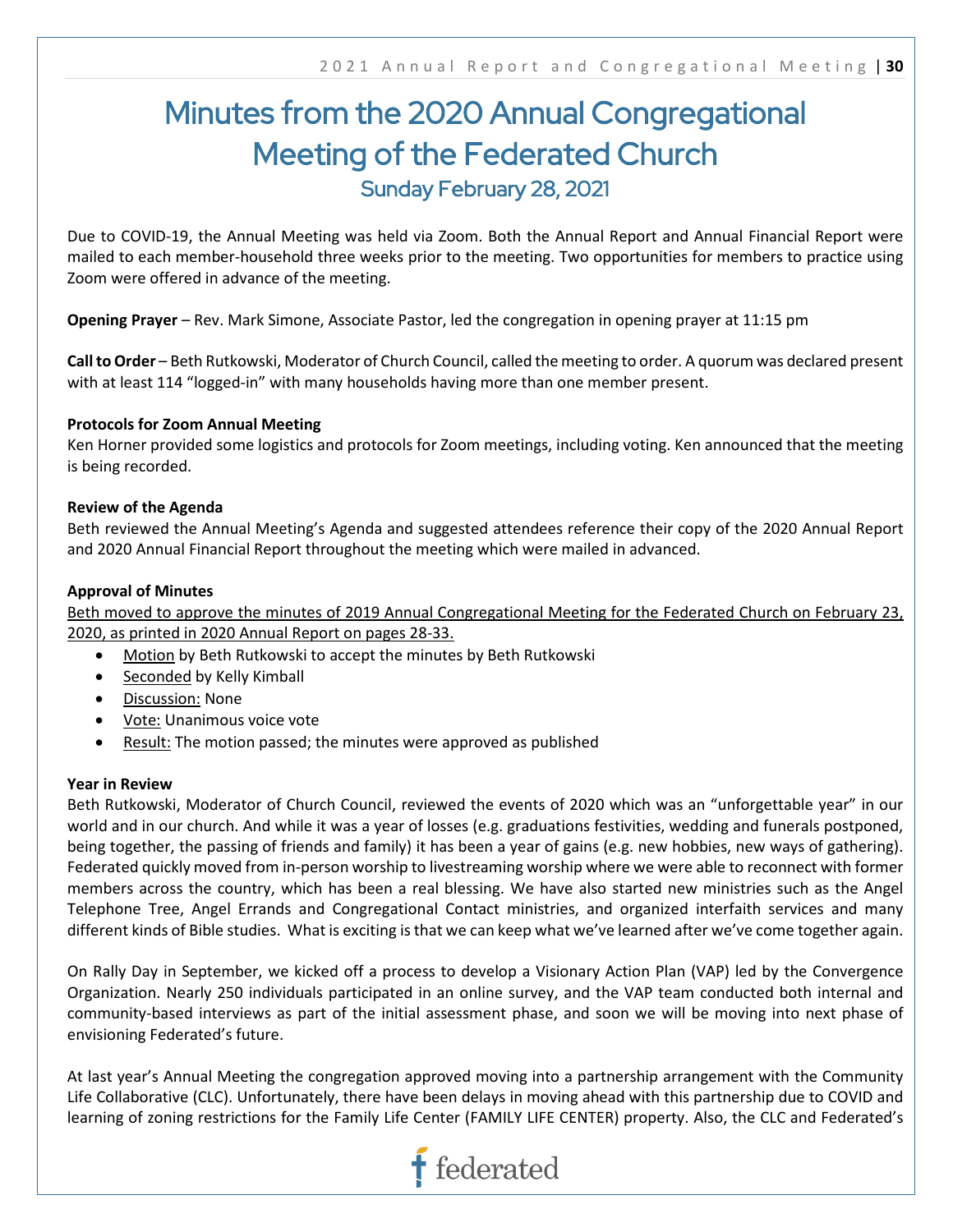leadership, along with legal counsel, have learned that a management agreement, rather than a lease agreement, is a better approach and both groups are now working collaboratively to finalize the details to move forward.

#### **Vision for the Future**

Brendan Buescher, Vice Moderator and incoming Moderator thanked Beth for serving as Moderator for two years, rather than the usual one-year term, and thanked retiring members of Church Council, Elaine Witmer, Shawn Rockhold and Maren Koepf for their service.

The top three priorities for 2021 are:

- Finalize the management agreement with the CLC and turn over the FAMILY LIFE CENTER's operations to the CLC
- Develop a reopen plan for Federated for in-person worship and gathering balancing our desire to be together against the risks associated with COVID
- Mobilizing the Visionary Action Plan

#### **Questions and Comments from the Congregation for Beth and Brendan**

- Will livestreaming continue when in-person worship resumes?
	- $\circ$  Yes. We have invested in equipment to ensure that the livestreaming worship can occur
- What are the differences between a lease agreement verses a management agreement with the CLC?
	- $\circ$  Both are legal binding documents with the same indemnity and assigned responsibilities language which was agreed to last year
	- $\circ$  With a management agreement, Federated will be hiring the CLC to manage the property and activities at the FAMILY LIFE CENTER which is viewed more favorably by the Bainbridge Zoning Authority (BZA)
- Does the BZA need to approve the management agreement?
	- $\circ$  No, but we are going to be very transparent with them about how Federated and CLC are moving forward
	- Will the CLC still be financially responsible for the FAMILY LIFE CENTER?
		- o Yes, and the financial responsibilities discussed last year are the same
- Why hasn't the reopening plan been finalized?
	- o Brendan clarified that Hamilton and Melissa have been in discussion with the UCC, and it would be more accurate to state that we are finalizing our reopening plan
	- $\circ$  Beth reiterated that there have been many forms of communications to the congregation with respect to the plans for reopening, and the current reopening date is at the end of April.
- How much of a factor that our leadership and membership are aging has influenced our decision to remain closed?
	- $\circ$  Not at all. All of our conversations are focused on the safety of the entire congregation
	- $\circ$  With vaccinations just underway, many things are changing and being considered for reopening
- Opinions were shared to reopen as soon as possible.

#### **Rebranding Initiative**

Three leaders of the Rebranding Committee of the Telling Our Story Commission led a presentation of the Church's new branding as a result of a year-long initiative funded by the Capital Campaign.

- Bob Munson, described the significance of the Rebranding project for Federated Church as printed in 2020 Annual Report on pages 9 and the importance of consistent communication messaging.
- Diana Weber-Gardner, Chair of the Rebranding Committee, introduced the Branding Video that she produced which explained the new logo that Rev. Throckmorton believes is "theologically right" for Federated with its "emphasis on living our faith." She recognized the Core Committee who worked with the brand agency OrgStory for all of their brilliant effort during this pandemic: Trisha Holland, Bob Munson, Jim Scheuermann, Todd Smith, Laura Piper Taylor, as well as the other members who assisted with its rollout.
- Todd Smith, chairperson of Telling Our Story, described the "sub-branding" structure with its four messaging pillars, Support, Worship, Act and Grow, which enables each ministry team to have its own brand and roll out in 2021. Todd shared the upcoming training schedule for staff and lay leadership and extended an invitation for anyone to attend a

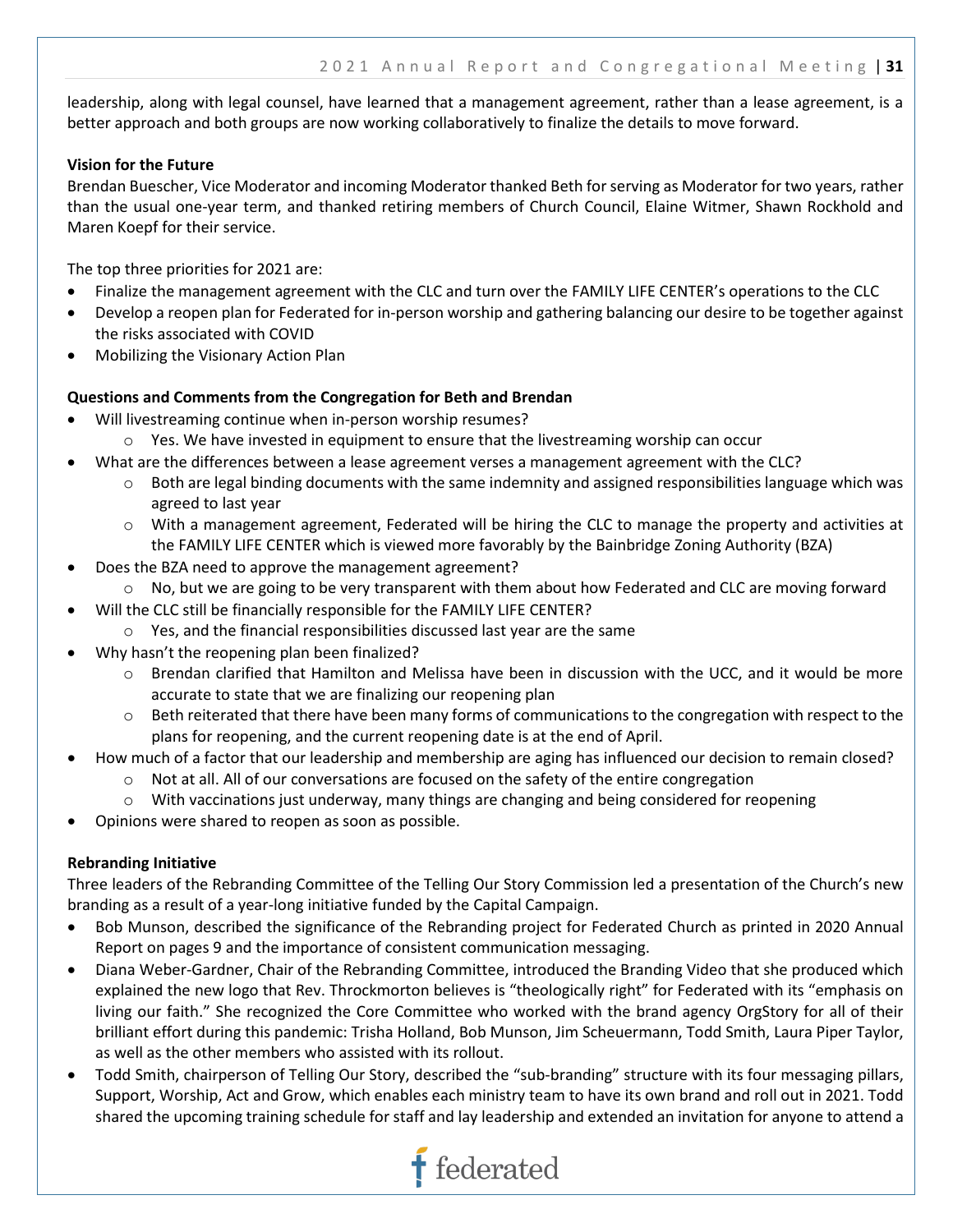workshop in order to ensure consistent messaging across our various communication platforms both internally and externally.

#### **Recognition of Retiring Lay Leaders**

Peggie Jo Shinagawa, chair of Nominating and Leadership Committee, referenced page 24 of the 2020 Annual Report. thanking the retiring lay leaders and acknowledging those individuals who agreed to serve since last year's Annual meeting.

#### **Formation of the Generosity Commission**

Ken Horner, Councilor for Telling Our Story and member of the Stewardship Committee, shared the background leading to the formation of a new commission, the Generosity Commission. The desire is to move from a make-the-budget pledging mentality to a year-round, intentional, celebratory practice. Ken shared how this new approach will connect across the Commissions. By replacing the Stewardship Committee with the Generosity Commission, we are better able to fully recognize a) the existential nature of generosity at Federated Church and b) the idea that generosity becomes an integral part of our spiritual life at Federated Church

- Motion to approve the Constitutional Amendment to replace the Stewardship Committee with the Generosity Commission as it appears in the 2020 Annual Report on page 15 by Ken Horner
- Seconded by Harriett Rogers
- Discussion: None
- Vote: Recognizing some "no" votes were voiced, a Zoom poll was taken with 99% approved, and 1% disapproved
- Result: The motion passed

#### **Election of Lay Leaders**

Peggie Jo noted the following corrections to the page 25 of the 2020 Annual Report:

- Jennie Krutilla was a mid-term election serving on the Telling Our Story Commission, class of 2023
- Keith Mast is serving as the chair of the Properties Committee
- Peggie Jo noted the following additional nominations since the printing of the Annual Report
	- Rob Goble to serve on the Legacy Committee, class of 2024
	- Bill and Silvia Kenneweg to serve on the Spiritual Formation Commission, class of 2024

Peggie Jo commented that 65% of those who could have retired chose to continue to serve.

- Motion by Peggie Jo Shinagawa to approve the individuals who are presented with an Asterisk (\*) on page 25 in the 2020 Annual Report "Lay Leader – Slate for 2021" in addition to Rob Goble to serve on the Legacy Committee, class of 2024 and Bill and Silvia Kenneweg to serve on the Spiritual Formation Commission, class of 2024
- Seconded by Ken Horner
- Discussion: None
- Vote: Unanimous voice vote
- Result: The motion passed; the slate of officers was approved as amended

#### **2020 Financial Report & 2021 Proposed Annual Budget**

Jim Cunningham, Treasurer, commented that navigating during COVID offered some unique challenges and expressed his sincere appreciation and thanks to everyone serving on the Finance Committee and is pleased to report that Federated has emerged financially sound. Referencing page 2 of the 2020 Annual Financial Report Jim highlighted

- 95% of 2020 pledges were received
- \$30K of 2020 non-pledge/loose collected
- Budgeted FAMILY LIFE CENTER expenses thru June, but actuals reflect FAMILY LIFE CENTER expenses for the full year
- 2020 payroll had modest increases

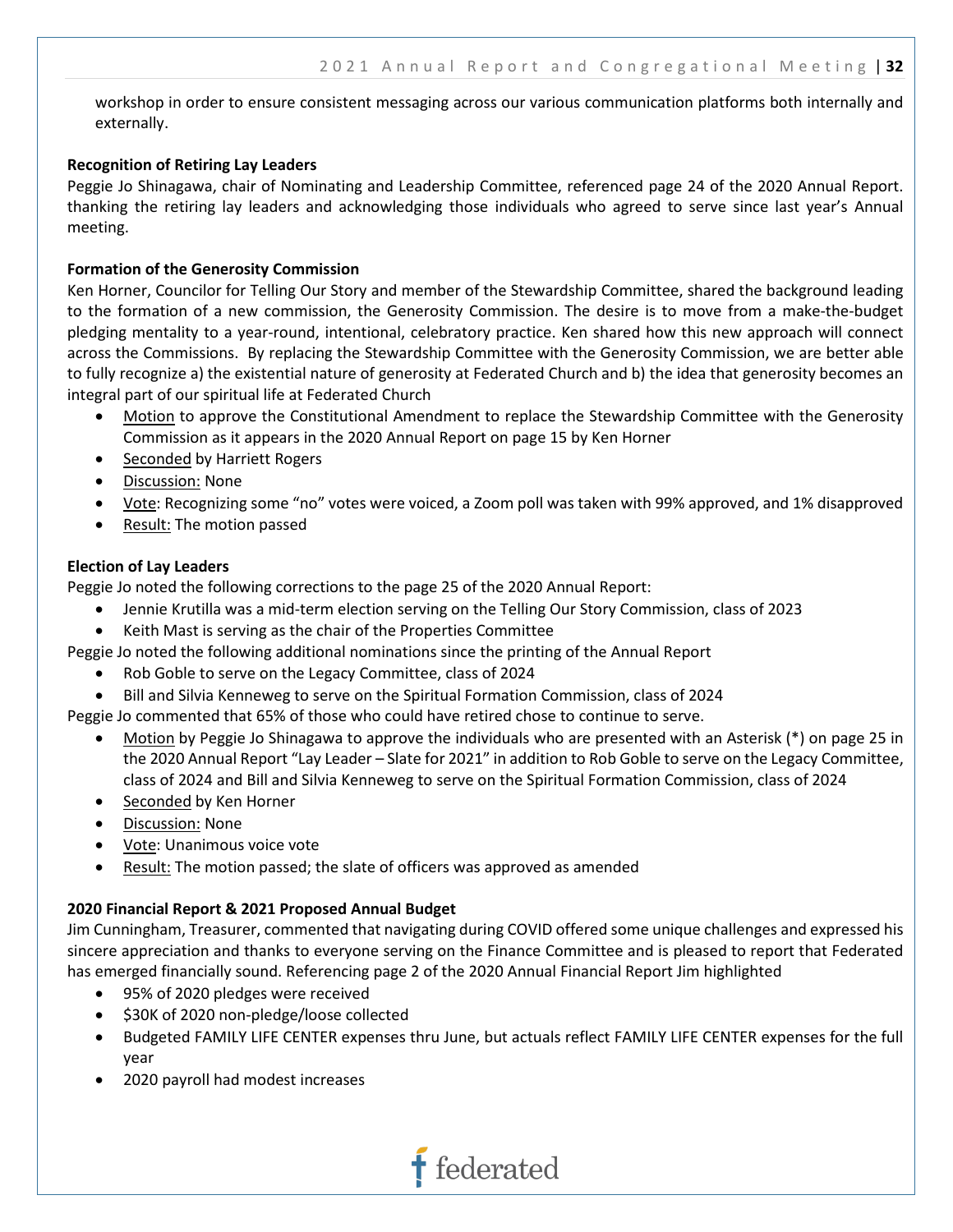Next Jim reviewed the Balance Sheet from page 3 and the 2021 Budget on page 2 of the 2020 Financial Annual Report, noting:

- 9.2% decrease in 2021 pledges continuing downward trend
- Outside rental income does not have any FAMILY LIFE CENTER rental income; includes 102 Bell Street rental income
- FAMILY LIFE CENTER utilities costs through June
- Building closed through June 30
- Mission and Service budget reduced by 9.2% due to decrease in pledges for 2021
- Debt restructuring requires no payments to line of credit vs a loan
- PPP loan is being carried as a liability. Forgiveness is expected

Jim thanked everyone who served on the Finance Committee, Janis Stefanchik, bookkeeper, and retiring Finance Committee Chair Becky Gruss for all of their hard work during this pandemic.

Questions and Comments:

- Question about the number of giving units and dollars per giving unit
	- $\circ$  Ken Horner commented that the number of giving units is down slightly due to normal attrition, but the per unit giving is up. Also the Generosity Commission will be researching why there are a substantial number of households who don't pledge
	- o Laura Taylor shared that there are 27 new giving units
- Question asked about the disparity between the Church Council's position that buildings will open in June and budget assumption they will open in April.
	- $\circ$  Beth and Jim clarified that Church Council had to put a marker in place for budgeting purposes for reopening the buildings and that was June, knowing that Council will be reviewing if the buildings will open in April; at this time no one knows when the buildings can reopen.
	- $\circ$  Jim highlighted that on page 2 in the 2020 Financial Reports at far right is a column that estimates what the 2021 Operating expenses would be if the buildings were open for a full year, which results in a \$71K deficit
- Members from SJAM would like to discuss with the Finance Committee the social disparity especially in low-income housing - within the banking industry and to learn which banks Federated is using to see how they line up with these social justice issues.
- Jim clarified that the new line of credit is just a standard line of credit

Motion to approve 2021 Budget:

- Motion by Jim Cunningham to accept the 2021 Budget as it appears on page 2 of the 2020 Financial Annual Report
- Seconded by Harriett Rogers
- Vote: Unanimous voice vote
- Result: The motion passed; the 2021 Budget was approved as published

#### **Capital Campaign Update – 2020 Annual Report - Page 22**

Laura Taylor shared the 2020 Capital Campaign Overview:

- 61 pledges were fulfilled during 2020 representing \$600,000+ in total pledges
	- At this time, only 1.8% of pledges are not able to be fulfilled, compared to the national campaign average of 4%
- Remaining campaign payments total less than \$50,000
- Quarterly review by Becky Gruss, Brady Hively, Keith Mast, Melissa Owen, Janis Stefanchik, Laura Taylor
- Total Raised-to-date: \$2,957,980 (Minimum goal was \$2.3 million; Challenge goal was \$3 million)
	- Received commitments from 316 households and foundations
		- Includes deferred gifts, matching gifts, and gifts-in-kind
			- Includes 7 funded Gift Opportunities
	- Church Council approved work on all projects under \$3M level

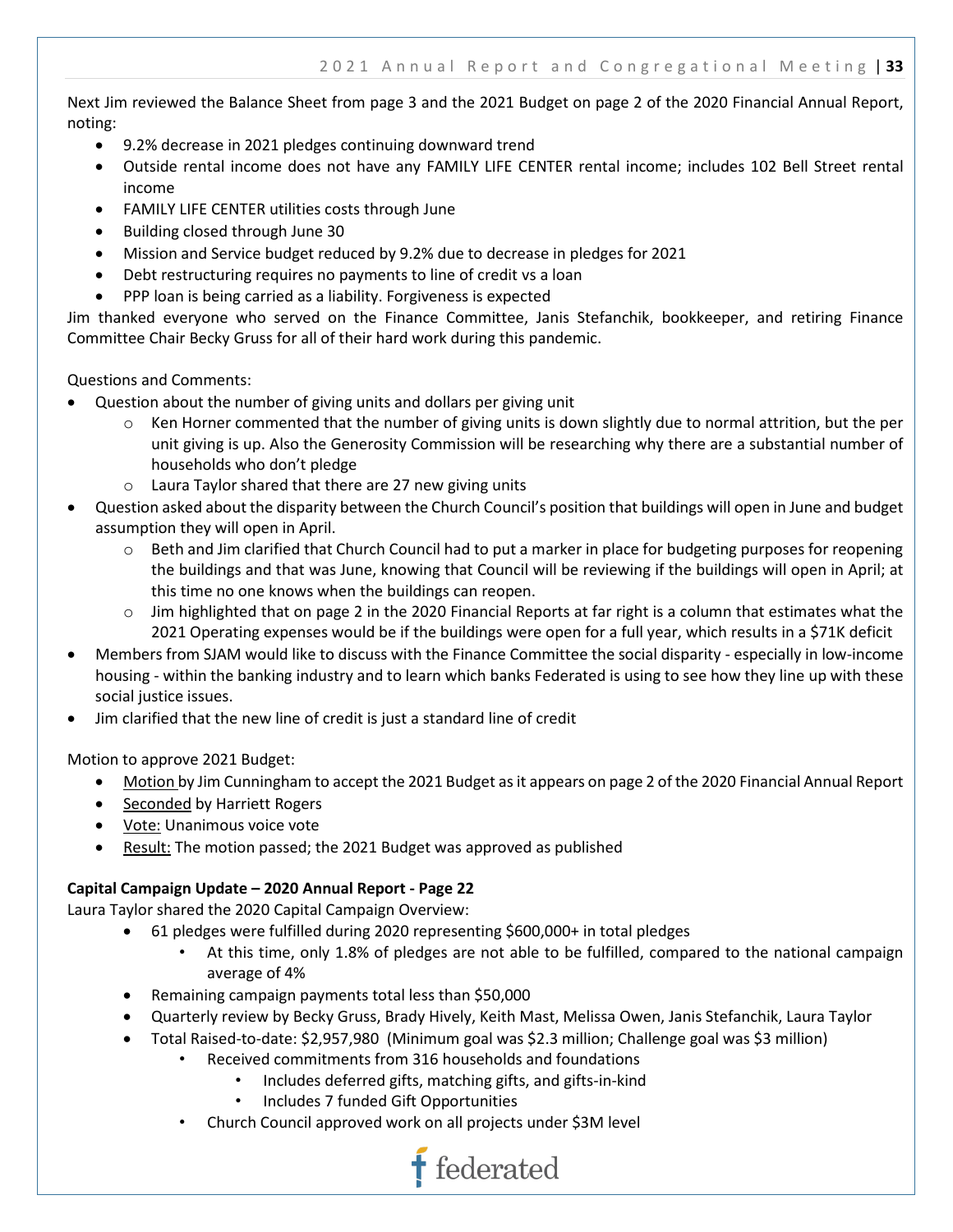• 100+ volunteers devoted countless hours to make this campaign such a success!

• Total Spent-to-date: \$2,481,538 on 27 projects

#### **Capital Campaign Update - 2020 Annual Report - Page 16**

Keith Mast shared that while the properties were closed, the Properties Committee was very active with the day-to-day operations when we did not have an Operations Manager. The following is an update on the Capital Campaign projects:

- Deferred major maintenance account fully funded
- Equipment purchased for live streaming in the Sanctuary
- Key card security system installation completed
- Narthex electrical panel and new dimmer switches installed
- Bathroom fixtures being replaced with touchless technology
- New Sanctuary blinds installed
- Flooring project in 76 Bell Street ongoing
- Parking lot rehabilitation project engineering completed, construction in planning
- Continued transition to LED lighting

Remaining Capital Campaign projects are being worked on

- New Altar Cross
- Computer Server (complete Feb 2021)
- Finish new flooring
- New dishwasher
- Bell Street driveway/parking lot improvement
- Sanctuary Blinds (complete Feb 2021)
- Finish bathroom fixtures and LED conversion
- Fund new options to attract young families

#### **Legacy Fund Update**

Pete Franz acknowledged and thanked the members of the Legacy Committee and welcomed the new members. Referencing the 2020 Annual Financial Report on Page 7, Pete highlighted

- The increase in the "Contribution to the General Fund" category is catching up a bit on the funds given between 2016-2018 to the Operating Fund.
- Question was asked if the stocks Federated is invested in are socially responsible funds, to which Pete stated that some were and some may not be, and would be happy to discuss this topic in more detail.

#### **Mission and Service Commission – Linda Zelazny**

Linda acknowledged and thanked all the members of the commission and welcomed the new members. Linda reviewed the spending in 2020 by referencing the Mission and Service Commission report on page 7 of the Annual Report.

- Total Giving from 2020 M&S Budget \$58,233; \$22,435 went for 5 for 5 UCC Offerings
- Mission Partners received \$39,732
- Christmas Eve Offering 2020 was \$49,605 which was divided up equally between our four mission partners: St. Paul's Community Church, Chagrin Falls Community Center, Family Promise, Just Hope – Nicaragua
- Federated continued to support St. Paul's through the pandemic and she thanked Jim Scheuermann for providing bagged lunches during the pandemic and Kathy Kolcaba for the parish nurse program.

**Social Justice Advocacy Ministry – SJAM**

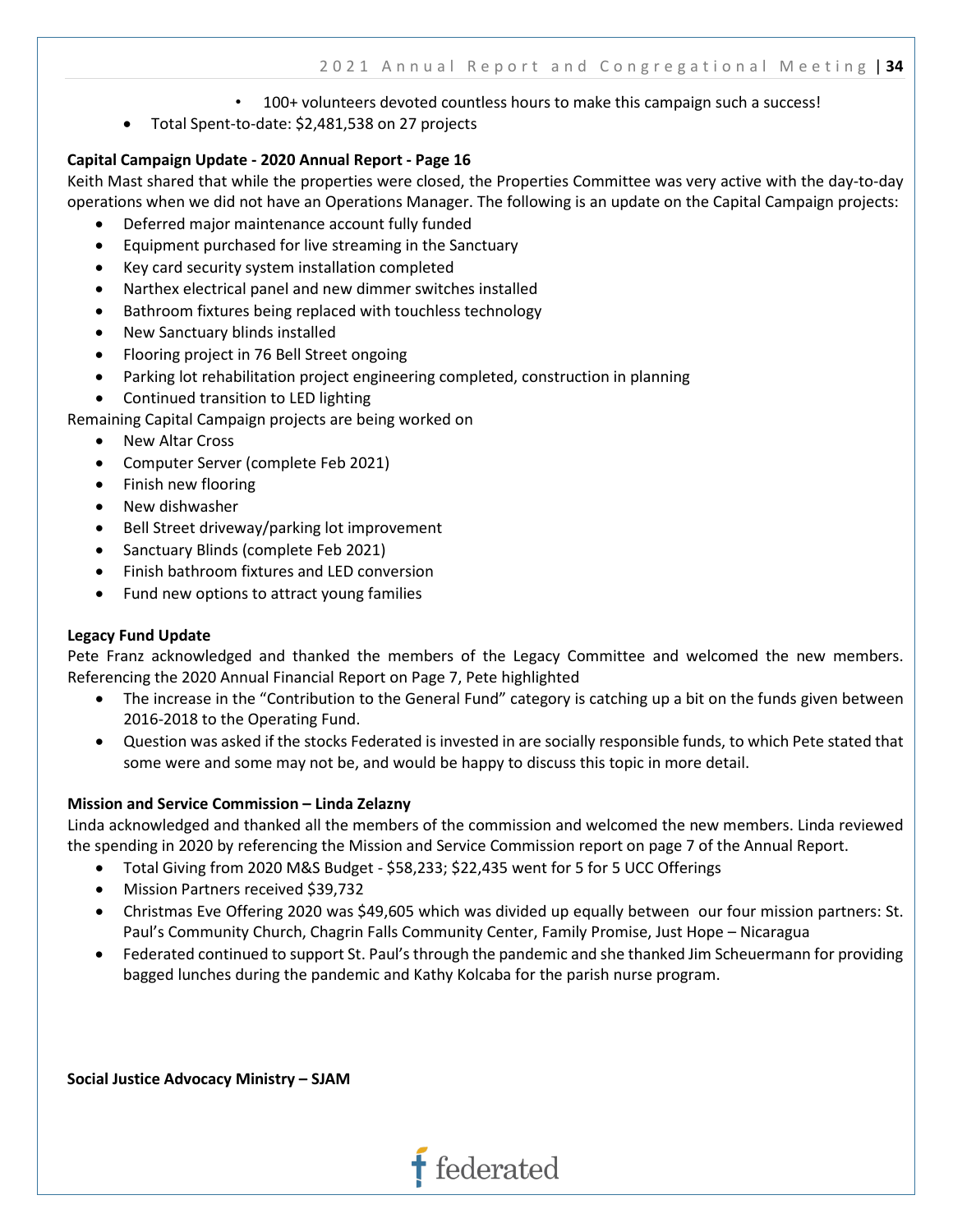Dan Kershner, Mission and Service Councilor, referencing Social Justice Advocacy Ministry on Annual Report Page 17, provided an update on the fourth year of the ministry team, SJAM, who works on Social and Environmental Justice issues through educational opportunities and experiential events.

2020 Highlights include:

- Partnership with Mt. Zion has been recognized by the UCC as model of inter-racial connection and understanding
- Received over \$10,000 in donations from individuals' first stimulus checks to provide emergency support to HOLA and NEOCH. Since Mission budget was reduced by 9% for 2020, W&M decided to offer another opportunity to donate the second stimulus check to the mission portion of its budget.

#### **Constitutional Amendment for Active Membership Criteria**

Maren Koepf thanked members for serving on the Membership Committee. Maren shared that a "membership" definition is necessary for governance and voting purposes. The Membership Committee recommends new wording as more fully described on page 12 of the 2020 Annual report that would

- Focus on what members do to qualify as "active"
- Formalize a "Friend of the Church" status
- Acknowledge participation on a Ministry Team as an indicator of being active
- Shorten the assessment period from 2 years to 1 year

Motion to approve amended Constitutional language for Active Membership

- Motion by Maren Koepf to approve the constitutional amendment for active membership criteria and "Friend of the Church" status as stated in the 2020 Annual Report on Page 13
- Seconded by Harriett Rogers
- Discussion: None
- Vote: Unanimous voice vote
- Result: The motion passed; the amendment was approved

**Staff Update** Melissa Owen, Senior Director of People & Operations,

- Melissa thanked staff, lay leaders and members for their help as she settled into her position
- No new staff have been added and the existing staff have taken on new tasks

#### **Questions or Comments from the Congregation** – Beth

- Jacob and Kin are no longer employed at Federated, and if more information is needed please contact Melissa
- We are tracking attendance based on You Tube statistics. We would benefit from knowing who is actually attending worship and ask that an email to fedchurch.org sharing your viewing would be helpful.
- In Zoom chat: "What a lot of faithful work is represented in this meeting. Thank you all"

#### **Thanks to Beth – Brendan**

Brendan thanked Beth on behalf of congregation for her amazing leadership, faithfulness, energy, commitment and guidance for her 2-year term. Brendan presented her with a gift certificate to Walden Spa and wine.

#### **Closing Remarks and Prayer – Hamilton**

Hamilton shared how much he misses being with the congregation in-person. He thanked the congregation for the many waysthey have responded to this extraordinary, odd year and how they have given themselves to the work and presence of God in the many ways to connect, be involved in justice as well as financially. Hamilton also celebrates the resilience of the staff by adapting to the significant changes this past year and for their wonderful work. Hamilton is enormously grateful for having Melissa as a colleague and how she has involved herself in every dimension of church life. And finally, to Beth who has been a remarkable Moderator, who connects with people and is an excellent communicator.

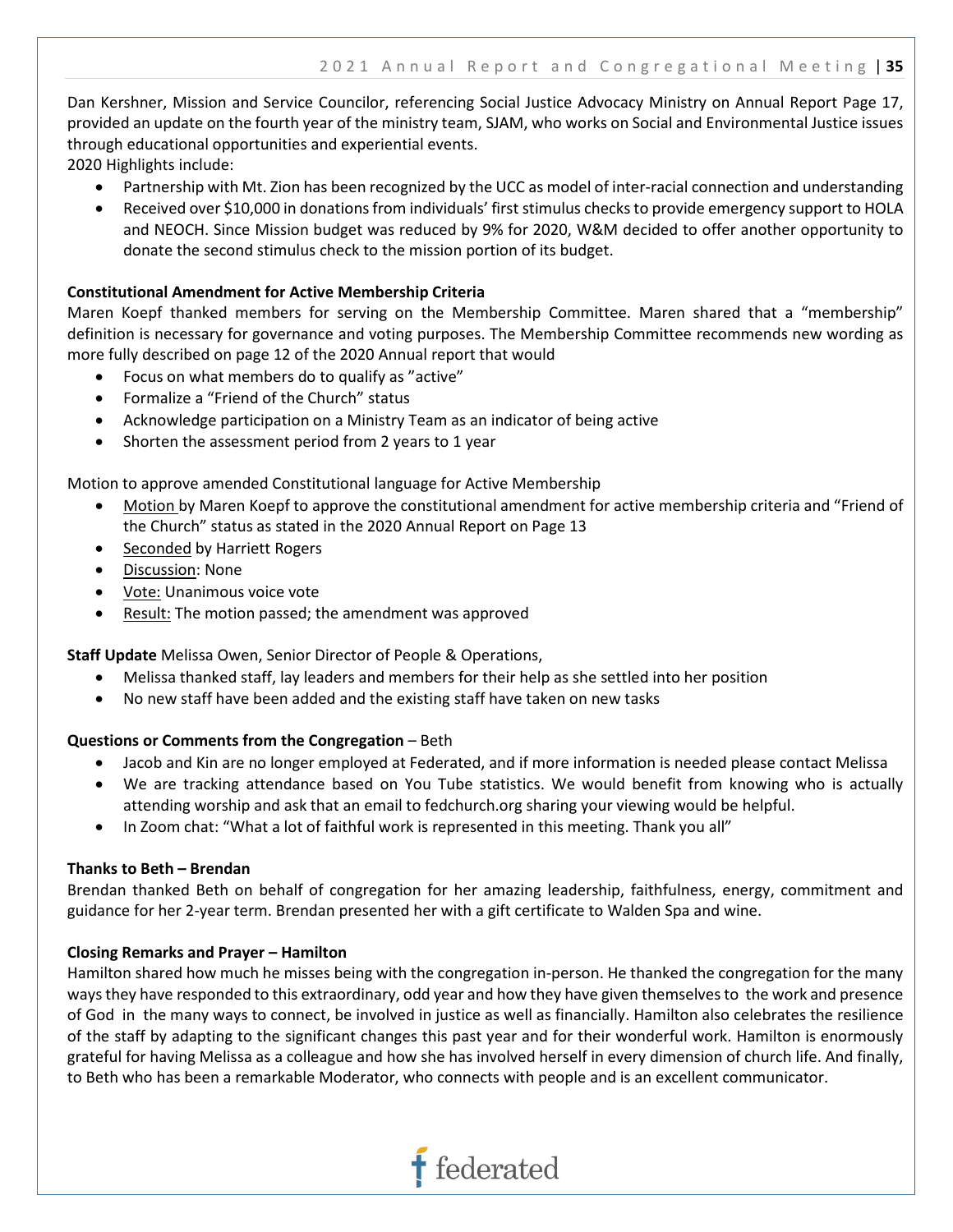As we move into the new year Hamilton really loves our new brand with the emphasis on living our faith in a variety of ways. We are blessed with the opportunity to touch each other and the community in unique ways. The new Generosity Commission offers us new ways to living to enhance the world.

Hamilton closed the meeting in prayer at 1:40 pm.

Motion to adjourn the meeting

- Motion accepted by Beth Rutkowski
- Seconded by Peggie Jo Shinagawa
- Discussion: None
- Vote: Unanimous voice vote
- Result: The meeting ended

Respectfully submitted by Peggie Jo Shinagawa, Clerk

# Minutes from the June 2021 Special Meeting of the Federated Church

Sunday June 25, 2021

The purpose of the meeting, as stated in multiple bulletins and weekly emails to the congregation, is that Church Council is calling a hybrid In-person and Zoom Special Meeting of the Congregation for the purpose of authorizing the purchase of a new piano for the Sanctuary.

Beth Rutkowski, Former Moderator, called the meeting to order at 11:10am and announced:

- the meeting was being recorded
- a quorum is present via Zoom and in-person
- she would preside over the meeting because the Moderator, Brendan Buescher, was away

Rev. Judy Bagley-Bonner led the congregation in an opening prayer.

Beth stated that this Special Meeting was being called because the Federated's Constitution requires that all purchases over \$100,000 must be approved by the congregation. The selection of the Piano Initiative Committee had the unanimous support of Church Council, Rev. Hamilton Throckmorton, and the music staff.

Joshua Konow, Director of Music Ministries, shared:

- the need to replace the existing piano
- the committee members
- the process to research and ultimately the selection of the piano
- the six "finalists"

At the time of the meeting, over \$121,000 had been raised from individual donations and unrestricted designated funds and that no funds from the budget would be used to purchase the piano. Any donated funds in excess of the purchase price of the new piano would be placed in the Keyboard Fund.

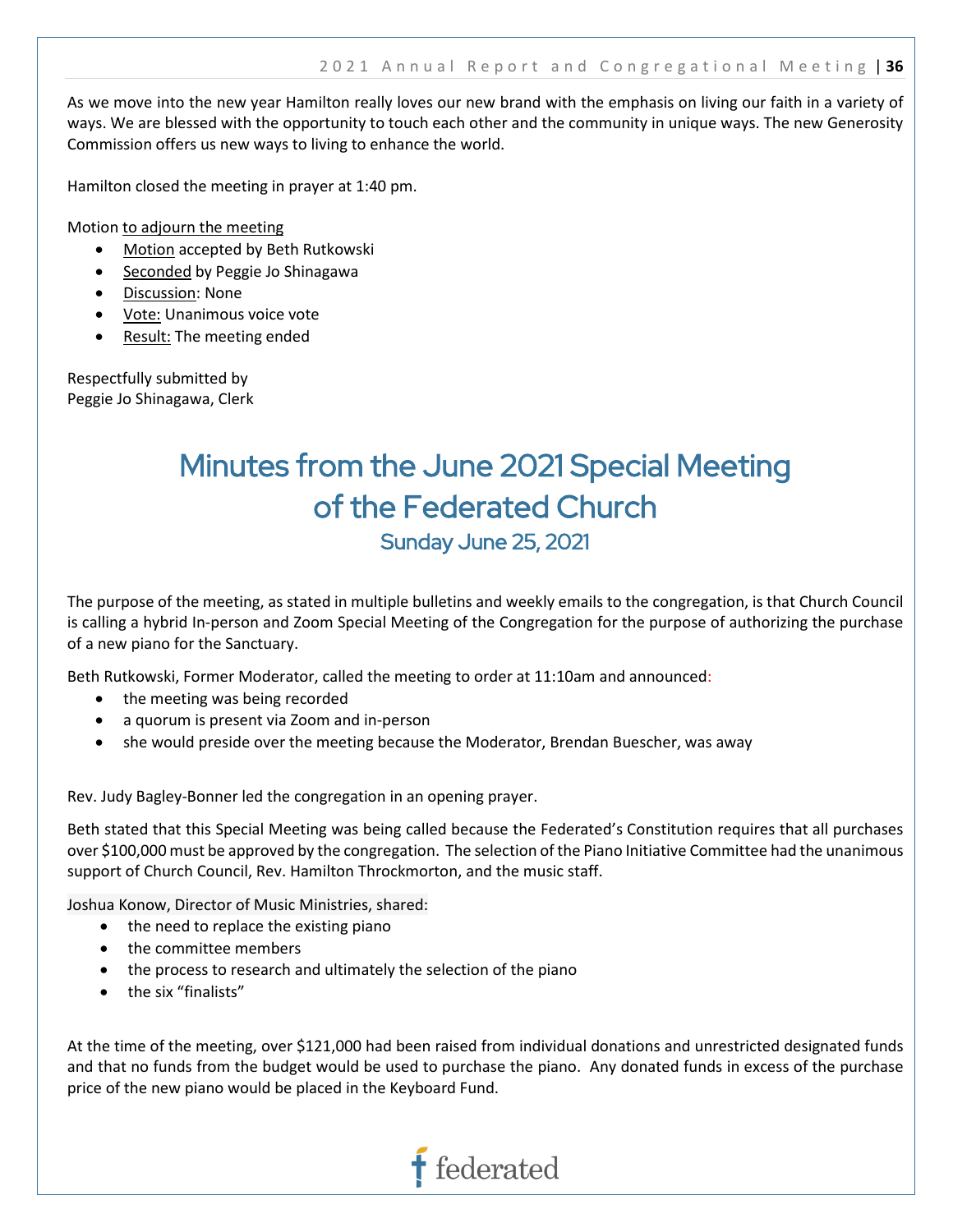- **Motion** made to approve the purchase of a piano for the Sanctuary not to exceed the funds raised for this purpose by Beth Rutkowski
- **Seconded** by Harriett Rogers
- **Discussion/Questions**
	- 1. Will those who contributed to the memorial and music ministry designated funds be contacted?
		- If any designated funds are needed, then yes, if known, those individuals who contributed will be contacted
	- 2. What is the life-time expectancy of the piano?
		- $\blacksquare$  At least 40 50 years
		- **With proper care a piano's life expectancy can be over 100 years**
		- A humidity control system is contained within piano which will help greatly
	- 3. What is the price range being considered
		- While a maximum of \$165,000 has been set, only the funds raised will be used to purchase the piano
	- 4. Please explain the process in more detail
		- Joshua briefly reiterated the process, reminded the congregation of the recent Spire article which described the process in more detail, and his willingness to share more details on a one-on-one basis
	- 5. Were designated funds in memory of Bill Foley used?
		- **Part Carol Foley was informed**
		- In order to start the process, unrestricted memorial funds were used and Laura Taylor, Fund Development Associate, will contact individuals who had contributed to memorial funds, if these funds are needed
	- 6. What will happen to the current piano?
		- **Its trade-in value will be part of the purchase price**
	- 7. Does the piano have any electronics?
		- No, only a humidity control system has been added
	- 8. Does our current HVAC system support the piano?
		- Although many improvements have been made to the HVAC system, the committee thought it best to also have the humidity control system installed in the piano
	- 9. Offer to donate a baby grand Steinway to the church maybe to FAMILY LIFE CENTER
		- **The generous offer is very much appreciated**
	- 10. Is the cost of the humidity control system part of the project and therefore, no cost to the church budget?
		- Yes, it is included as part of the project to purchase a new piano

A "call for the Question" was made and Beth reiterated

• Motion to approve a purchase of the piano for the Sanctuary not to exceed the funds raised for this purpose

**t** federated

- **Vote:** Unanimous voice vote both in-person and via Zoom
- **Result**: The motion passed

Meeting adjourned at 11:35am.

Respectfully submitted, Peggie Jo Shinagawa, Clerk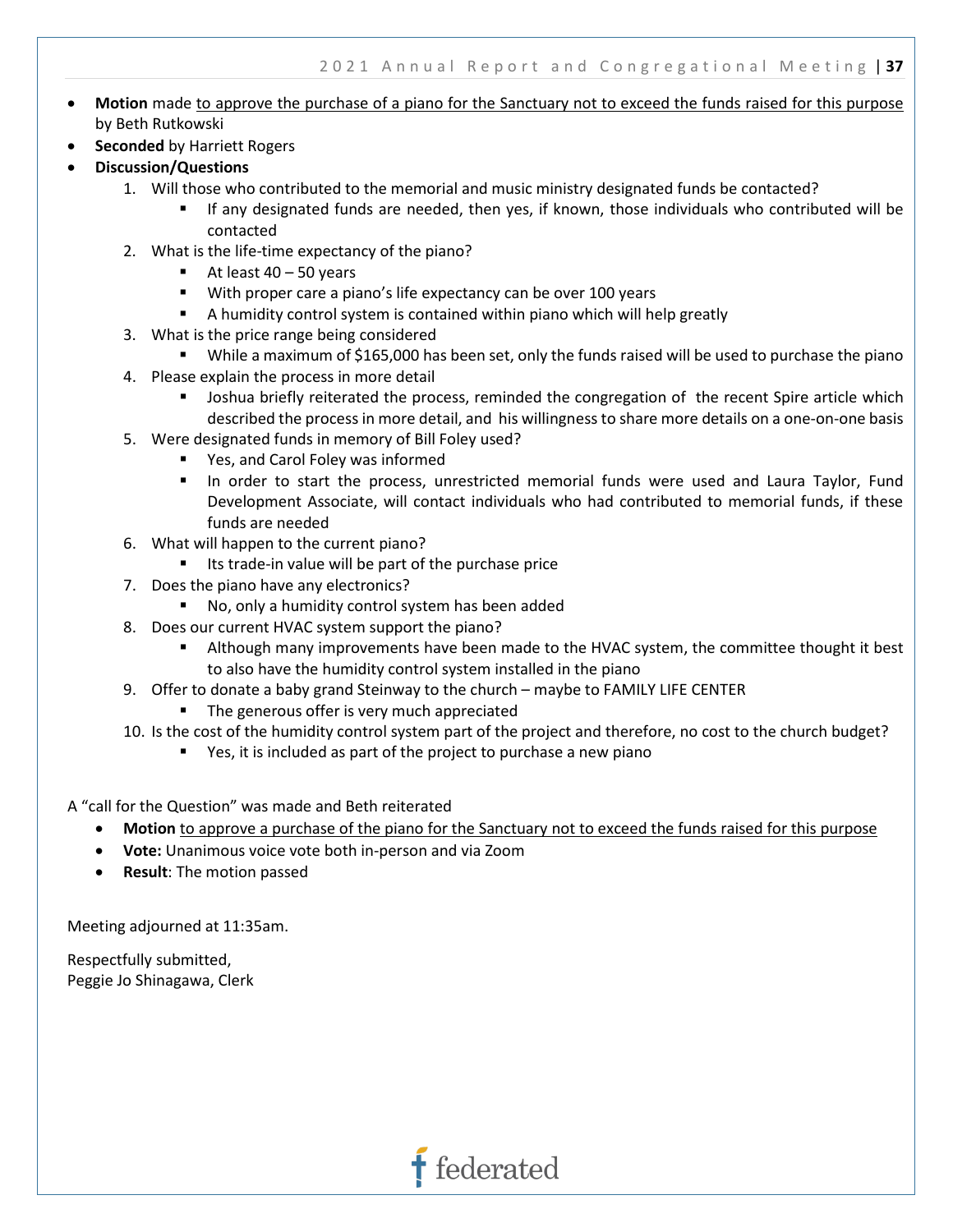## Minutes from the September 2021 Special Meeting of the Federated Church Sunday September 26, 2021

The purpose of the meeting, as stated in multiple bulletins and weekly emails to the congregation, is that Church Council is calling a hybrid In-person and Zoom Special Meeting of the Congregation to elect the following people to serve on the Associate Pastor Search Committee: Dawn Dole, chair, Curtis Grube, Brady Hively, Dan Kershner, Kelly Kimball, Susannah Rutkowski, Alexandra Ziots, and Rev. Hamilton Coe Throckmorton.

Rick Bryan, Vice Moderator, called the meeting to order at 11:15am and Rev. Hamilton Coe Throckmorton led the congregation in an Opening Prayer.

Rick announced:

- the meeting was being recorded
- a quorum is present via Zoom and in-person
- he would preside over the meeting

Rick stated that this Special Meeting was being called because Federated's Constitution requires that the Associate Pastor Search Committee be elected by the Congregation.

Rick shared his background. He then briefly described the process by which the search committee was formed and the selection process for the new Associate Pastor, including that congregation will have an opportunity to approve the candidate.

Rick stated that the Strategic Plan is nearly ready to be shared with the entire congregation and the actual job description for the Associate Pastor was being developed.

**Motion** to elect the following people to serve on the Associate Pastor Search Committee: Dawn Dole, chair, Curtis Grube, Brady Hively, Dan Kershner, Kelly Kimball, Susannah Rutkowski, Alexandra Ziots, and Rev. Hamilton Coe Throckmorton was made by Peggie Jo Shinagawa, Clerk

- **Seconded** by Bill Franz
- **Discussion/Questions**
	- 1. How many potential candidates do we expect will apply?
		- It's uncertain; it is true, there is a steady decline in individuals who wish to serve
	- 2. How will the positions be publicized?
		- Within the UCC locally, regionally and nationally
		- Within seminaries
		- Candidates from other protestant denominations may apply
	- 3. What was the scope for the selection of this search committee?
		- Church Council began in August to consider individuals to serve
		- Hamilton helped with the selection of the members
		- Wanted to have a balance representation on the committee with a youth, young family and Church Council
		- Wanted to wait to form the committee until we had celebrated Rev. Mark Simone's ministry at Federated
	- 4. What kind of training will the members of the search committee have to determine the skill set required for this position?
		- While there are people with experience in interviewing on the committee but there will need to be some training

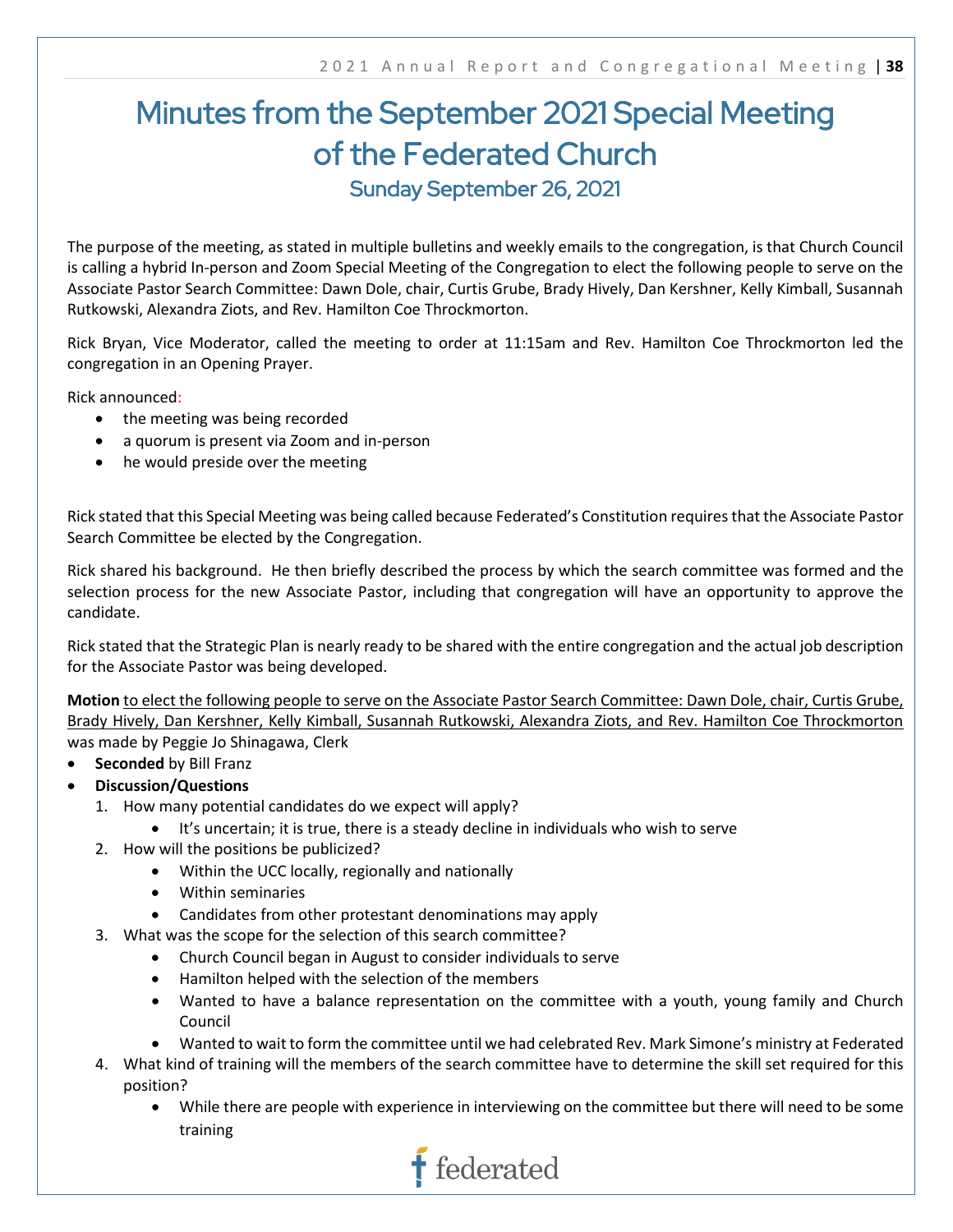- In addition to the job description, the Council will be defining in more detail the characteristics and duties for this new position
- Committee will work with Melissa Owen, SDPO, and our Human Resources Committee to insure all the proper procedures and protocols are followed
- 5. To what degree has Council, as the governing body, defined how we want the church to grow?
	- The Strategic Plan in conjunction with reviewing both Rev. Mark Simone and Rev. Susi Kawolics responsibilities are being used to develop the job description.
	- Federated has adapted a new lay leadership model for working with the youth which is in keeping with what other churches are doing so has not to be reliant upon having Youth Minister

Rick called for the vote on the

- **Motion** to elect the following people to serve on the Associate Pastor Search Committee: Dawn Dole, chair, Curtis Grube, Brady Hively, Dan Kershner, Kelly Kimball, Susannah Rutkowski, Alexandra Ziots, and Rev. Hamilton Coe Throckmorton
- **Vote:** Unanimous voice vote both in-person and via Zoom
- **Result**: The motion passed

Meeting adjourned at 11:37am.

Respectfully submitted, Peggie Jo Shinagawa, Clerk

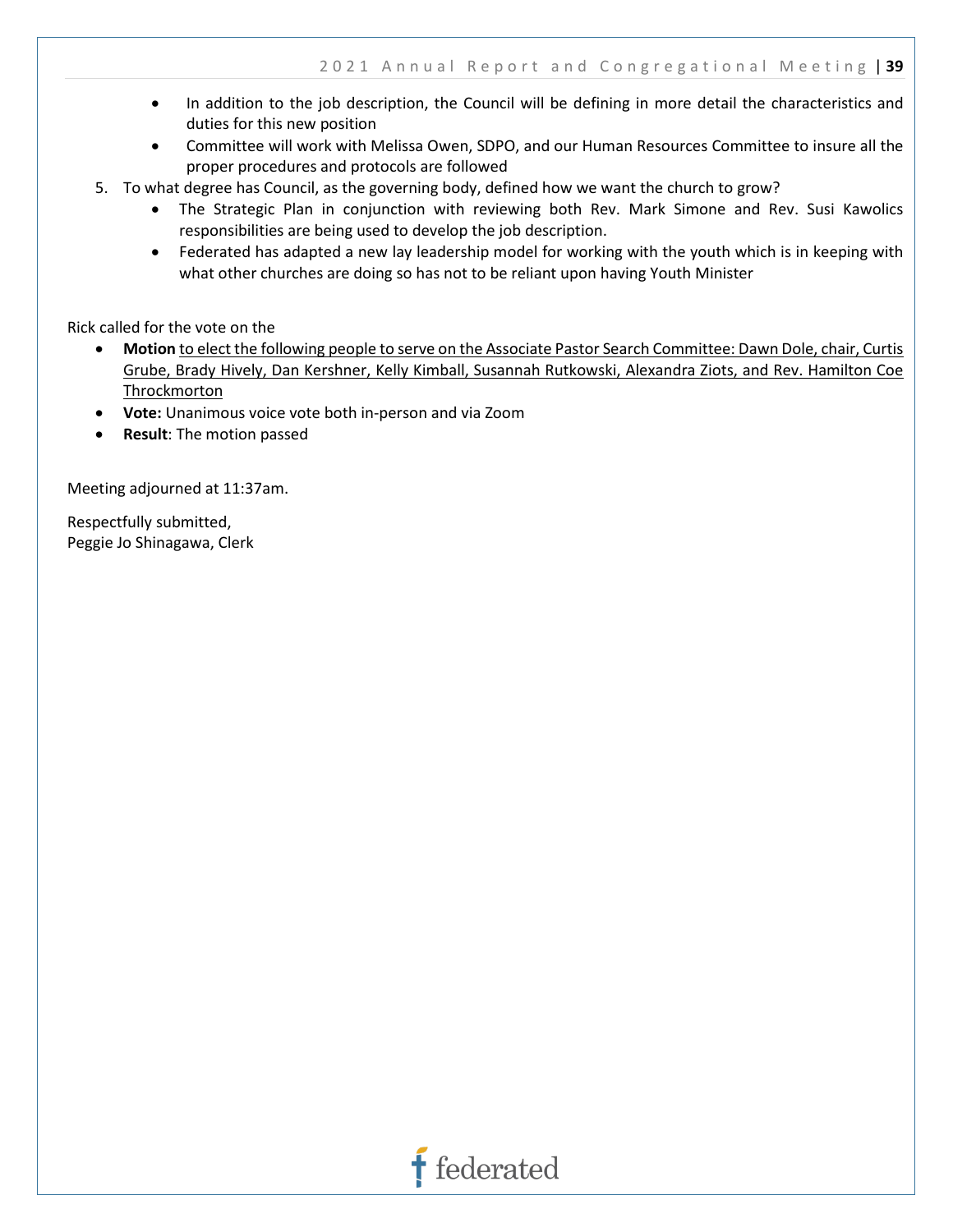## Purpose Statement of The Federated Church

The purpose of the Federated Church shall be to worship God; to preach and hear the gospel of Jesus Christ; to joyfully embody the living Spirit of God; to embrace all people; to transform lives; and to empower everyone to love and serve the world through Jesus Christ.

## Core Values of The Federated Church

Living in God's Grace, we value:

- Extravagant Welcome: We warmly welcome and appreciate all people.
- Wondrous Worship: We praise and glorify God at the front and center of our lives. We open ourselves to God's call while seeking to create sacred space wherever we are.
- Faith Formation: We believe God is still speaking. We nurture and deepen our relationship with God, Jesus Christ and the Holy Spirit individually and in community.
- Purposeful Leadership: We lead, work and serve together as followers of Christ to discern, design, create and inspire opportunities to experience the Divine.
- Responsible Stewardship: We serve as faithful and generous stewards of God's gifts to us: time, money, talents, church resources and the earth to do God's work in the world.
- Boundless Beauty: We encourage and celebrate individual and communal expressions of beauty in our worship and surroundings as examples of the Holy elegance of God.
- Transformational Ministry: Following Jesus' example of love and justice, we seek to transform lives, including our own, through compassionate response, caring relationships, advocacy and active service.

## Vision Statement of The Federated Church

With Christ at our center and surrounded by God's abundant love and grace, Federated Church thrives as a dynamic faith community for this generation and the next by:

- Engaging in extravagant invitation, welcome and inclusion,
- Fostering faith formation,
- Bringing forth transformational ministries, and
- Sharing our story

## Mission Statement of The Federated Church

God accepts me just as I am and loves me too much to leave me that way. Federated accepts all people as they are and supports them in the spiritual journey. With Christ we offer hope and healing to change our world.

## Open and Affirming Statement of The Federated Church

We, the members of the Federated Church of Chagrin Falls, Ohio believe that God is still speaking and we seek prayerfully to discern God's plan for us today. Acknowledging God's acceptance of us and Jesus' commandment to love our neighbors as ourselves, we affirm our belief that we are one body in Christ.

We welcome people of all races and ages, mental and physical abilities, marital status, gender or sexual orientation. We invite those from different backgrounds of economic class, ethnicity, and varieties of thought, expression and religious tradition to join us in our worship and to participate in the full life and ministry of our church.

We celebrate the diversity of God's creation and believe that every person is uniquely made in God's image. We embrace the joy of being accepted and affirmed by God and by one another. We strive for justice and inclusiveness following Jesus' example of love.

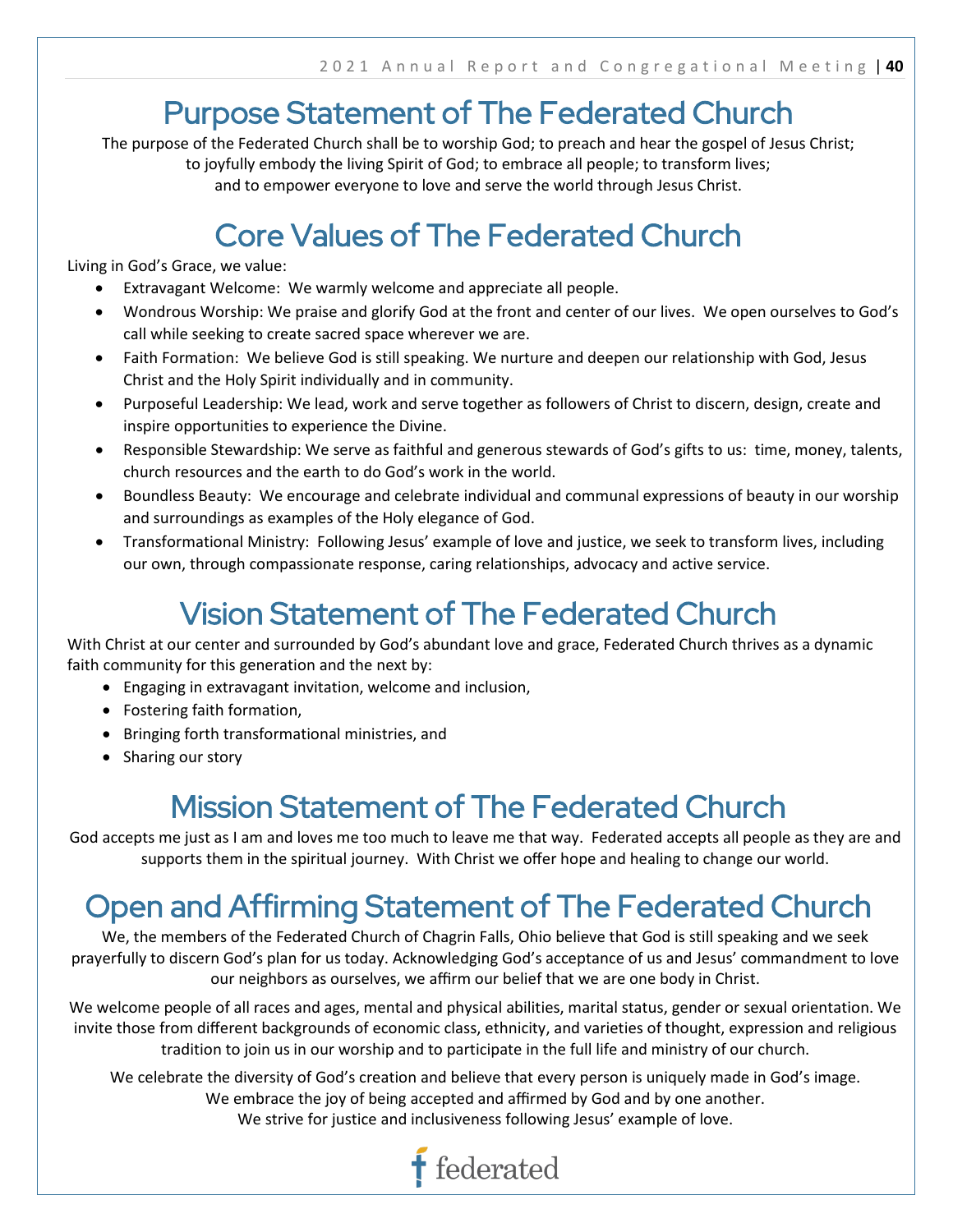### Zoom Instructions

**GOOD NEWS….THIS WILL BE EASY, FOLKS**! You can join a Zoom meeting online from **ANY** device that has internet capability (desktop, laptop, tablet, smartphone). Here is what you do: Just Click Annual Meeting Zoom Link or type or copy/paste it into your internet browser:

<https://us02web.zoom.us/j/88417718195?pwd=WEVFN2RrbUFtbndaVHkxaC9ZdldGQT09>

A window will appear asking if you would like run Zoom, say yes and voila! It really is that easy. AND if you do not have the internet, you can call! Just dial: 1.312.626.6799, Meeting ID: 884 1771 8195, Passcode is 44022 if prompted, otherwise, press # (no participant ID is needed).

Once you are signed in (or call in), adjust your volume so you can hear! You should also make sure if you are talking, other than when participating in the meeting, that you are muted. You may opt for everyone to see you via video, but it is not mandatory to turn on your video. You will only really need to unmute to ask questions or to participate in voting.

Here are some tips:

- You do **NOT** need have a Zoom account to join a Zoom meeting
- You do **NOT** need to have the Zoom application on your device to join a Zoom meeting as a participant.
- **ALL YOU NEED TO DO TO GET CONNECTED IS EITHER**: (a) go to the email message in which the Church has sent you, OR (b) go to the Church website [\(www.fedchurch.org\)](http://www.fedchurch.org/), and in either place **click on the link** for the Annual Meeting Zoom invitation.
- You will then see a box that asks you to **"open zoom.us".** Click on this. It is safe to do so!
- You will then be connected to the Annual Meeting
- **SOUND/MUTING**: At the bottom left of your screen, you will see a Microphone icon. This controls the sound feed **FROM YOUR DEVICE SO OTHERS ATTENDING THE MEETING CAN HEAR YOU.** If there is red slash mark through the Microphone icon, you are **MUTED** – click or touch to unmute. **NOTE: The host of the meeting will have the ability to mute Start Video ALL participants**, so do not be alarmed if you find yourself muted! Just click/touch of the microphone to unmute yourself. **PLEASE MUTE WHILE LISTENING TO AVOID EXCESSIVE BACKGROUND NOISE** distracting our presenters. When it is time to vote, be sure to unmute so your voice is heard (for voice voting).
- **VIDEO/CAMERA**: At the bottom left edge of your screen, there is a "Start Video" icon (looks like a video camera). This controls the camera feed **FROM YOUR DEVICE SO OTHERS ATTENDING THE MEETING CAN SEE YOU**. If there is a red slash through the video camera, no one will be able to see you. If you prefer it this way, that's fine. Your name should show up in the screen in place of your camera feed. A simple click on this icon will turn off your video feed, and a second click will turn it back on, any time you would like during the meeting.
- **CHAT Function**. At the bottom center of your Zoom screen, you will see the word CHAT. If you click CHAT, a window will appear where you can type a note to an individual or to everyone. There may be times during the meeting when the chat function is disabled. None of the changes on the Agenda require a majority vote, but should we need to count votes for any reason, voting would be done through the chat function. **IMPORTANT NOTE:** Our annual meeting will be **recorded**, do note, this incudes the chat!
- That is **IT** folks. When the meeting ends, you do not even need to exit. The host will end the meeting for all of us.
- If you join us online for the February 27<sup>th</sup> Worship Service, there will be a clickable link in the YouTube/Worship Service chat; click it to get right to the Annual Meeting on Zoom.
- If you would like some Zoom training please contact us:
	- Melissa Owen 805.636.4256 or [mowen@fedchurch.org](mailto:mowen@fedchurch.org)
	- Peggie Jo Shinagawa 440.543.5974 o[r pjshinagawa@windstream.net](mailto:pjshinagawa@windstream.net)